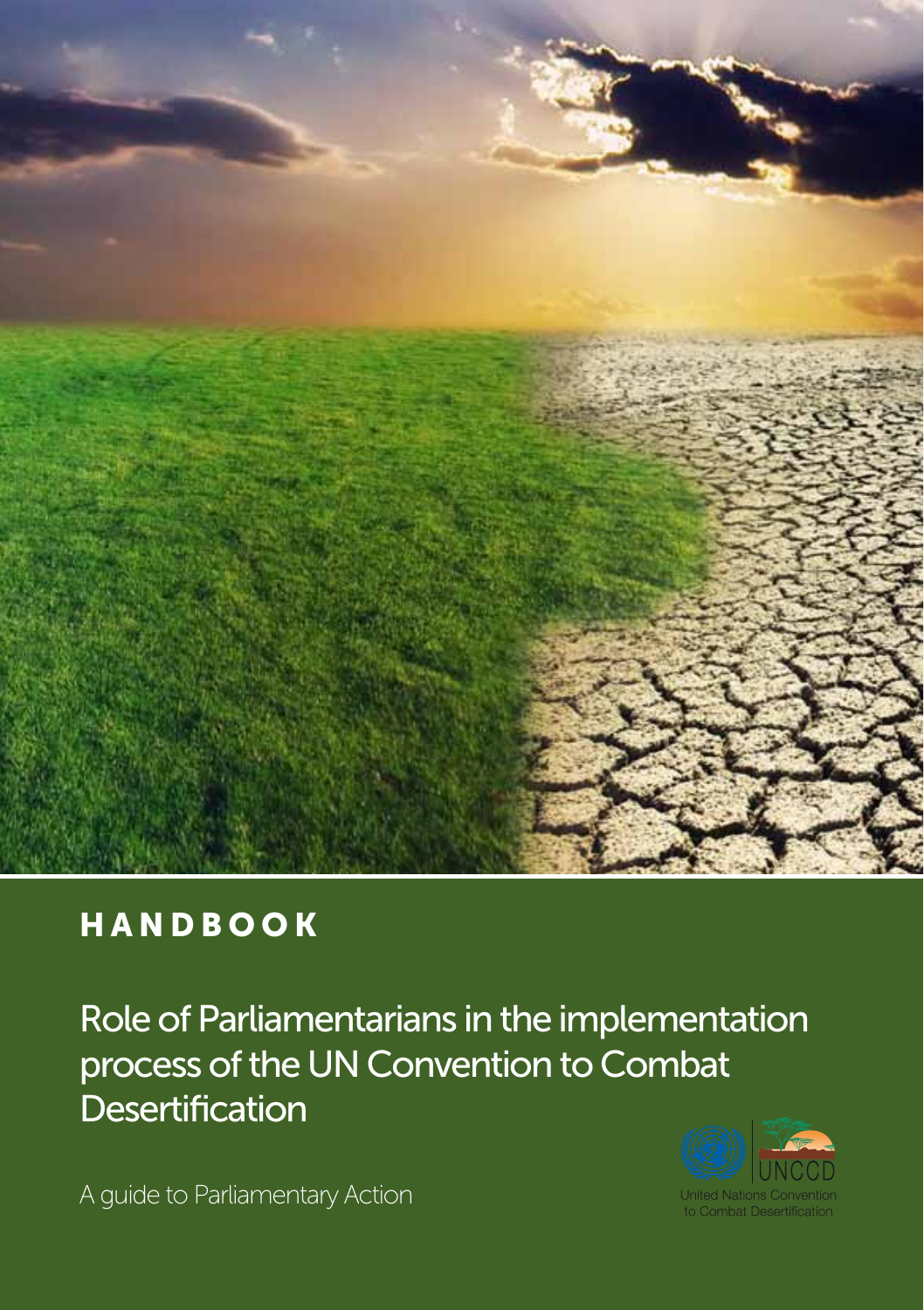©2013 Secretariat of the United Nations Convention to Combat Desertification, Bonn Germany.

All Rights Reserved

ISBN 978-92-95043-69-5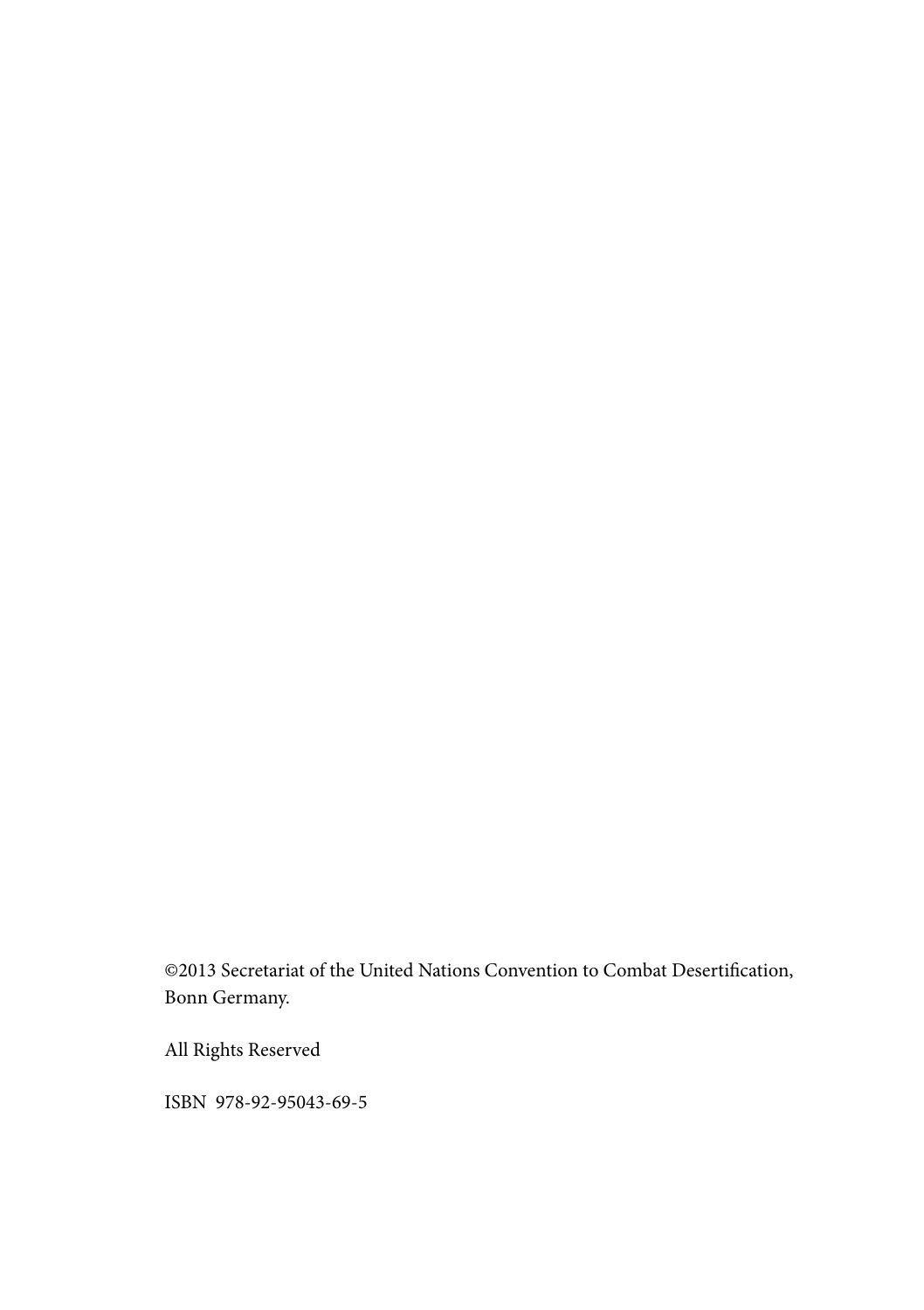# Role of Parliamentarians in the implementation process of the UN Convention to Combat Desertification

A guide to Parliamentary Action

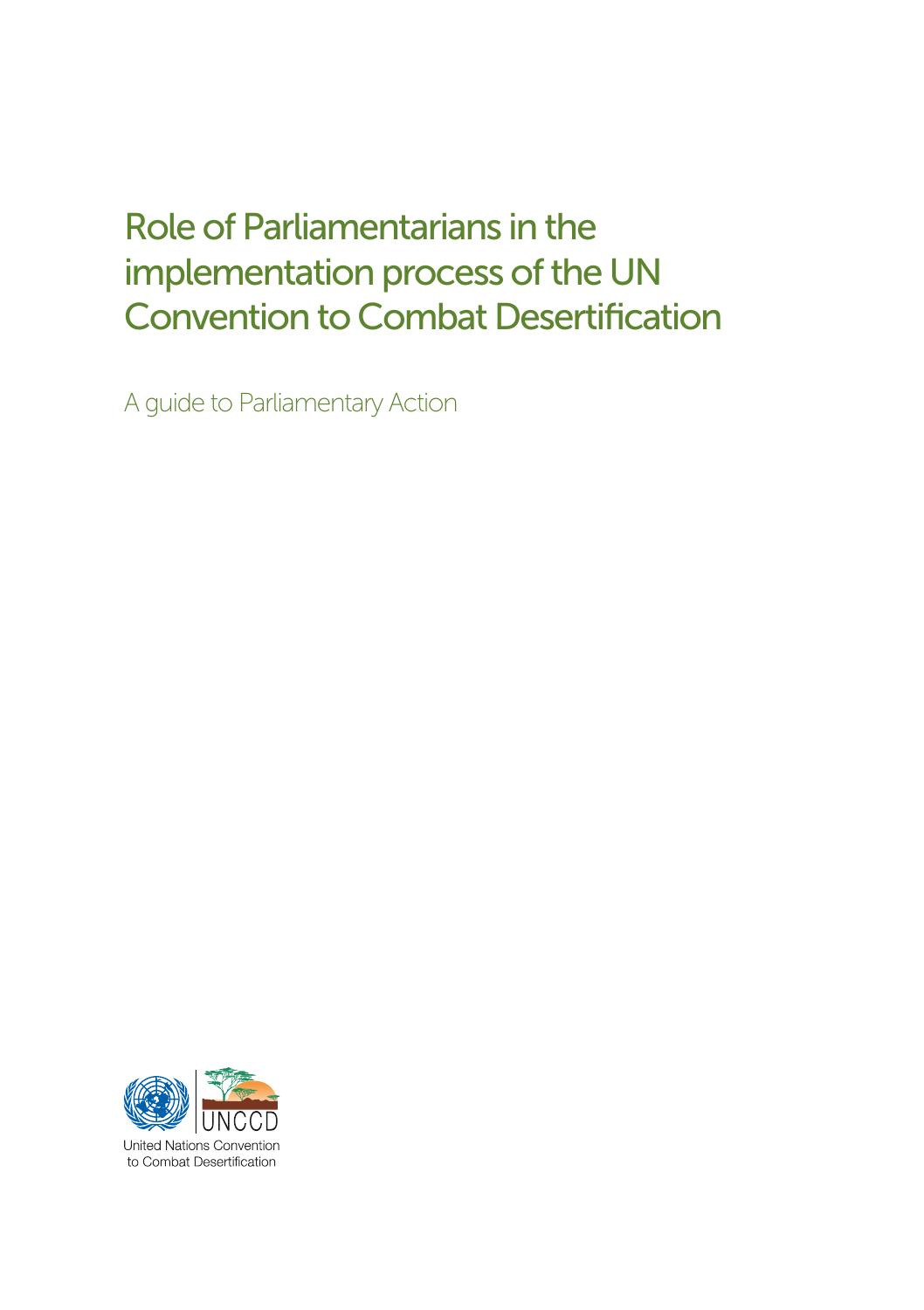| A.        |                                                       |    |
|-----------|-------------------------------------------------------|----|
| <b>B.</b> |                                                       |    |
| C.        |                                                       |    |
| I.        |                                                       |    |
| i.        |                                                       |    |
| ii.       | Rationale for co-operation between                    |    |
|           | parliaments and relevant international organizations: |    |
|           |                                                       |    |
| П.        |                                                       |    |
| i.        |                                                       |    |
| ii.       | United Nations Convention to Combat Desertification   |    |
|           |                                                       |    |
| iii.      |                                                       |    |
| iv.       | The Parliamentary Round Tables and the Network        |    |
|           |                                                       |    |
| III.      | <b>ROLE AND RESPONSIBILITIES OF DEMOCRATIC</b>        |    |
|           |                                                       | 23 |
| i.        | Democracy - a universal value and a model, essential  |    |
|           |                                                       | 23 |
| ii.       |                                                       | 24 |
| IV.       | <b>AREAS IN WHICH PARLIAMENTS AND</b>                 |    |
|           | <b>PARLIAMENTARIANS CAN ACTIVELY CONTRIBUTE</b>       |    |
|           | TO THE IMPLEMENTATION OF THE                          |    |
|           |                                                       | 26 |
| i.        |                                                       | 27 |
| ii.       |                                                       | 28 |
| iii.      |                                                       | 29 |
| iv.       | Debating issues of national and international         |    |
|           |                                                       | 30 |
| V.        |                                                       | 32 |
| vi.       |                                                       |    |
| V.        |                                                       |    |
| D.        |                                                       |    |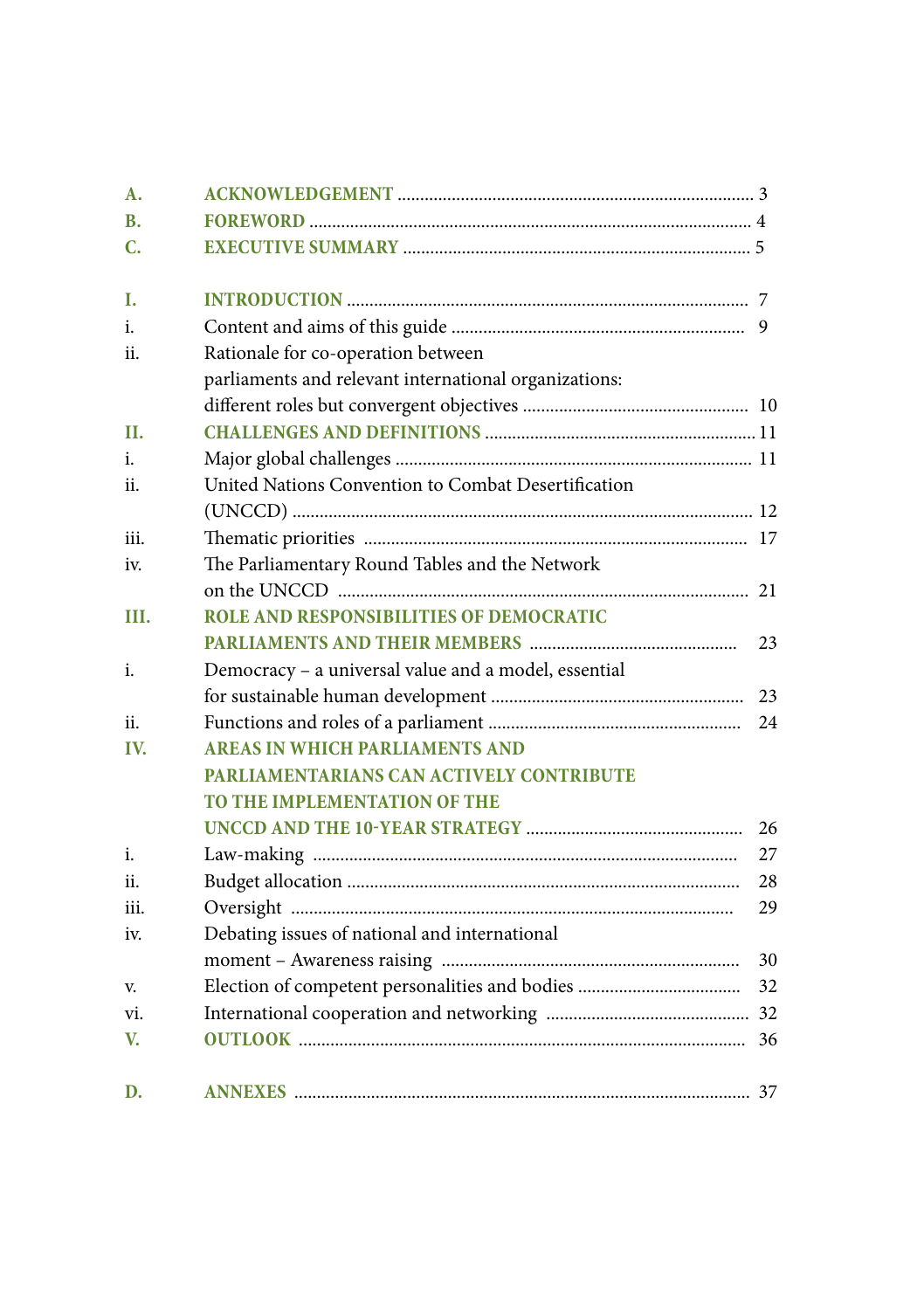## A. ACKNOWLEDGEMENT

The Secretariat of the United Nations Convention to Combat Desertification (UNCCD) is grateful to Prof. Uwe Holtz who authored this handbook. This document aims at providing information on how parliamentarians can better contribute to the activities of the UNCCD at a time there is a worldwide recognition of the potential of land to contribute to efforts to address today's global environmental challenges including combating desertification/land degradation and the effects of drought; climate change adaptation and mitigation as well as the loss of biodiversity.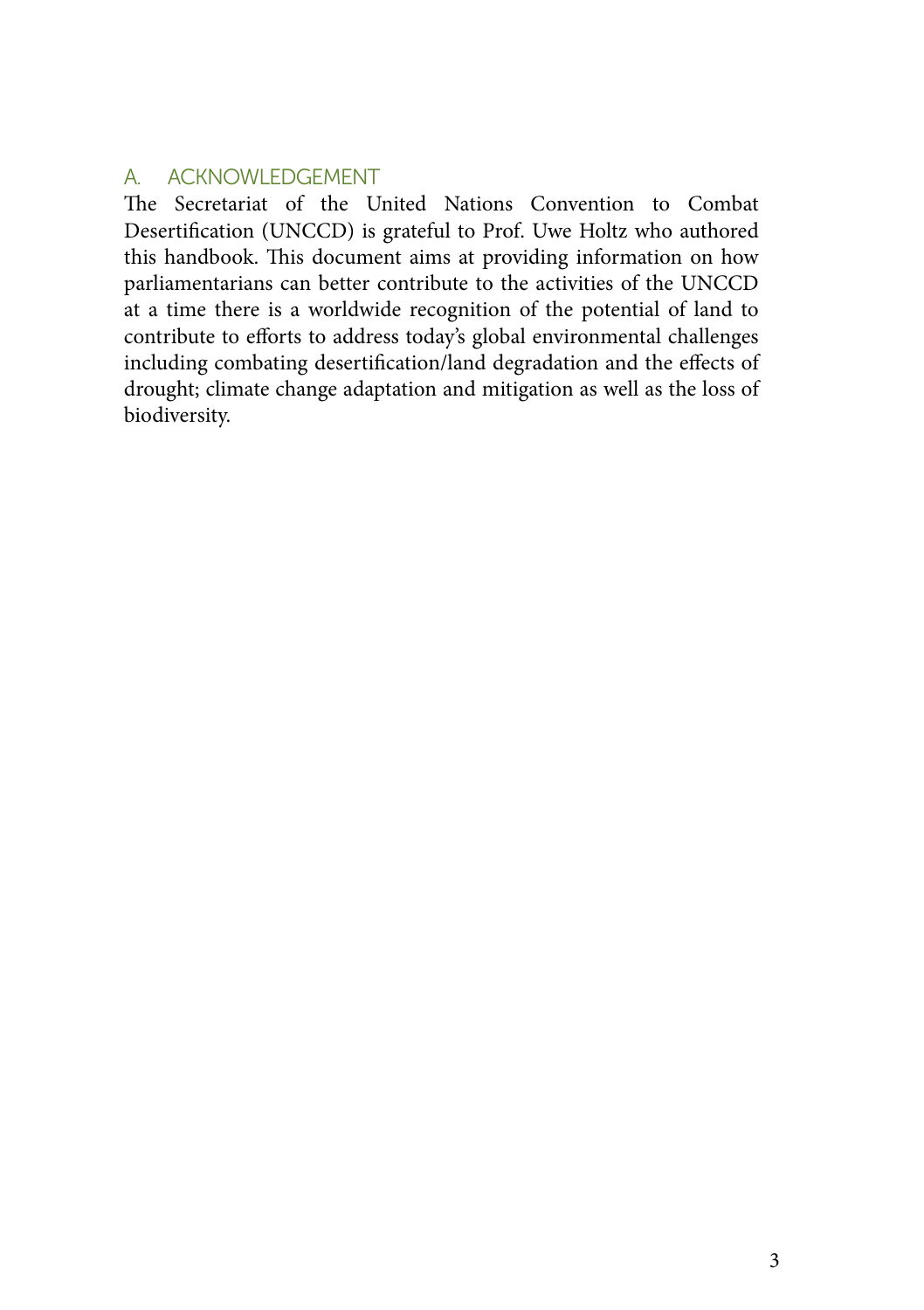## B. Foreword

Addressing desertification, land and degradation and drought (DLDD) contributes to human security and sustainable development. We shall not adapt to climate change without a sound stewardship of land and soil of this planet. We shall not protect and preserve the terrestrial biodiversity without addressing DLDD. Likewise the Millennium Development Goals will not be fully achieved, if we are not able to improve the livelihoods of one billion people living in the drylands and ecosystems affected by DLDD.

Decision and policy makers at government level do have the lead role in the implementation process of the United Nations Convention to Combat Desertification (UNCCD) and for achieving the objectives of the UNCCD Ten-Year Strategy (2008-2018). However, success often depends on the active role of many other national players including parliamentarians.

Since the inception of the UNCCD, Parliamentarians have played important role in the activities of the Convention nationally, regionally and at international levels. This publication aims at providing specific information on how Parliamentarians could enhance their actions to support the implementation of the UNCCD. The handbook provides important information on the role of parliamentarians and how they can better support, promote and stimulate adequate actions to implement the UNCCD.

The handbook underlines the close relationship between the responsibilities of Parties and those of parliamentarians in the context of the UNCCD. It also explores ways and means for a stronger partnership through the establishment of direct dialogue sessions on the occasion of the UNCCD Conference of the Parties.

While the handbook primarily addresses parliamentarians, it is expected that it will contribute to the vision of UNCCD Parties to forge a global partnership to reverse and prevent DLDD to support poverty reduction and environmental sustainability.

*Luc Gnacadja Executive Secretary UNCCD*

*Dr. Haroun Kabadi President of the Steering Committee and President of the Chad National Assembly*

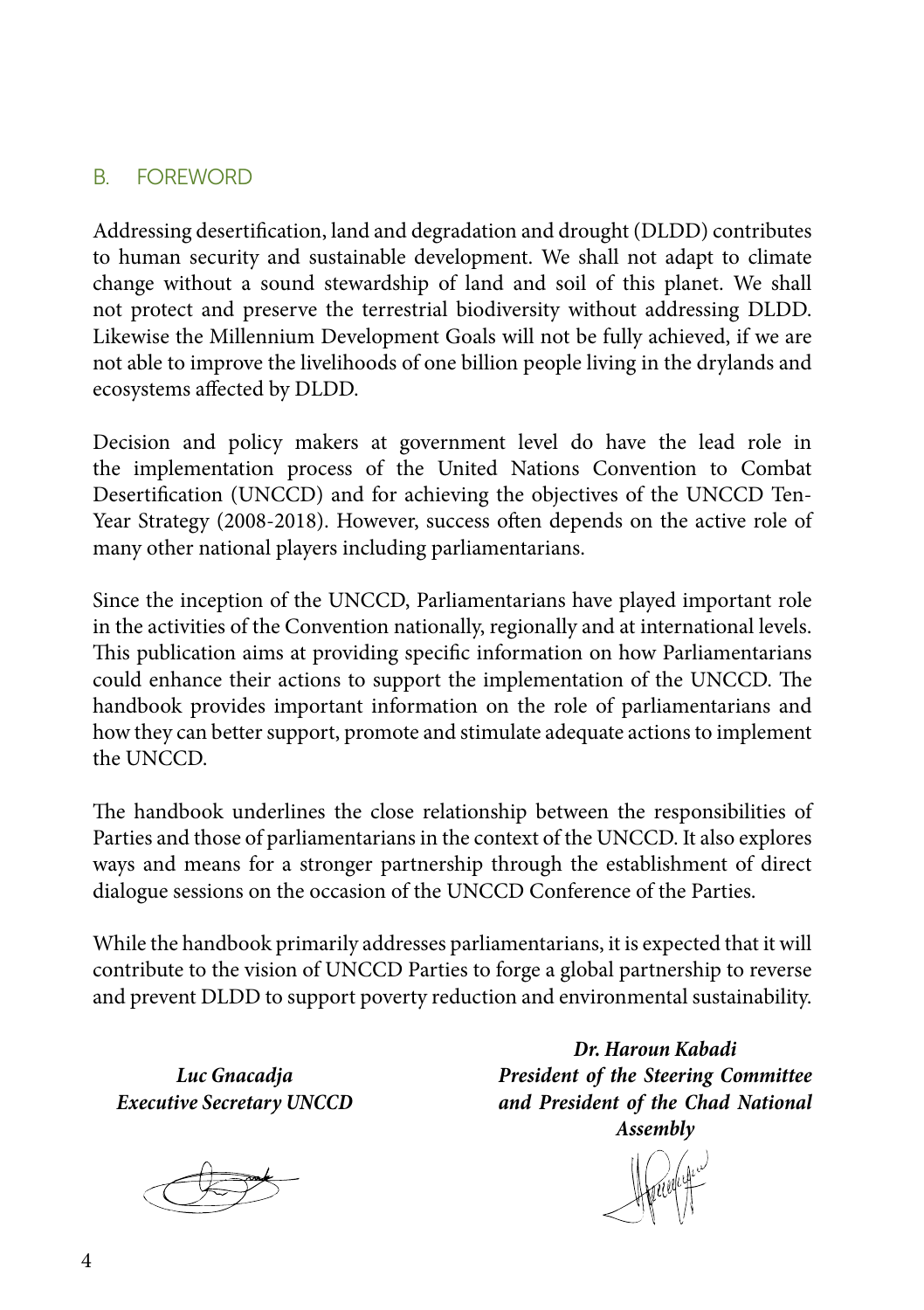## C. EXECUTIVE SUMMARY

Major global challenges such as desertification, land degradation and drought (DLDD), climate change and the loss of biodiversity constitute challenges for people, democracies and all political systems worldwide. Global efforts to halt and reverse land degradation and to strive for zero net land degradation are prerequisites for freeing hundreds of millions of people from poverty, enabling food security, safeguarding water supplies, and achieving the Millennium Development Goals (MDGs) as well as Sustainable Development Goals (SDGs). The most important instrument for combating desertification/land degradation is the United Nations Convention to Combat Desertification (UNCCD).

How do parliaments contribute to the implementation of the UNCCD? What are the challenges to be addressed by parliaments and parliamentarians to better fulfil their mission? How and in which areas can parliamentary support be better mobilized? This handbook provides a basis to find answers to these questions.

Pursuant to the outcome of the Rio+20 Conference, this handbook aims to raise desertification and land degradation to a higher political level of priority on national and global agendas and to draw attention of law- and decision-makers. It provides information on the role and functions of parliaments and their members, and how they can better support and promote the UNCCD process and its 10-year Strategy (2008-2018).

The core of the 'guide to parliamentary action' delivers proposals and orientations in line with the 'parliamentary hexagon', which identifies the following six main areas of intervention for parliaments and parliamentarians with the aim to mobilize stronger parliamentary support for the implementation of the UNCCD:

- 1. Law-making and setting standards (inter alia mainstream combating desertification/land degradation into the relevant national policy areas);
- 2. Budget allocation (i.a. provide adequate financial resources);
- 3. Oversight and control (i.a. monitor and evaluate whether the UNCCD objectives are met);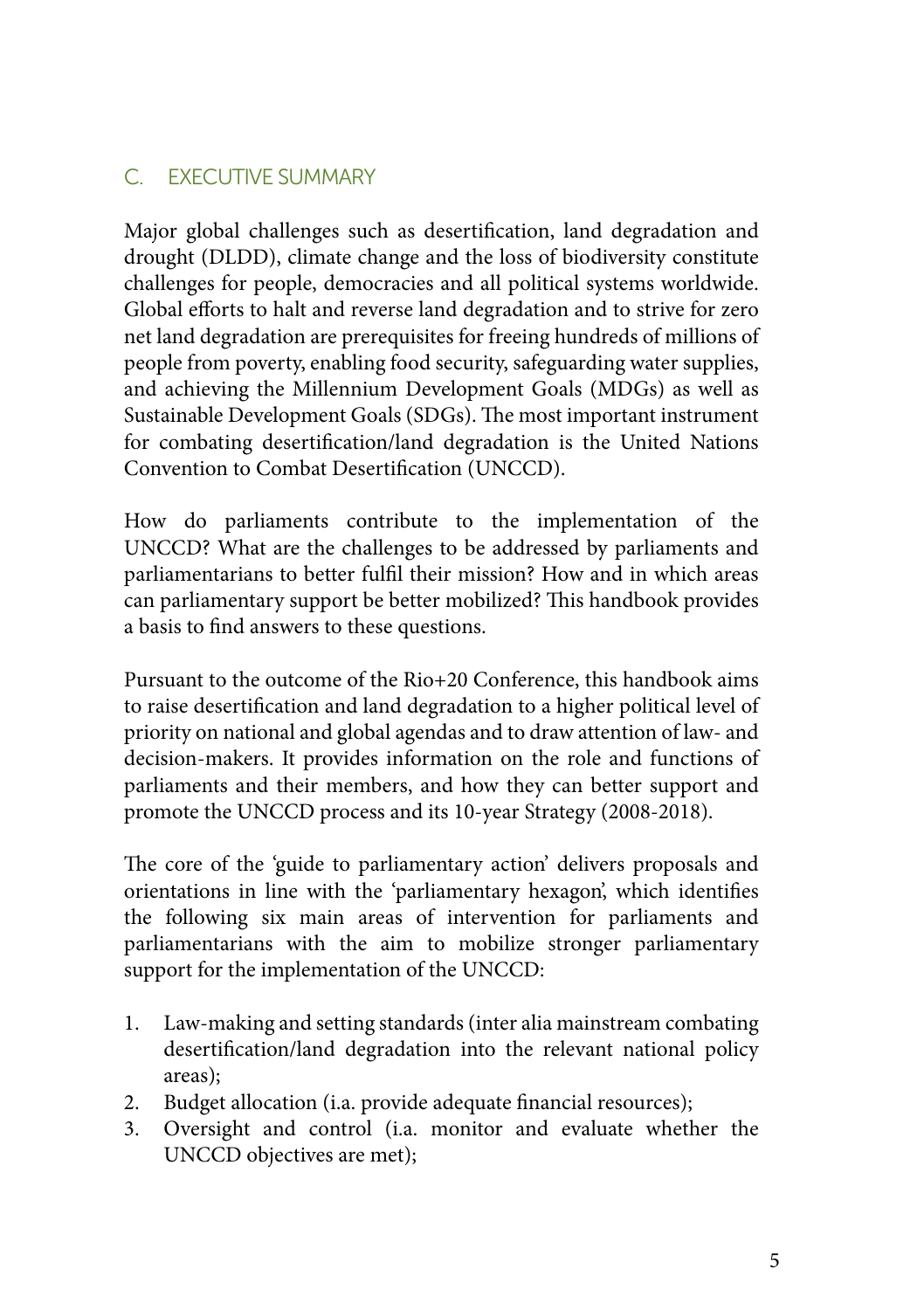- 4. Public discourse and awareness raising (i.e. carry out "landdegradation neutrality" campaigns) and continuous advocacy on the UNCCD;
- 5. Election of competent personalities and bodies (i.e. establish national coordinating bodies with the involvement of parliamentarians;
- 6. International cooperation and better use of the Parliamentary Network on UNCCD (i.e. work towards making the UNCCD a global authority on land and soil).

The many options for parliamentary support in implementing the UNCCD are not intended to offer 'one-size-fits-all' solutions; instead, actions should be taken on a case-by-case basis, acknowledging that most of the implementation is happening on the ground.

It is of utmost importance that parliaments and members of parliaments (MPs) across the globe join forces in order to strengthen the momentum for UNCCD and the vision of a land-degradation neutral world. They should foster cooperation with like-minded partners and build alliances with all stakeholders involved with land and soil in particular and on sustainable, human development in general. They also need relevant documentation, technical assistance and advisory services.

The annex includes documents on UNCCD's 10-year Strategy, outcomes of the Rio+20 as they relate to DLDD and the work of the UNCCD Parliamentary Round Tables.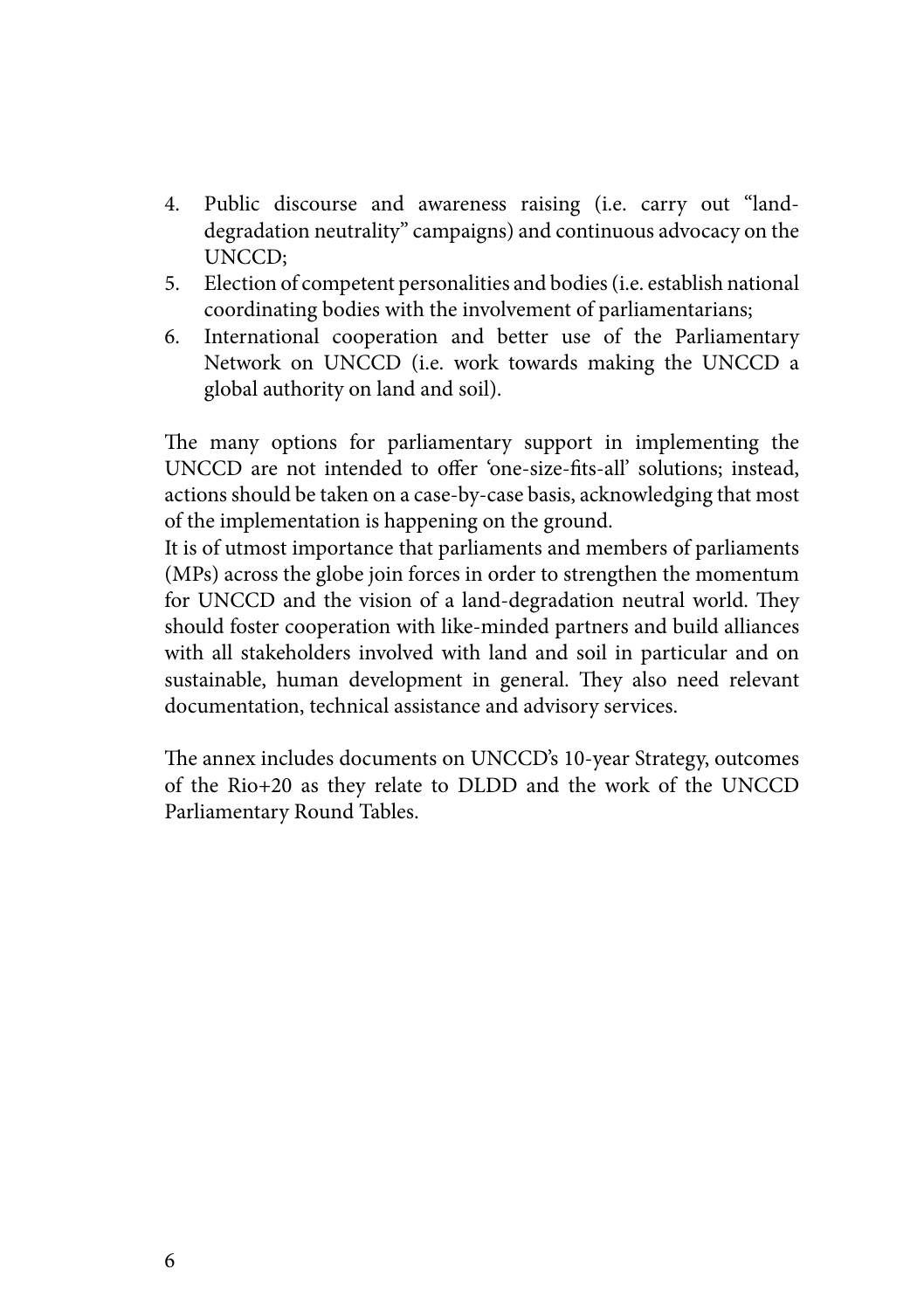## I. INTRODUCTION

On the occasion of the World Day to Combat Desertification (17 June 2012) and on the eve of the United Nations Conference on Sustainable Development (Rio+20 Conference, 20-22 June 2012), UN Secretary-General Ban Ki-moon sent the following message to call on decisionmakers worldwide<sup>1</sup>:

*"Global efforts to halt and reverse land degradation are integral to creating the future we want. Sustainable land use is a prerequisite for lifting billions from poverty, enabling food and nutrition security, and safeguarding water supplies. It is a cornerstone of sustainable development. The people who live in the world's arid lands, which occupy more than 40 per cent of our planet's land area, are among the poorest and most vulnerable to hunger. We will not achieve the Millennium Development Goals by 2015 without preserving the soils on which their subsistence depends. Nor will we be able to guarantee our freshwater resources, 70 per cent of which are already used for agriculture. By 2030 the demand for water is projected to rise by 35 per cent. Unless we change our land-use practices, we face the prospect of diminishing and inadequate water supplies, as well as more frequent and intense droughts. Further, by 2050, we will need sufficient productive land to feed an estimated 9 billion people with per capita consumption levels greater than those of today. This will be impossible if soil loss continues at its current pace – an annual loss of 75 billion tons. Important landuse decisions need to be made. (…) Without healthy soil, life on Earth is unsustainable."*

Desertification, along with climate change and the loss of biodiversity, were identified as the greatest challenges to sustainable development during the 1992 Rio Earth Summit. Established in 1994, the United Nations Convention to Combat Desertification (UNCCD) is the sole legally binding international agreement linking environment and development to sustainable land management.<sup>2</sup>

In the 10-year Strategy of the UNCCD (2008-2018), Parties to the Convention agreed "to forge a global partnership to reverse and prevent desertification/land degradation and to mitigate the effects of drought in

 $^1$  The complete text can be found at www.un.org/en/events/desertificationday/2012/ sgmessage.shtml (retrieved 26 November 2012, as all the following URLs).

<sup>&</sup>lt;sup>2</sup> Cf. www.unccd.int/en/about-the-convention/Pages/About-the-Convention.aspx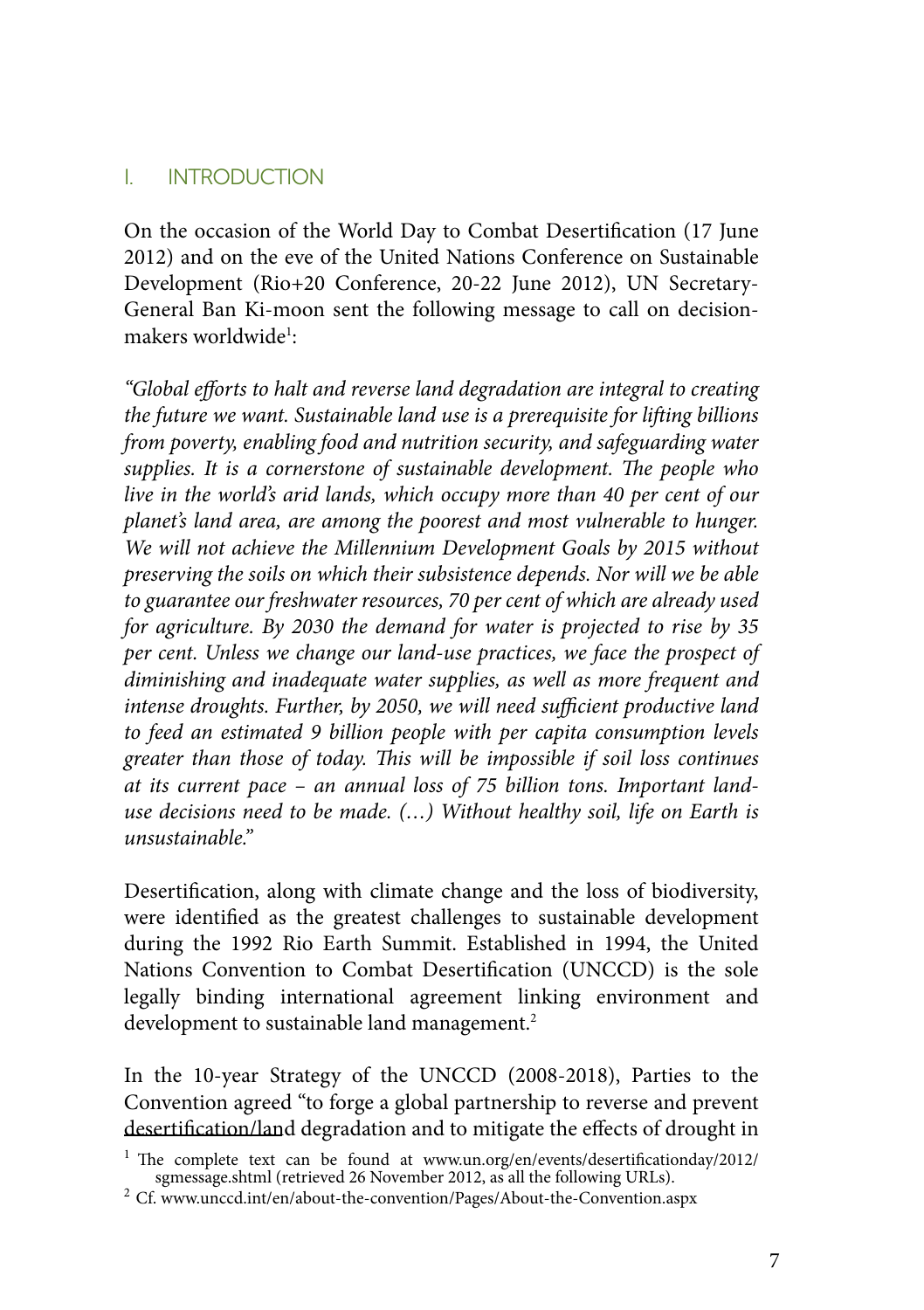affected areas in order to support poverty reduction and environmental sustainability."3

Partnership lies at the heart of the UNCCD, casting resource users and their communities as central to the solution rather than part of the problem. This approach recognizes the interdependence of drylands and other world eco-systems.

Country Parties to the UNCCD have the lead role in implementing the Convention and reaching the objectives of the 10-year Strategy. However, success often depends on, or is significantly supported by, the actions of specific stakeholder groups, among them parliaments and parliamentarians.4

During the past several years, parliaments have played a relevant role in the management of public affairs as a result of the drive towards democratization and good governance. The fact that out of the some 200 states in the world today, some 190 currently have a parliament indicates their growing importance.<sup>5</sup> Parliaments are increasingly recognized as playing a crucial role in the management of the affairs of society both nationally and internationally.

<sup>3</sup> www.unccd.int/Lists/SiteDocumentLibrary/10YearStrategy/Decision%20COP8%20

adoption%20of%20The%20Strategy.pdf<br><sup>4</sup> www.unccd.int/en/Stakeholders/Pages/home.aspx<br><sup>5</sup> Inter-Parliamentary Union (IPU) / United Nations Development Programme (UNDP) (2012): Global Parliamentary Report. The changing nature of parliamentary representation (Lead author: Greg Power), Geneva and New York – also available at www.ipu.org/pdf/publications/gpr2012-full-e.pdf, p. 4: "190 of 193 countries now have some form of functioning parliament, accounting for over 46,000 representatives. The existence of a parliament is not synonymous with democracy, but democracy cannot exist without a parliament. Although varying hugely in power, influence and function, almost every political system now has some form of representative assembly."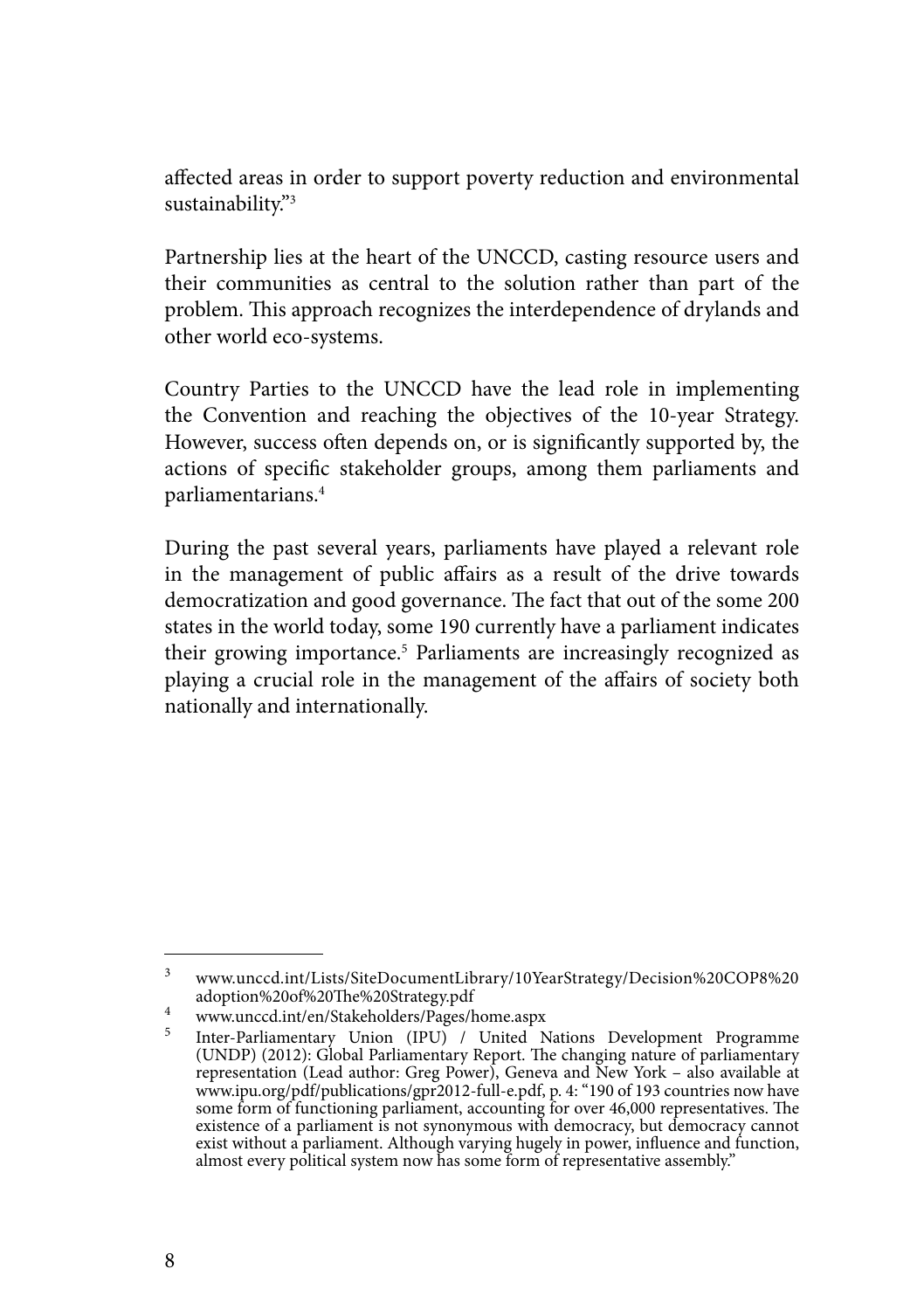## i. Content and aim of this guide

The handbook $^6$  has been prepared for use by parliaments and their members. It provides basic information on the role of parliaments, how they can be better engaged in supporting and promoting the UNCCD and its 10-year Strategy, and how they can stimulate adequate actions at national and international levels.

This guide also illustrates how parliamentarians can better interact with each other and how parliaments and the UNCCD secretariat can closely cooperate to better fulfil their respective missions.

The guide aims to give higher priority to land degradation and UNCCD issues on global and national agendas and to draw the attention of lawand decision-makers. Parliaments and their members are often looking for ways and instruments to move desertification, land degradation and soil erosion higher on the national agenda.

Although there are some encouraging examples where parliamentarians played a positive role in promoting the UNCCD implementation process, their role at international level has generally been rather limited so far.<sup>7</sup>

Parliaments must do their utmost to strengthen the political will that is essential for the successful implementation of the UNCCD and the 10 year Strategy. They can push the boundaries of what can be achieved politically, and also develop new ideas without the constraints of formal government negotiating positions: for example, they can create parliamentary oversight mechanisms vis-à-vis the Global Environment Facility or the Green Climate Fund. The specific commitments made by

<sup>6</sup> The handbook follows the example of: IPU / United Nations Office of the High Representative for the Least Developed Countries, Landlocked Developing Countries and Small Island Developing States (UN-OHRLLS) (2009): Mobilizing parliamentary support for the Brussels Programme of Action for the Least Developed Countries, Geneva (www.ipu.org/PDF/publications/LDC09\_en.pdf). See also IPU (2006): Parliament and democracy in the twenty-first century. A guide to good practice (written and edited by David Beetham), Geneva (www.ipu.org/PDF/publications/

<sup>&</sup>lt;sup>7</sup> U. Holtz (2007): Implementing the United Nations Convention to Combat Desertification from a parliamentary point of view. Critical assessment and challenges ahead, Bonn, pp. 24–26 (www.unccd.int/Lists/SiteDocumentLibrary/Parliament/2007/ parliamentariansforum.pdf).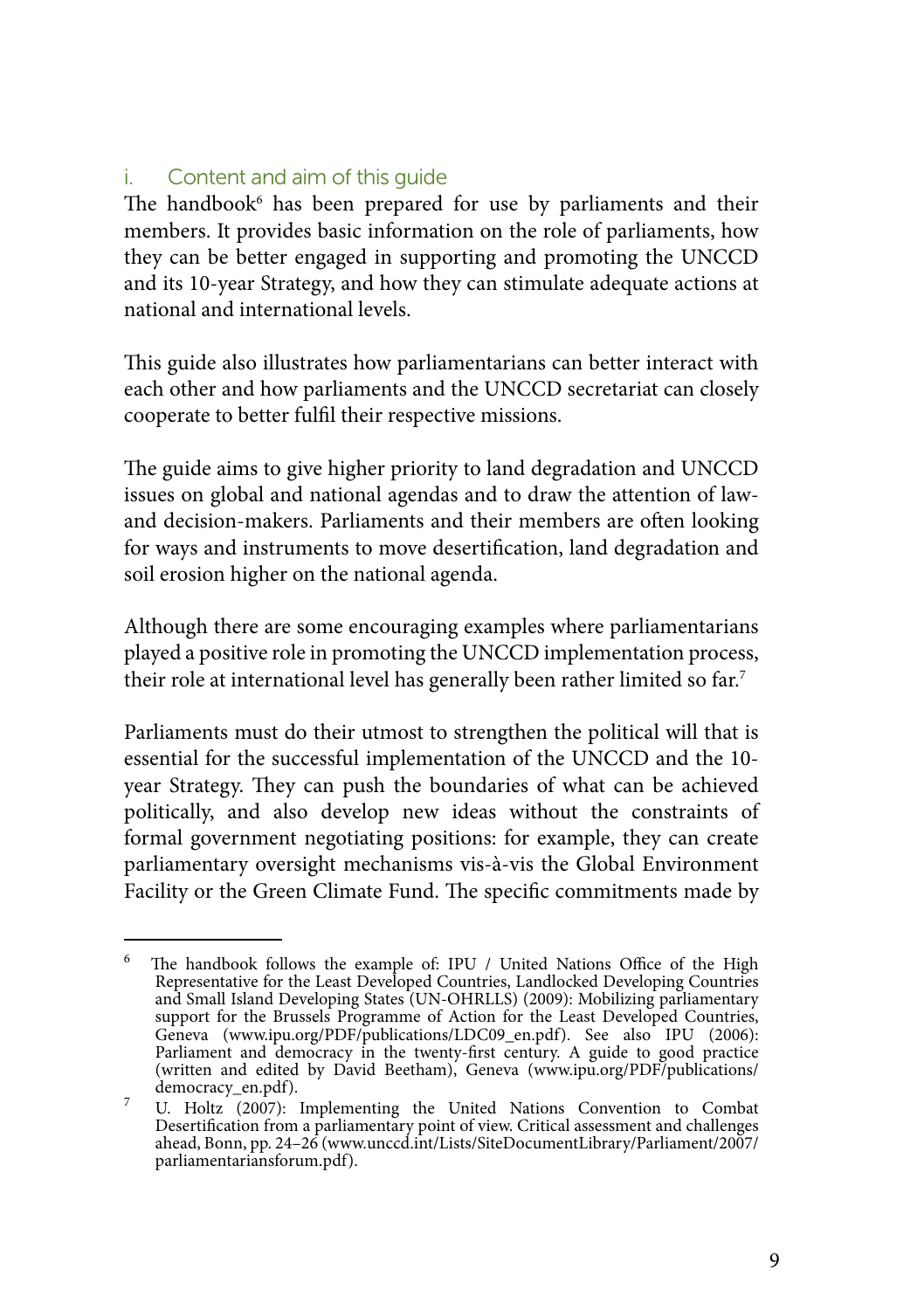the parliamentarians involved in the previous UNCCD Parliamentary Round Tables need to be followed up, particularly at national level.

## ii. Rational for Co-operation between Parliaments and relevant International Organizations: Different roles but convergent objectives

The respective roles of parliaments and international organisations are clearly distinct.8 International organisations are set up to help countries addressing issues of international concern. Often, parliaments are absent from global forums at which decisions are negotiated and adopted. When these decisions are brought to the national level, parliaments have limited leeway and usually are placed before a fait accompli. Therefore parliaments should be involved in the process of negotiating and adopting decisions at the global level, so as to bring in the voice of the people and facilitate the implementation of internationally negotiated decisions at the national level. Nothing refrains a country from having MPs as members of their national delegations at negotiation sessions, including for UNCCD negotiation processes. Parliaments are being called upon to play a role in the management of global challenges to provide legitimacy to the international decision-making process. In this connection, greater demands for transparency and accountability in the management of international affairs, including of those organisations that have been set up for this purpose, call for greater involvement of parliaments in international processes.

International organisations have a major interest in involving parliaments in their activities mainly because these organisations are usually funded from public resources which are allocated by and/or with the authorization of parliaments. It is the parliament that is responsible for laying down the legal framework within which society functions. It is in the interest of international organisations, therefore, to engage parliaments in a partnership which ensures that parliaments take budgetary and other legislative decisions that allow these organisations to carry out their programmes. On the other hand, parliaments have an interest in working with international organisations insofar as the latter can contribute to the improvement of the living conditions of the people they represent. The

<sup>8</sup> For this sub-chapter, see IPU / UN-OHRLLS (2009), pp. 11-12.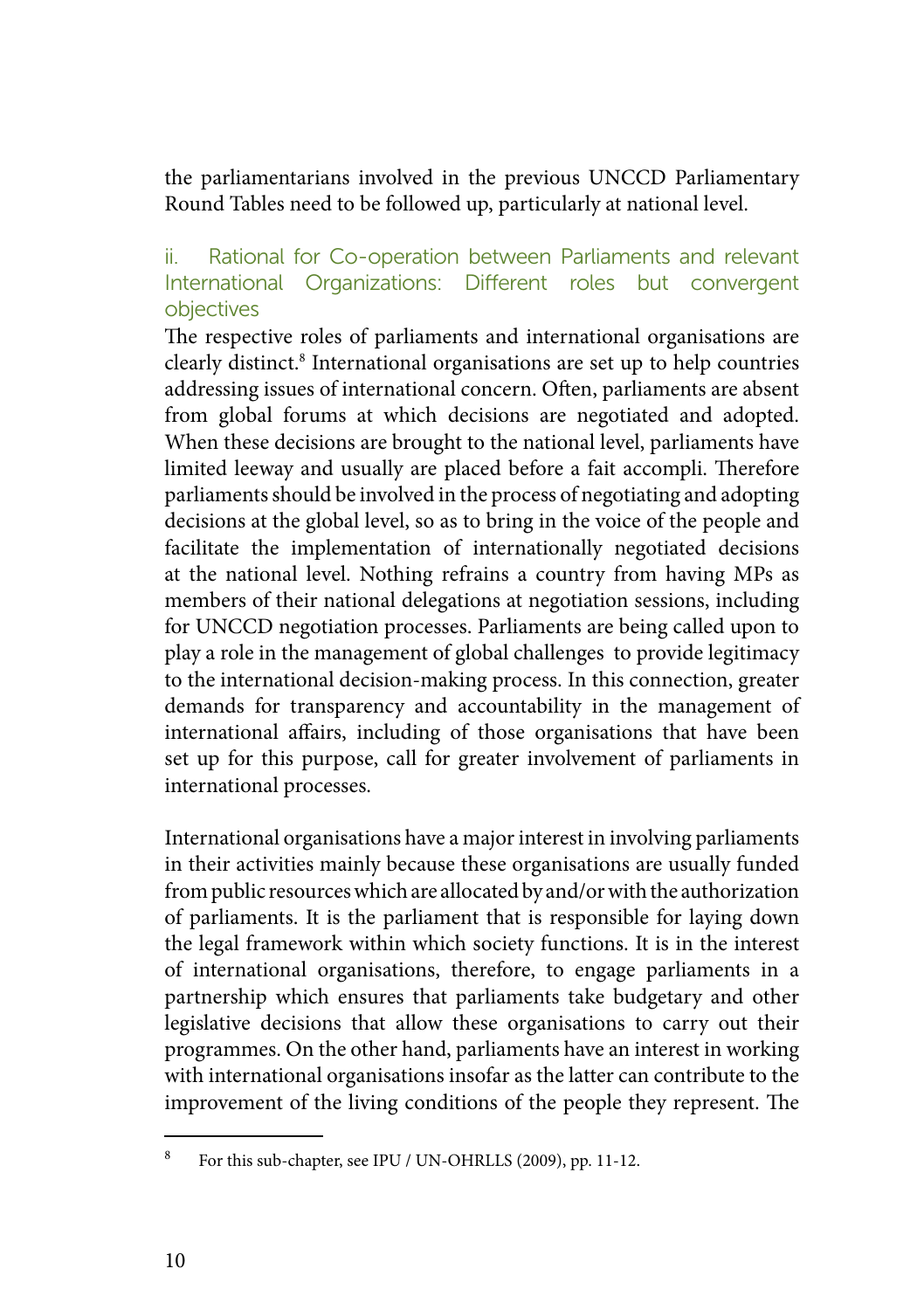mutual advantages of such an alliance are therefore both political and material.

In the case of the Parties to the UNCCD and its secretariat in particular ,they have a close-up view of developments at the national level and want to assist countries in fulfilling their commitments. They regard parliaments as key partners in that effort and support the organization of the Parliamentary Round Tables meeting in parallel to the UNCCD Conference of the Parties. The interactions between the parliamentarians and the Parties can, however, be further improved through dialogue sessions to be held during the COP negotiations.

## II. CHALLENGES AND DEFINITIONS

## i. Major global challenges

Major global challenges for democracies and all political systems, include problems related inter alia to sustainable development, climate change, desertification, drought, poverty, energy, food security, water scarcity and quality, decreasing natural resources due to land degradation population dynamics, health, gender relations, financial and economic turbulences and crises, organized crime, war and peace, and last but not least human rights and democratization.<sup>9</sup>

International conferences and a variety of documents outlined some responses and orientations that are seeking to overcome – or at least to mitigate – the problems. The United Nations Conference on Sustainable Development (Rio, 2012), more popularly known as Rio+20, paved the way for further work on Sustainable Development Goals (SDGs). The Outcome Document, entitled "The Future We Want", recognized that desertification, land degradation and drought are challenges of a global

Cf. the Millennium Project, founded in 1996. It is an independent non-profit global participatory futures research think tank of futurists, scholars, business planners, and policy makers who work for international organisations, governments, corporations, NGOs, and universities. The work is distilled in its annual "State of the Future" where 15 challenges are identified – from sustainable development to global ethics. The challenges are transnational in nature and transinstitutional in solution; they are interdependent: an improvement in one makes it easier to address others; deterioration in one makes it harder to address others. Arguing whether one is more important than another is like arguing that the human nervous system is more important than the another is like arguing that the human nervous system is more important than the respiratory system. (see www.millennium-project.org/millennium/challenges.html).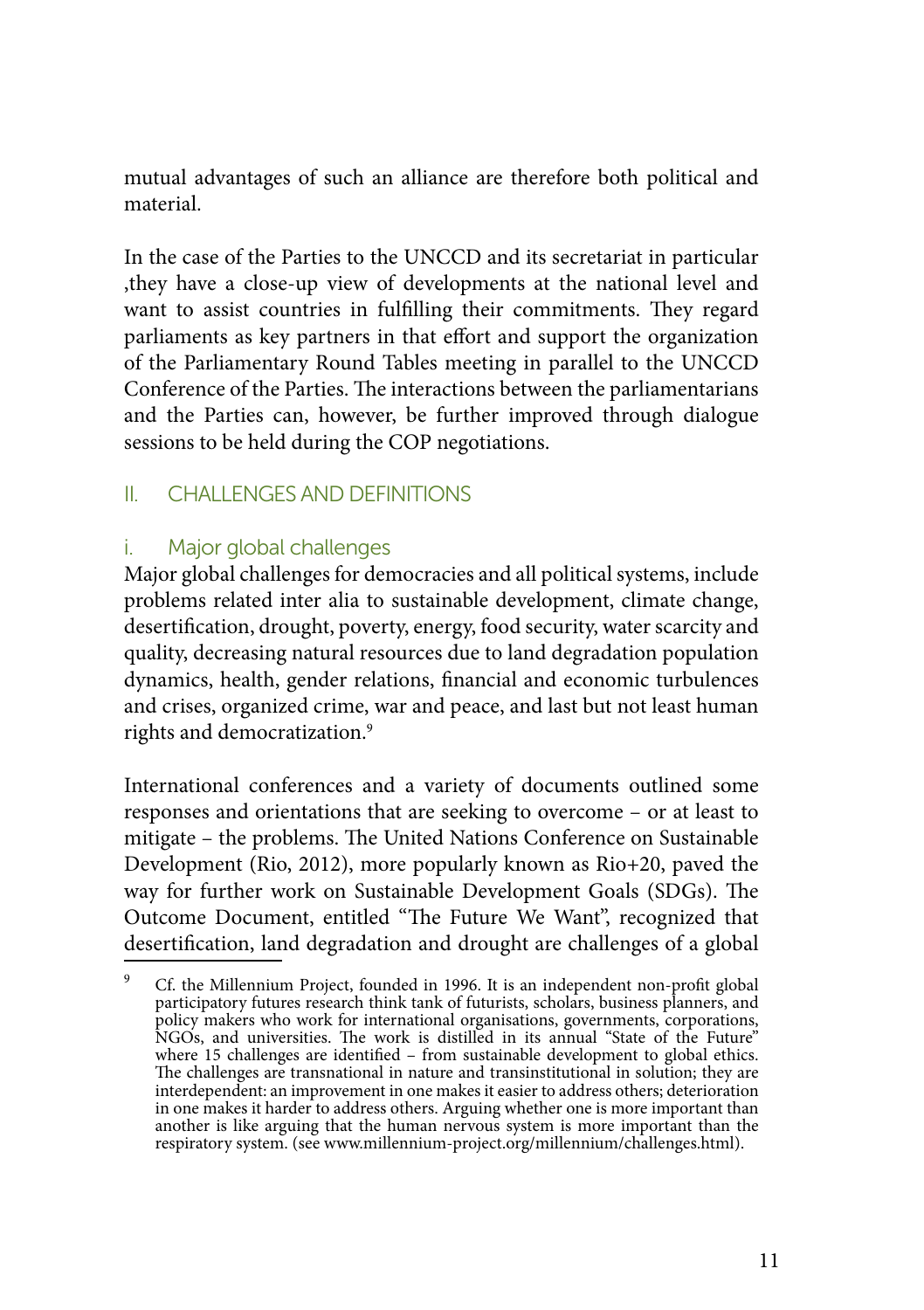dimension and continue to pose serious challenges to the sustainable development of all countries, in particular developing countries. It stressed the particular challenges this poses to the least developed countries and the landlocked developing countries, especially in Africa.10

#### ii. UNCCD

In 1992, the Rio Conference called on the United Nations General Assembly to establish an Intergovernmental Negotiating Committee (INCD) to prepare, by June 1994, a Convention to Combat Desertification, particularly in Africa. The United Nations Convention to Combat Desertification (UNCCD) was adopted in Paris on 17 June 1994 and entered into force on 26 December 1996, 90 days after the 50th ratification was received.11 194 countries and the European Union are Parties as at May 2012. The Conference of the Parties (COP), which is the Convention's supreme governing body, held its first session in October 1997 in Rome, Italy. So far, the COP has had ten ordinary and one extraordinary sessions, the latest of which (COP 10) took place in Changwon, the Republic of Korea, in October 2011.<sup>12</sup>

Since 1999, the secretariat of the Convention has been located in Bonn (Germany) on the Rhine River. In line with Article 23 of the UNCCD, the key function of the secretariat is to service the sessions of the COP and its subsidiary bodies. This includes a multitude of tasks, ranging from the preparation of substantive documentation to logistical arrangements for the sessions.

The UNCCD with its five regional implementation annexes – for Africa (Annex I), Asia (Annex II), Latin America and the Caribbean (Annex III), the Northern Mediterranean (Annex IV) and, since 2000, Central and Eastern Europe (Annex V) – has made a real difference in the legal international architecture, by making desertification/land degradation a full-fledged item on the global sustainable development agenda.

 $^{10}$  See paragraph 205 of the Outcome Document (https://rio20.un.org/sites/rio20.un.org/ files/a-conf.216l-1\_english.pdf) – see also annex 2.

Film-1. The text of the Convention is available at www.unccd.int/Lists/SiteDocumentLibrary/<br>
conventionText/conv-eng.pdf

<sup>&</sup>lt;sup>12</sup> www.unccd.int/en/about-the-convention/history/Pages/default.aspx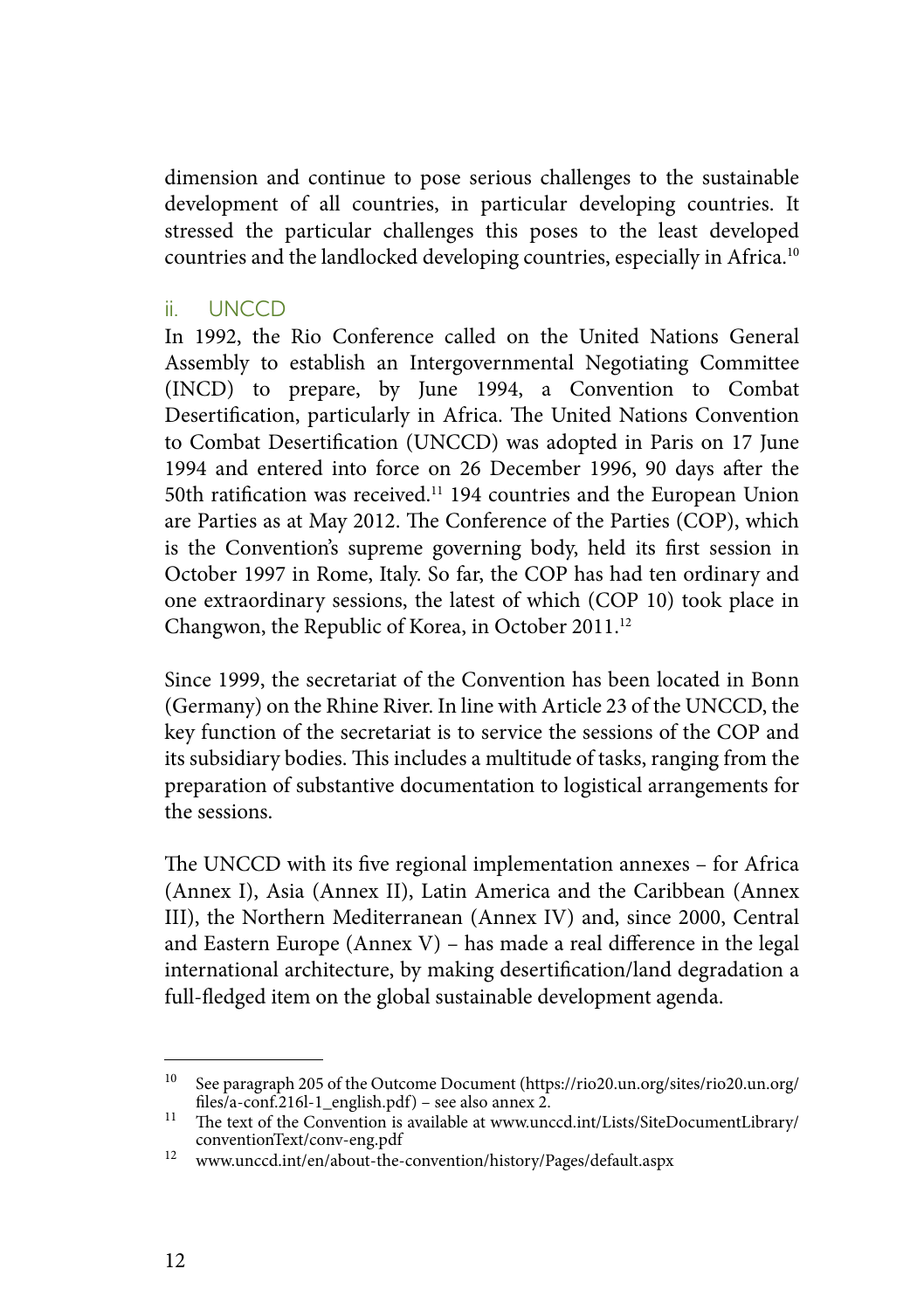The UNCCD focuses primarily on the protection of natural resources and the fight against poverty in the arid, semi-arid and dry sub-humid areas of the world. It obliges affected developing countries to design strategies against land degradation in so-called "national action programmes" (NAPs).

For the purposes of the Convention, the terms were defined – among them 'desertification' and 'combating desertification' (see box 1).

## **Box 1: 'Desertification' and 'Combating Desertification'**<sup>13</sup>

*'Desertification' means land degradation in arid, semi-arid and dry subhumid areas resulting from various factors, including climatic variations and human activities.* 

*'Combating desertification' includes activities which are part of the integrated development of land in arid, semi-arid and dry sub-humid areas for sustainable development which are aimed at: (i) prevention and/or reduction of land degradation; (ii) rehabilitation of partly degraded land; and (iii) reclamation of desertified land.*

'Drought' means the naturally occurring phenomenon that exists when precipitation has been significantly below normal recorded levels, causing serious hydrological imbalances that adversely affect land resource production systems (UNCCD, article 1(c)).

'Land degradation' is the reduction or loss of the biological or economic productivity and complexity of rainfed cropland, irrigated cropland, or range, pasture, forest and woodlands resulting from land uses or from a process or combination of processes, including processes arising from human activities and habitation patterns, such as: (i) soil erosion caused by wind and/or water; (ii) deterioration of the physical, chemical and biological or economic properties of soil; and (iii) long-term loss of natural vegetation (UNCCD, article 1(f)).

<sup>13</sup> Source: UNCCD, article 1 (a) and (b) – www.unccd.int/Lists SiteDocumentLibrary/ conventionText/conv-eng.pdf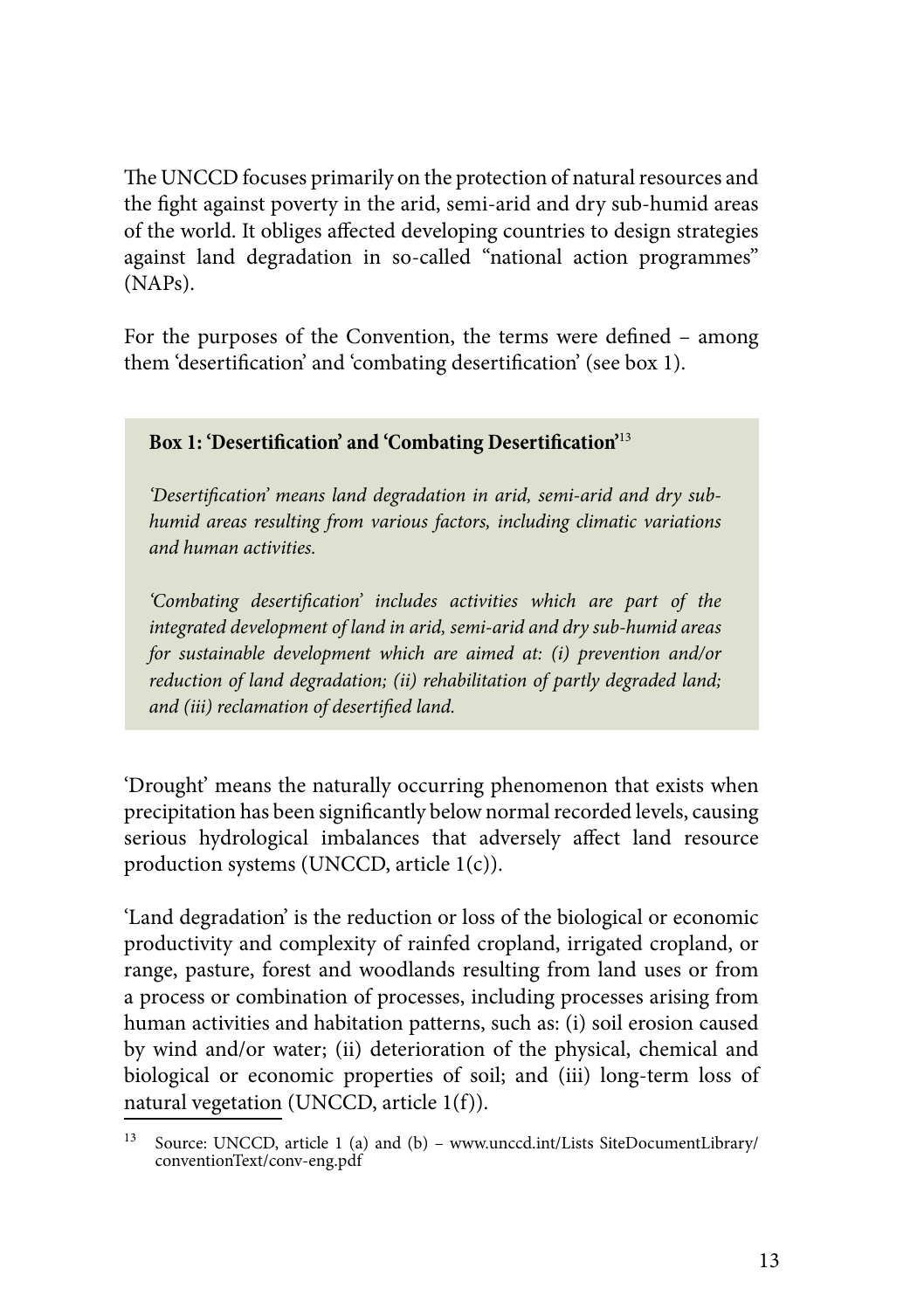The relationships between desertification and sustainable land management (SLM) and between soil and climate change are very important. They have transboundary, global impacts and should be better reflected by decision-makers and policymakers.

One should not consider deserts and desertification as the same. Natural deserts make up an important part of the Earth's ecosystems, while desertification is a process occurring when once-healthy landscapes in dryland areas turn barren from human mismanagement and worsening drought.

Nowadays, it is recognized that desertification, land degradation and drought (DLDD) are global challenges occurring in all regions. At least 90 per cent of the inhabitants of drylands live in developing countries and they suffer from the poorest economic and social conditions.

In the initial stages, the UNCCD was alternatively described as the Convention for Africa or of the poor under the misguided belief that desertification was essentially an African problem of no relevance for the world at large. In contrast, climate change was considered a global problem calling for global solutions right from the outset. However, every year 12 million hectares of productive land are degraded through desertification and drought alone. This is an area that is half the size of the United Kingdom. In the same period, 75 billion tons of soil are lost forever. Globally, 1.5 billion people live off the degrading land.<sup>14</sup>

Drylands occupy 41.3% of Earth's land area and are home to more than 2.1 billion people. It has been estimated that globally 24% of the land is degrading, that nearly 20% of the degrading land is cropland and 20-25% rangeland, that desertification and degradation represents an income loss of US-Dollar 42 billion per year, that about 1.5 billion people worldwide directly depend on these degrading areas, and that a billion

<sup>14</sup> www.unccd.int/en/programmes/RioConventions/RioPlus20Pages/default aspx?HighlightID=54 and Ramesh Jaura: A world without land degradation is possible, in: IDN-InDepthNews, 5 July 2012 (www.indepthnews.info/index.php/ global-issues/1032-a-world-without-land-degradation-is-possible).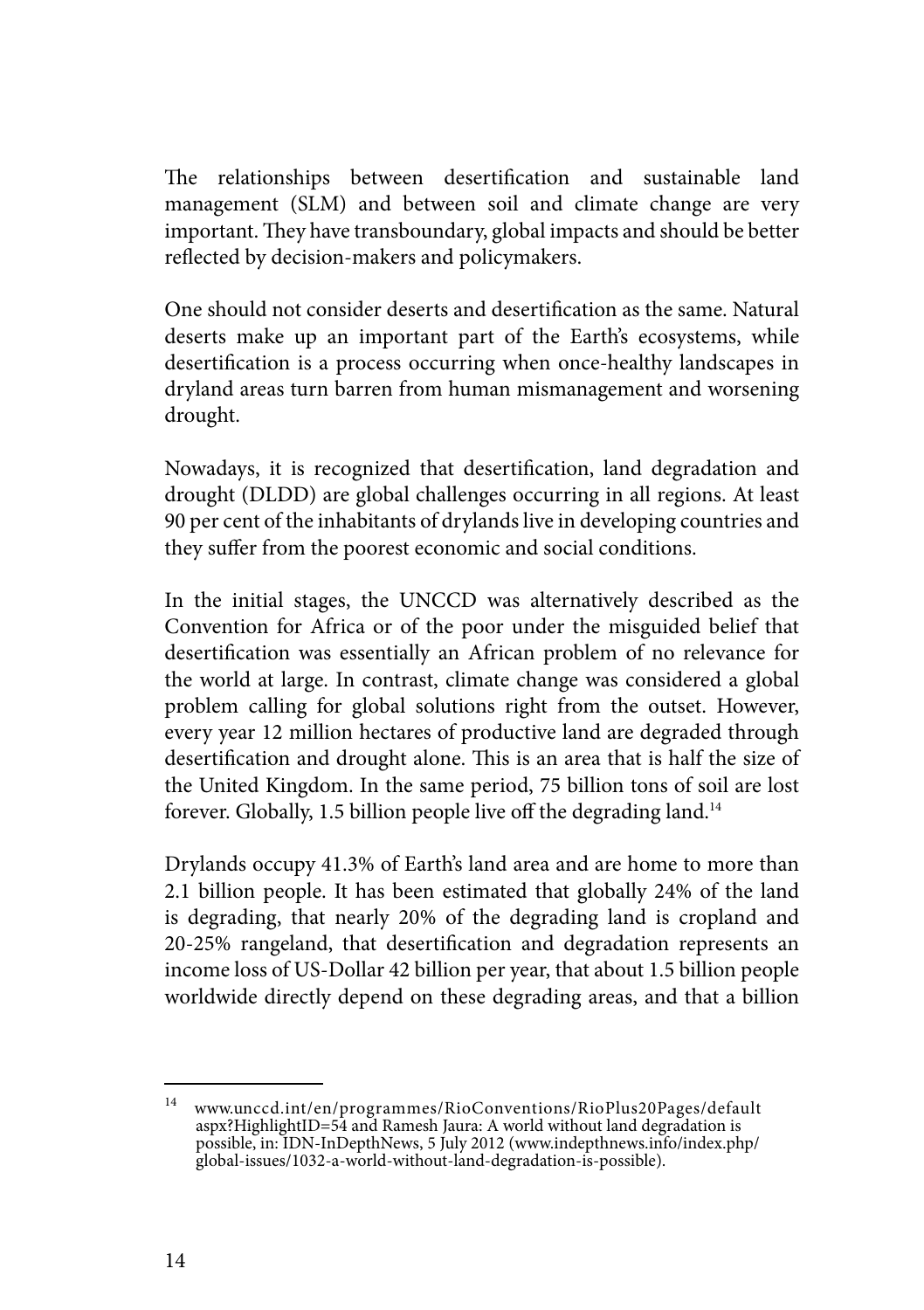people of thepoorest and most marginalized people, who live in the most vulnerable areas, may be the most severely affected by desertification.<sup>15</sup>

There is a multitude of reasons to advance the fight against desertification, as pointed out by the Executive Secretary of the UNCCD, Luc Gnacadja: Drylands hold the key to future food security. Addressing DLDD contributes to human security and political stability. We cannot adapt to climate change or mitigate its effects without resorting to SLM. It will be impossible to protect the planet against the loss of terrestrial biodiversity without addressing DLDD. We cannot protect our forests without addressing the top driver of deforestation: DLDD. It will be impossible to achieve the MDGs without rescuing one billion people that are the inhabitants of drylands.<sup>16</sup>

At the Eighth Conference of the Parties in Madrid in September 2007, the UNCCD entered a new phase with the adoption of the 10-year strategic plan and framework to enhance the implementation of the Convention (2008-2018) (the 10-year Strategy). This new development has taken the Convention to new ground. Most importantly, Parties have laid out a clear vision for a period of ten years in the Strategy, which is to forge global partnerships to reverse and prevent desertification and land degradation. These partnerships are also meant to mitigate the effects of drought in affected areas. Coupled with the vision is a Strategy mission: to provide a global framework to support the development and implementation of national and regional policies that are to contribute to the reduction of poverty.

The 10-year Strategy targets the use of effective and practical approaches to SLM with synergy as a systemic approach. It has four strategic objectives that should guide the actions of all UNCCD stakeholders and partners as well as of parliaments and their members. These actions include political will to: (i) improve the living conditions of affected populations; (ii)

<sup>&</sup>lt;sup>15</sup> Cf. United Nations Decade for Deserts and the Fight Against Desertification (2010-2020): Why now (www.un.org/en/events/desertification\_decade/whynow.shtml); see also UNCCD / UNDP (2011): The Forgotten Billion. MDG Achievement in the Drylands, Bonn and New York (www.unccd.int/Lists/SiteDocumentLibrary/

Publications/Forgotten%20Billion.pdf). 16 Cf. Luc Gnacadja on the Caux Forum for Human Security in Switzerland on 15 July 2011(www.unccd.int/Lists/SiteDocumentLibrary/secretariat/2011/PPT\_Caux%20 2011%20%20Restoring%20Earth%20Degraded%20Land.pdf).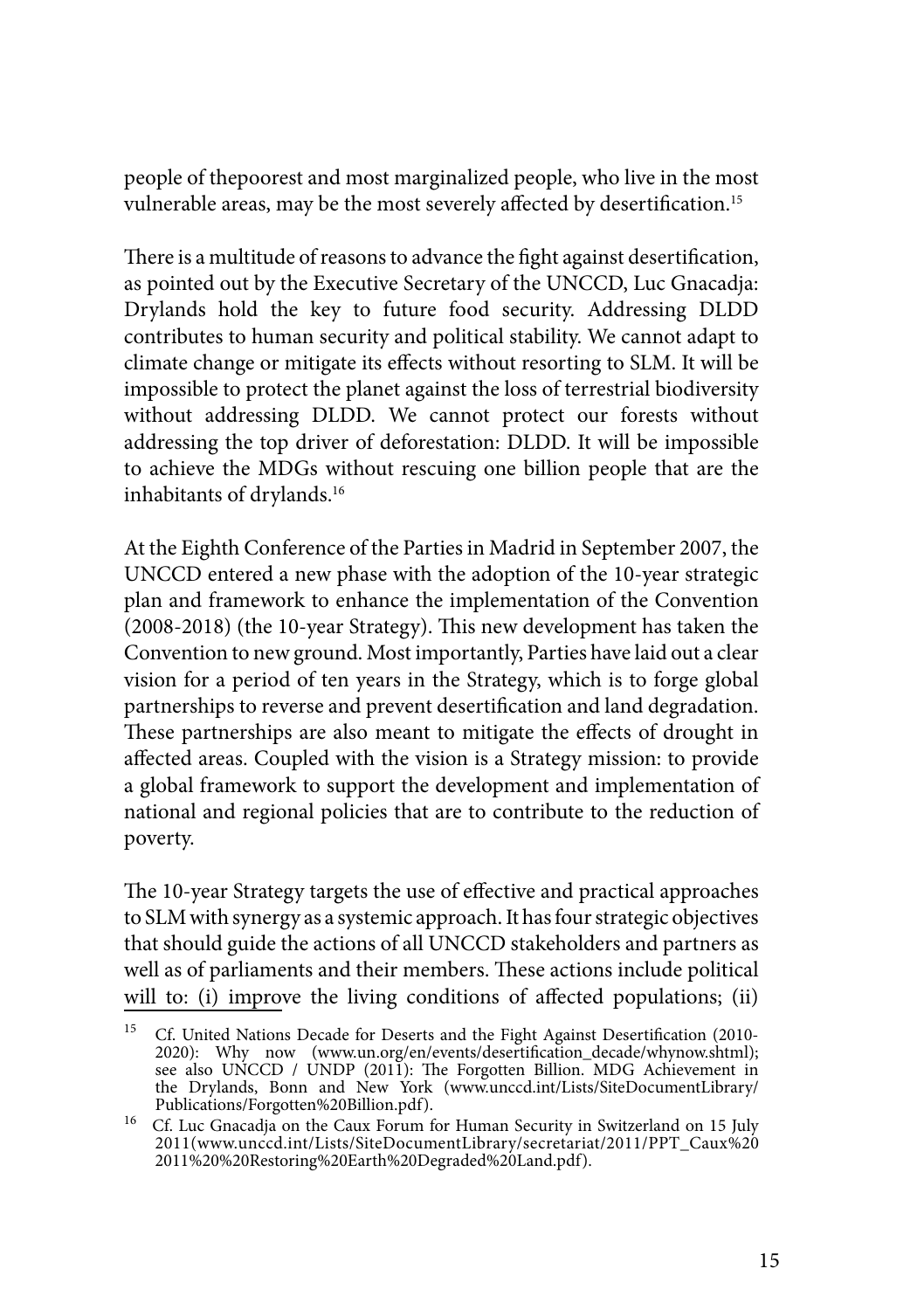improve the condition of affected ecosystems; (iii) generate global benefits through effective implementation of the UNCCD; (iv) mobilize resources to support implementation of the Convention through building effective partnerships between national and international actors. The 'expected impacts' are in the long-term intended by the strategic objectives.

The Strategy has five operational objectives to guide the actions of all UNCCD stakeholders and partners in the short and medium term: (i) advocacy, awareness raising and education; (ii) policy framework to support the creation of enabling environments for promoting solutions; science, (iii) technology and knowledge; (iv) capacity-building; (v) financing and technology transfer (see annex 1).

With the Ten-Year Strategy, Parties to the Convention are committed to creating a new, revitalized common ground for all UNCCD stakeholders in order to enhance the implementation of the Convention.

Successful implementation of the UNCCD entails cooperation among various stakeholders. The reforms induced by the Strategy are radical, as they apply to all the Convention's bodies and institutions – the Committee on Science and Technology (CST), the Global Mechanism (GM), the secretariat and the Committee for the Review of the Implementation of the Convention (CRIC) – as well as to the countries. Parties that are affected by DLDD and the non-affected countries are supposed to align their activities with the Strategy. Country Parties to the UNCCD play the lead role in implementing the Convention and achieving the objectives of the Ten-Year Strategy. However, success often depends on, or is significantly supported by, the actions of specific stakeholder groups $17$ , including parliamentarians. They are already significant in the process, but should play a more prominent role.

The Strategy specifies the mandate of the UNCCD secretariat for the period 2008-2018. Successful implementation of this strategic plan requires a strengthening of the core servicing, advocacy and agendasetting and representation functions of the UNCCD secretariat – with commensurate capacity and resources – in order to support Parties, the COP and the subsidiary bodies of the Convention in fulfilling their

<sup>17</sup> www.unccd.int/en/Stakeholders/Pages/home.aspx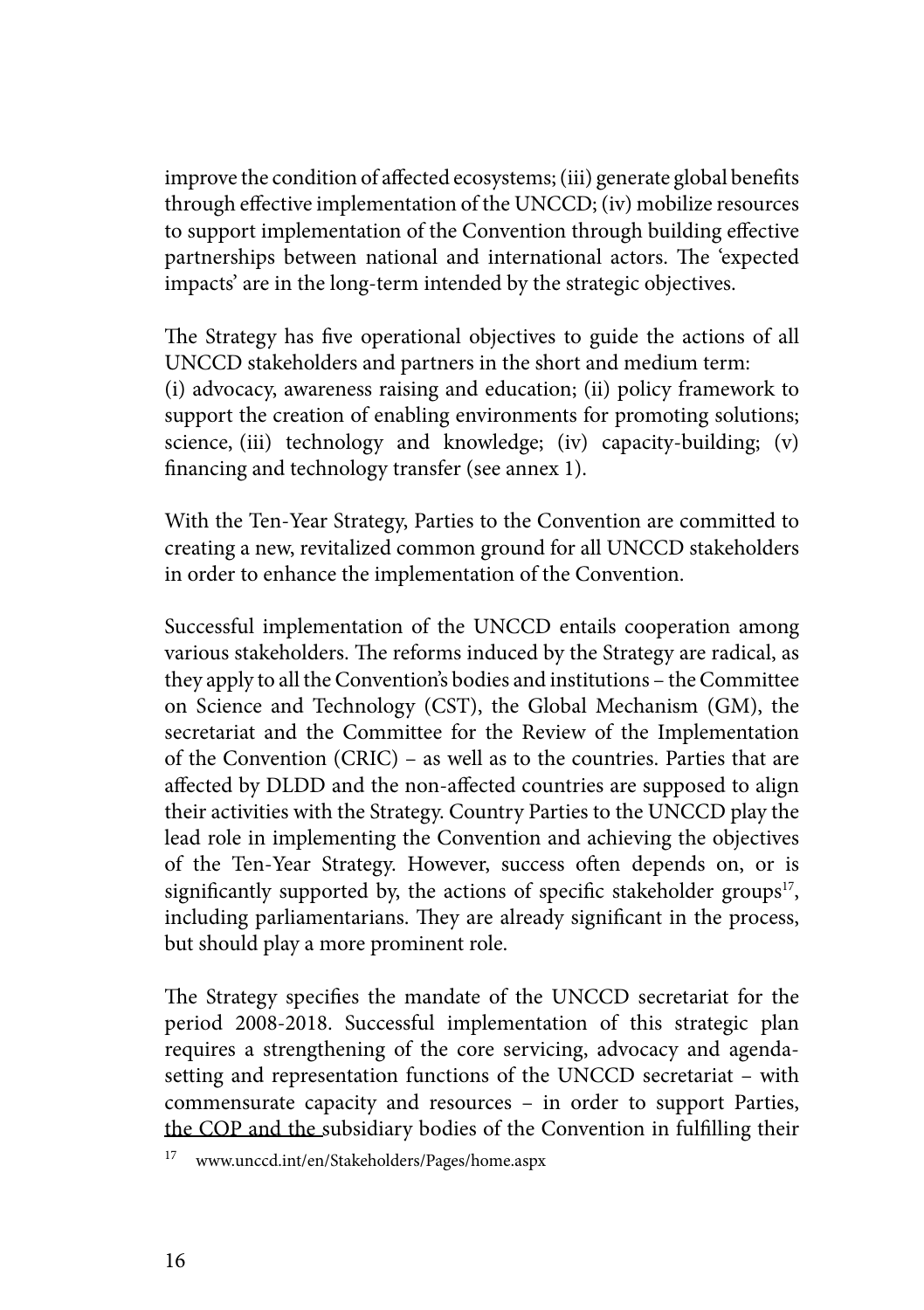respective roles. By adopting the Strategy, Parties placed a demand to move towards a results-based management approach including indicators to assess what is achieved on the ground.<sup>18</sup>

## iii. Thematic priorities

Productive land is becoming scarce and the pressure on productive land resources is increasing. It has multiple and complex impacts on the global environment through a broad range of direct and indirect processes. Among its direct effects is the loss of fertile soils resulting from soil erosion ultimately leading to a decline in productivity and per capita income levels. The principal cause of land degradation and desertification is the unsustainable exploitation of land productivity. This is often exacerbated by misguided or non-existent policies. Overpopulation and livestock are often seen as the culprits of land degradation and desertification, but they are ultimately the consequence of poor decisions and mismanagement.<sup>19</sup>

Luc Gnacadja, UNCCD Executive Secretary, and others rightly underline that (top) soil has to be understood as part of the natural capital, which provides the basis for life and economic production of human society. That is why together with the UNCCD secretariat, the German Federal Ministry for Economic Cooperation and Development and other partners including the European Community have jointly launched the 'Economics of Land Degradation' (ELD) initiative on 21 September 2011, during a side-event at the United Nations General Assembly highlevel meeting on desertification in New York.20 ELD is a global initiative for sustainable land management aimed at showing the impact land degradation can have on the economy.

<sup>&</sup>lt;sup>18</sup> See UNCCD Update No. 1 (May, 2010): Ten-Year Strategy Shows Early Results.<br><sup>19</sup> UNCCD Secretariat (2012): Zero Net Land Degradation - A sustainable development goal for Rio+20, a policy brief, Bonn www.unccd.int/Lists/SiteDocumentLibrary/ Rio+20/UNCCD\_PolicyBrief\_ZeroNetLandDegradation.pdf; see also the summary atwww.unccd.int/Lists/SiteDocumentLibrary/secretariat/2012/ZNLD%20

Summary%20final.pdf).<br><sup>20</sup> Cf. http://eld-initiative.org. A policy paper was published in the lead-up to the global initiative and was presented by the international team of authors from the Center for Development Research (ZEF, Bonn) and the International Food Policy Research Institute (IFPRI, Washington) at the side-event in New York (available at www.ifpri. org/sites/default/files/publications/ifpridp01086.pdf and www.zef.de/fileadmin/ webfiles/downloads/zef\_dp/zef\_dp\_150.pdf).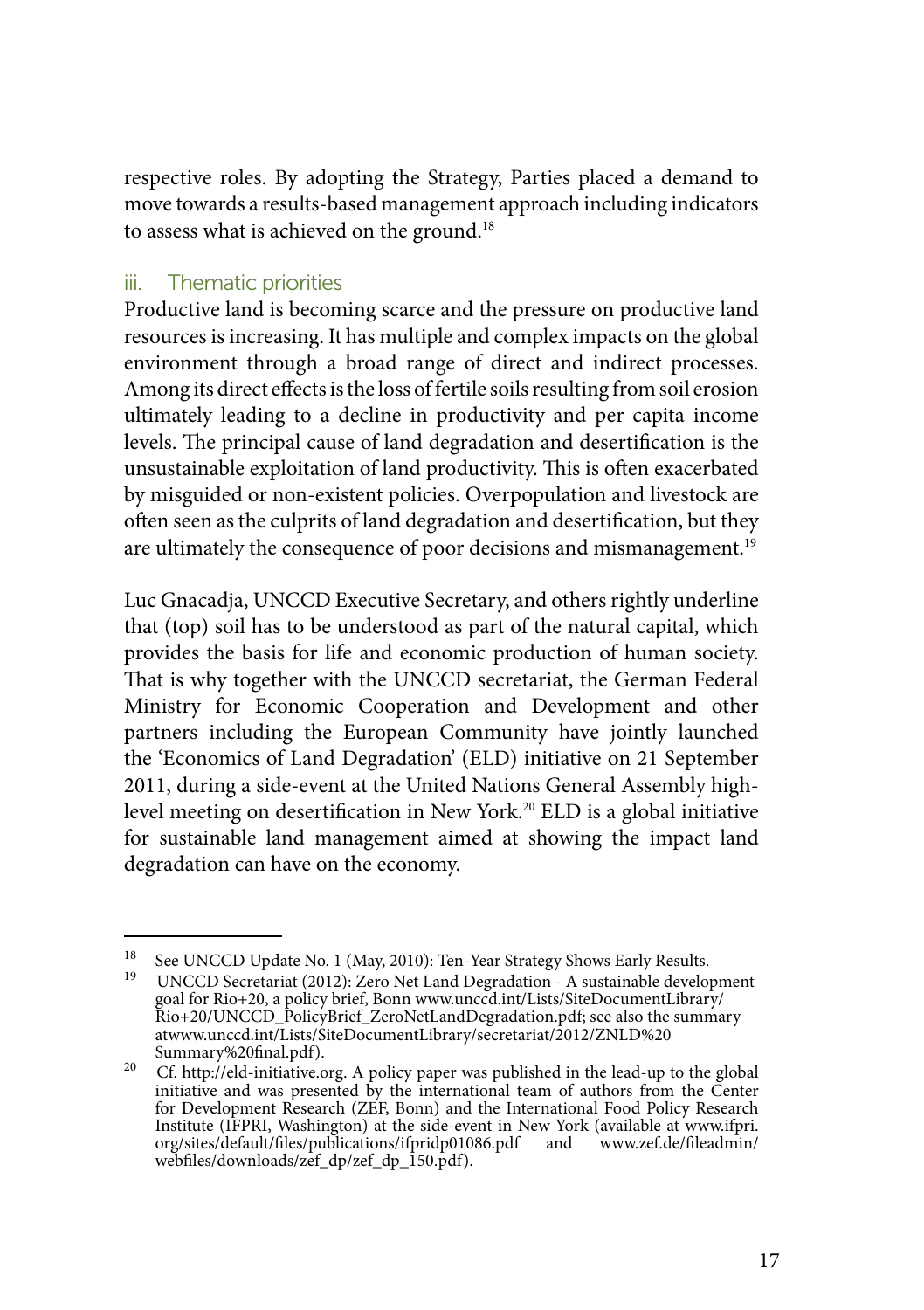The economics of land degradation must become an integral part of policy-making – locally, nationally and internationally. A transparent overview of the costs of action and inaction is likely to be a wake-up call for politicians and the business community, demonstrating how humansociety will be much better off in the long term if they invest in healthy soils.<sup>21</sup>

As the global authority and normative reference on DLDD, the UNCCD promotes an environment that enables policy to respond to existing policy gaps and ever evolving global challenges.<sup>22</sup> Some of the policy barriers to addressing DLDD include the lack of information and data, and the need for reform and implementation of science-based policy frameworks.

DLDD issues are linked to many development and thematic priorities. The UNCCD cannot be viewed in isolation from other efforts to promote sustainable development. The integration of environmental activities into the broader development framework is at the heart of Millennium Development Goal seven. The text of the Convention frequently refers to sustainable development, climate change, biological diversity, water resources, energy sources, food security and socio-economic factors.

The Convention must be considered as a multilateral land and soil framework for adaptation, mitigation and resilience in combating the effects of climate change. Furthermore, the Convention should be better linked with efforts to accomplish relevant objectives under climate change processes, and efforts to promote human security, tackle forced migration and prevent conflict over scarce natural resources. At country level desertification and climate change must be addressed in a synergetic fashion, as part of an integrated approach to achieving sustainable development for all. Addressing DLDD requires good governance, gender mainstreaming and analysis, and the consideration of the roles and rights of indigenous peoples.

The linkages between land/soil and climate change are significant and should be better reflected in policymaking processes, including parliamentary activities. Land and soil can make a difference in the fight

<sup>&</sup>lt;sup>21</sup> http://newsbox.unccd.int/3.4 and http://biodiversity-l.iisd.org/news/unccd-and-<br>partners-launch-economics-of-land-degradation-initiative

<sup>&</sup>lt;sup>22</sup> See www.unccd.int/en/programmes/Thematic-Priorities/Pages/default.aspx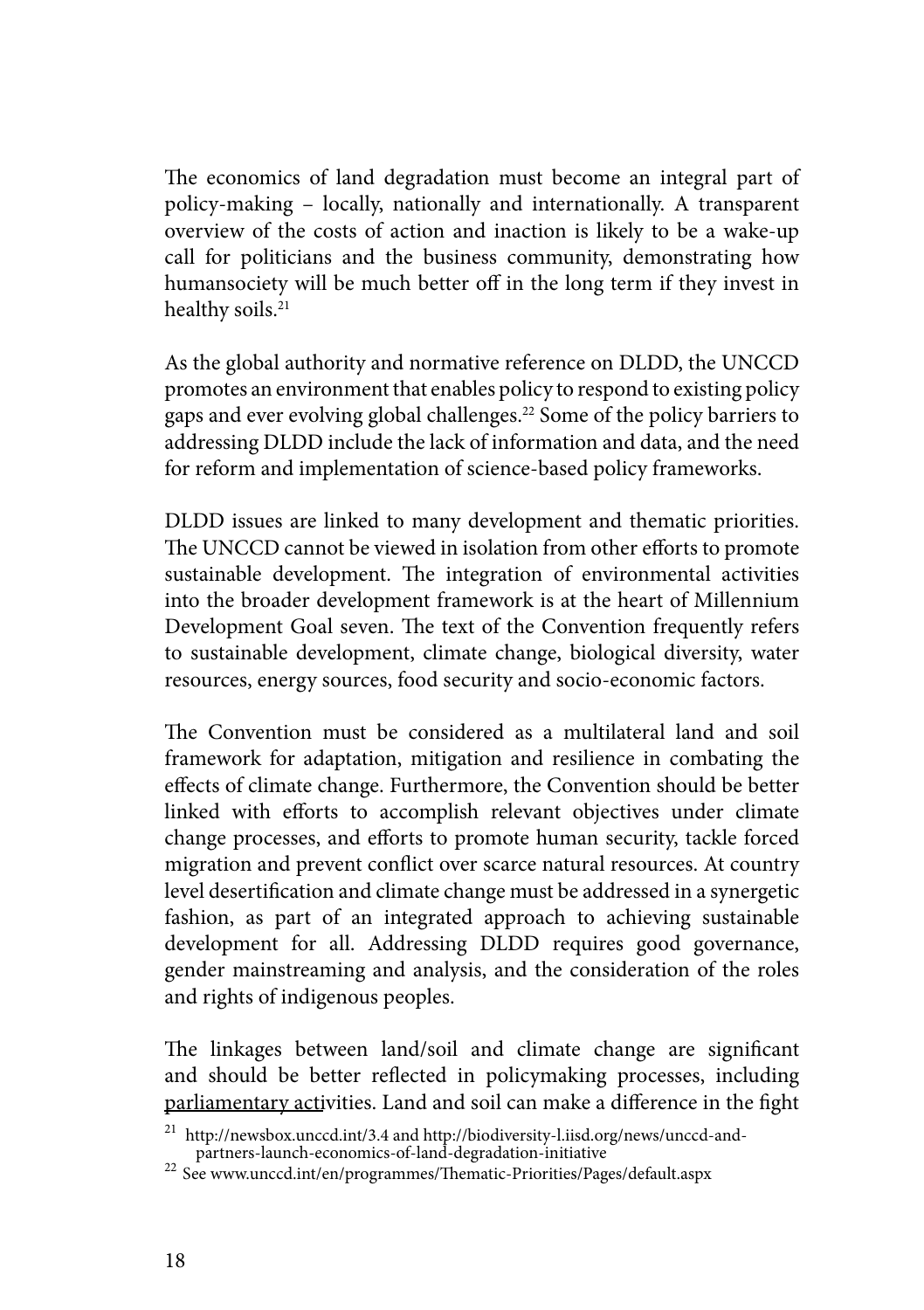against climate change. Increased attention to the link between land/soil and climate change would not only enrich the substantive debates on effective means for carbon sequestration, but also provide a new platform for developing countries to enter into the adaptation and mitigation agendas; after all, for many of them, soil is their most important asset.

Rio+20 took the bold step to strive for a future that is land degradationneutral.23 The Rio+20 outcome document on desertification, land degradation and drought is considered as one of the successes of the conference. The world governments underline the economic and social significance of good land management, including soil, in paragraphs  $205-209$  of the Outcome Document.<sup>24</sup> They reaffirm their resolve under the UNCCD to take coordinated action nationally, regionally and internationally, to monitor, globally, land degradation and restore degraded lands in arid, semi-arid and dry sub-humid areas (see annex 2). To achieve this sustainable development goal – in the UNCCD secretariat's previous documents: "zero net land degradation" – it is necessary to avoid the degradation of productive land and to restore the already degraded lands (see box 2).

## **Box 2: 'Land Degradation Neutrality' and 'Zero Net Land Degradation (ZNLD)'**<sup>25</sup>

*"Land degradation neutrality is achieved when globally or in a given landscape or terrestrial ecosystem the area of productive land (and therefore sustainable land use) remains stable or increases."* 

*"Zero net land degradation: the achievement of land degradation neutrality, whereby land degradation is either avoided or offset by land restoration. Promoting the ZNLD target would secure the currently available productive land for the use of present and future generations."*

www.unccd.int/en/programmes/RioConventions/RioPlus20/Pages/default.aspx?HighlightID=54<br>
https://rio20.un.org/sites/rio20.un.org/files/a-conf.216l-1\_english.pdf<br>
Source: UNCCD Secretariat (2012): Zero Net Land Degradation development goal for Rio+20, Bonn – www.unccd.int/Lists/SiteDocumentLibrary/ Rio+20/UNCCD\_PolicyBrief\_ZeroNetLandDegradation.pdf, pp. 6-7.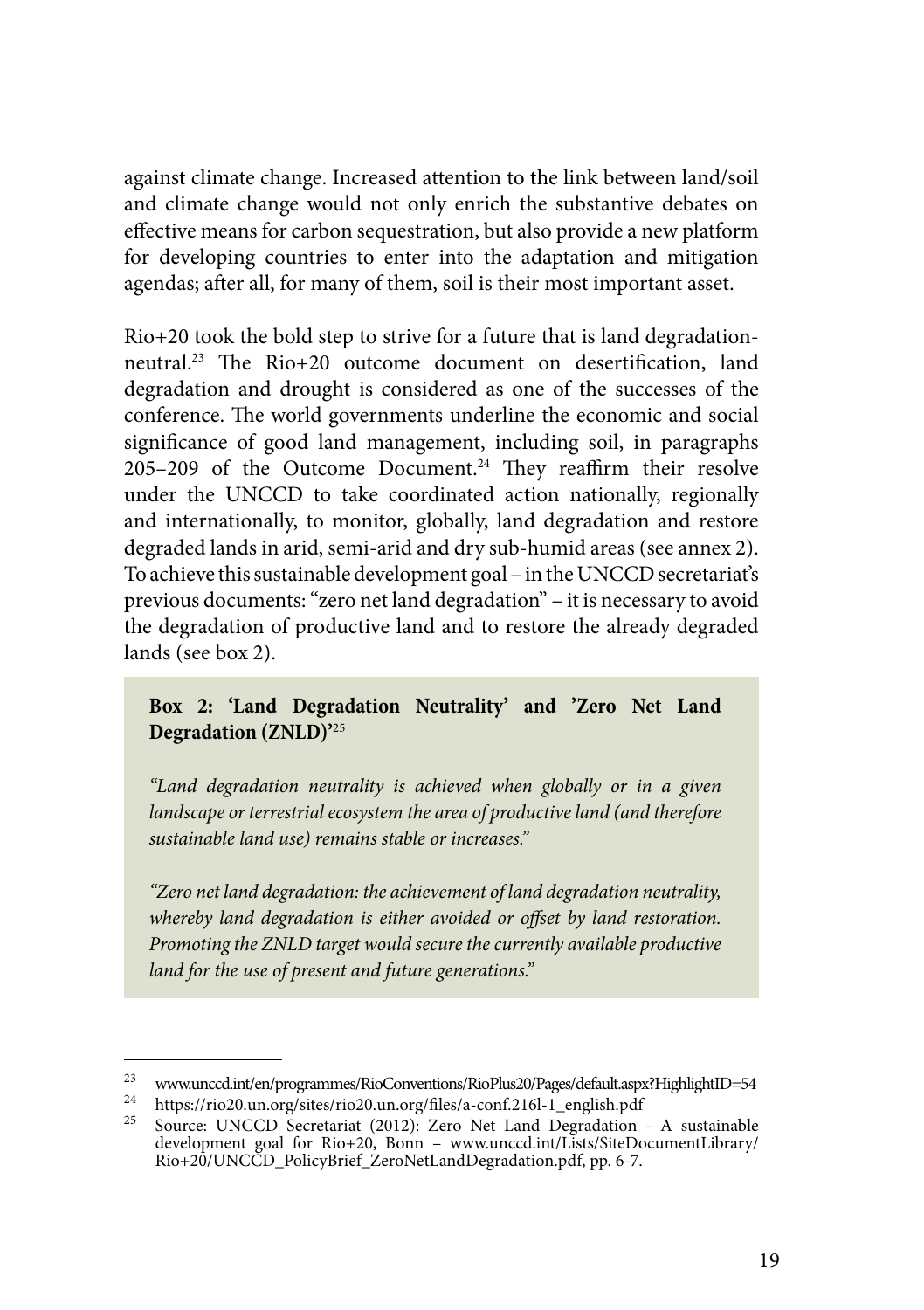The overall goal "sustainable land use for all and by all (for agriculture, forestry, energy and urbanization)" is underlined by the following targets: zero net land degradation by 2030, zero net forest degradation by 2030 and drought preparedness policies implemented in all droughtprone countries by 2020. Indeed, this goal constitutes a paradigm shift in sustainable development<sup>26</sup> and could be considered as one of the most important "Sustainable Development Goals".

Achieving a land-degradation neutral world by 2030 will require the commitment, support and active investment of all public and private sector actors, of all parts of the supply and value chain related to land use, including local and community stakeholders. There are reasons for hope in reaching the goal (see box 3). Current and future generations will benefit from the return on investment in terms of gains in efficiency, resilience, and social inclusiveness.27

#### **Box 3: Reasons for hope**

*The good news is that we know how to reach a goal of Zero Net Land Degradation. More than two billion hectares of land worldwide is suitable for rehabilitation through forest and landscape restoration. Of that, 1.5 billion hectares would be best suited to mosaic restoration, in which forests and trees are combined with other land uses, including agroforestry and smallholder agriculture. In the last two decades, significant land recovery and improvement have occurred in drylands. In many cases, local communities have taken charge. For instance, farmer-managed natural regeneration and agroforestry techniques, such as planting of 'fertilizer trees' on farmlands and grazing lands, have already been adopted in many regions. Such techniques have contributed to improving millions of hectares across Africa.*<sup>28</sup>

<sup>26</sup> UNCCD Secretariat (2012): Zero Net Land Degradation - A sustainable development goal for Rio+20, Bonn – www.unccd.int/Lists/SiteDocumentLibrary/Rio+20/ UNCCD\_PolicyBrief\_ZeroNetLandDegradation.pdf;www.indepthnews.info/index.

<sup>&</sup>lt;sup>27</sup> The work of the winners of the UNCCD Land for Life Award (which was launched at COP 10 in 2011) shows that dryland degradation can be reversed, the livelihoods and the income of millions of people be improved and national environmental policy be influenced – by inter alia using land restoration techniques and reforestation, bringing sustainable land management to thousands of hectares of common property rangelands, forests and water resources, improving governance of nature and natural resources, capacity building of smallholder farmers for sustainable agriculture and forestry management. See www.unccd.int/en/programmes/Event-and-campaigns/

LandForLife/Pages/default.aspx 28 Source: UNCCD Secretariat (2012): Zero Net Land Degradation - A sustainable development goal for Rio+20, Bonn – www.unccd.int/Lists/SiteDocumentLibrary/ Rio+20/UNCCD\_PolicyBrief\_ZeroNetLandDegradation.pdf, p. 10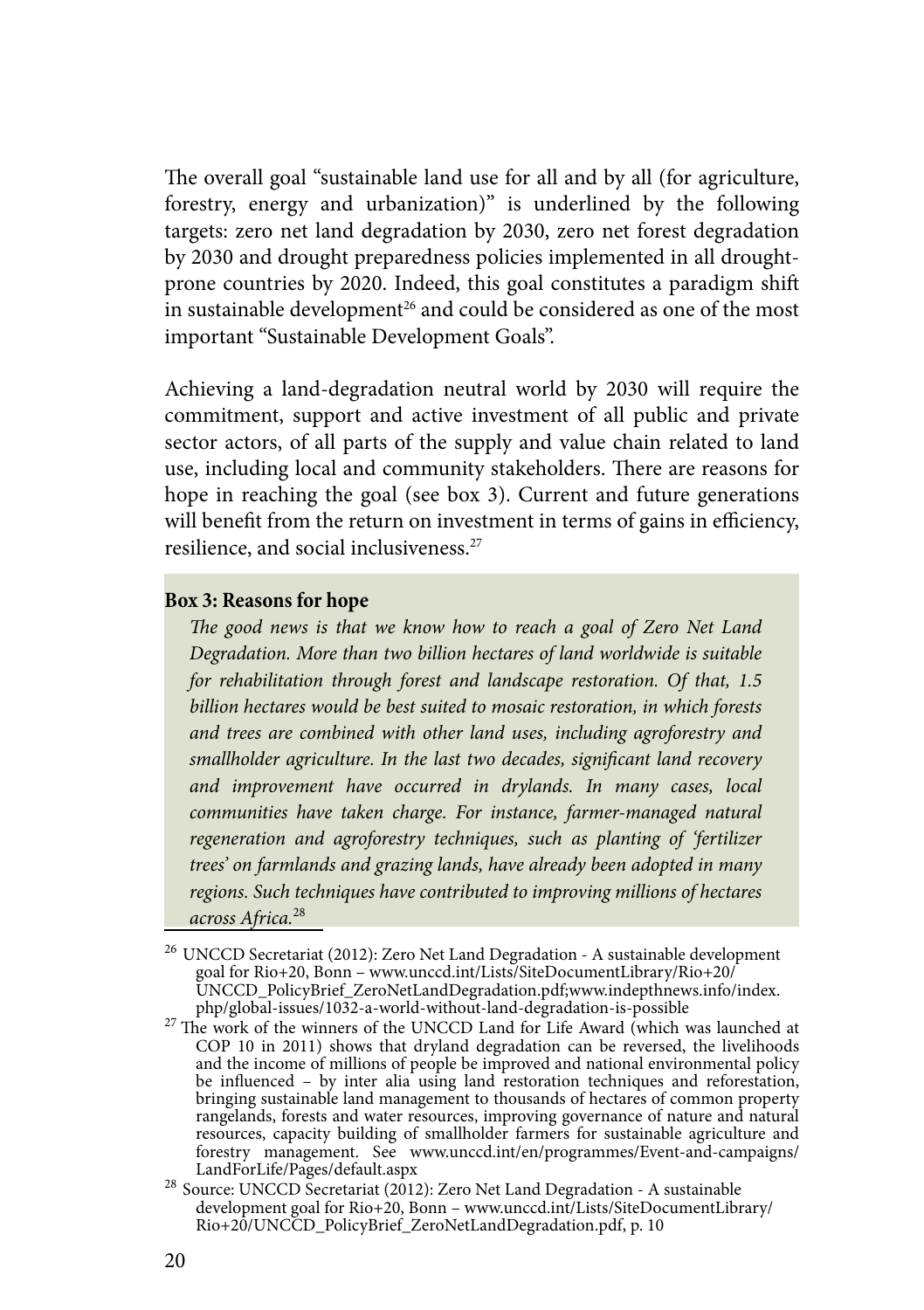## iv. The Parliamentary Round tables and the network on the UNCCD

Since 1998, parliamentarians have met in parallel to the COP ordinary sessions. The Parliamentary Round Tables became an integral part of the COP sessions and a platform for exchange of views and interaction between MPs on sustainable development issues and, more specifically, desertification, land degradation and soil erosion. These took place in Dakar (1998), Recife (1999), Bonn (2000), Geneva (2001), Havana (2003), Nairobi (2005), Madrid (2007), Buenos Aires (2009) and Changwon (2011).

Each of the COPs took note of the declarations, adopted by the Round Tables, and decided to include them as annexes to the reports of the COP sessions. However, with respect to the implementation of the action programmes to combat DLDD, the outcomes of the Parliamentary Round Tables though sometimes quite innovative are rarely taken into consideration at country level.

As at 2011, some 402 MPs, 15 per cent of them women, from about 80 countries and five regional parliaments participated at the nine Round Tables.

The Round Tables are organized by the UNCCD secretariat with the support of the host country and its parliament as well as the Inter-Parliamentary Union (IPU).

The fifth Parliamentary Round Table which met in parallel to COP 6 in Havana, Cuba on 3 - 4 September 2003 turned out to be a breakthrough: a Parliamentary Network on the UNCCD (PNoUNCCD) was created, the establishment of a parliamentary Steering Committee was agreed upon, and a parliamentary action plan was adopted.

The PNoUNCCD was and is understood as a network of information, interaction and influence with the aim of increasing parliamentary involvement and efficiency in the fields of combating desertification, soil erosion and land degradation, and as a tool of pooling information and of ensuring greater parliamentary input into international negotiations and organizations.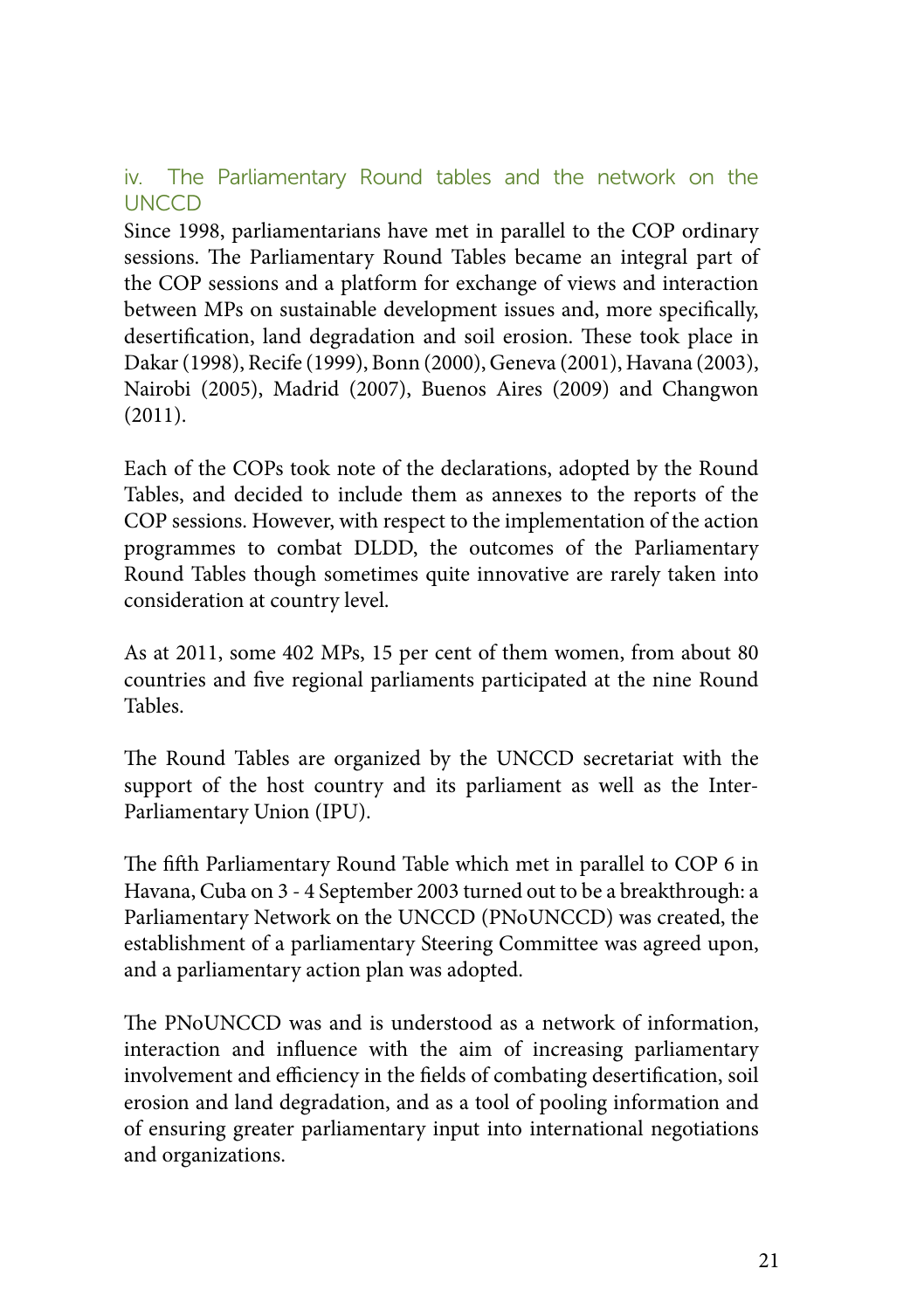In mid-September 2003, the Governing Council of the IPU endorsed the Round Table outcomes and welcomed the creation of a Steering Committee and of the Parliamentary Network.

In February 2004 the UNCCD secretariat established on its website <www.unccd.int> a section entitled "Parliamentarians" (within the menu "Stakeholders"). The secretariat maintains and keeps it up to date (it can be accessed directly at www.unccd.int/en/Stakeholders/Parliamentarians/ Pages/default.aspx).

During the meeting of the Steering Committee in Praia, Cape Verde on 1 December 2008, the participants deplored: too many self-commitments made by parliamentarians were not taken up at home. Parliaments and MPs could do more to realize the various good ideas put forward during the Parliamentary Round Tables and its action programmes. While the website with its section "Parliaments in action" has been quite helpful, the PNoUNCCD could be utilized more effectively. It is known that several parliaments or MPs undertook initiatives within their respective parliaments or at a (sub-) regional level, but these activities were not reported to the UNCCD secretariat and therefore not published on the website.

During the Parliamentary Round Tables in Buenos Aires (2009) and Changwon (2011), the Statute of the Forum of Parliamentarians and the Rules of Procedure of the Steering Committee were widely discussed and finally adopted (see annex 3).

The 10-year Strategy as well as the declarations and commitments adopted by previous UNCCD Parliamentary Round Tables in Buenos Aires and Changwon already provide parliaments with some indications and proposals on how to better exercise their role at home and in the international arena as far as combating desertification/land degradation is concerned.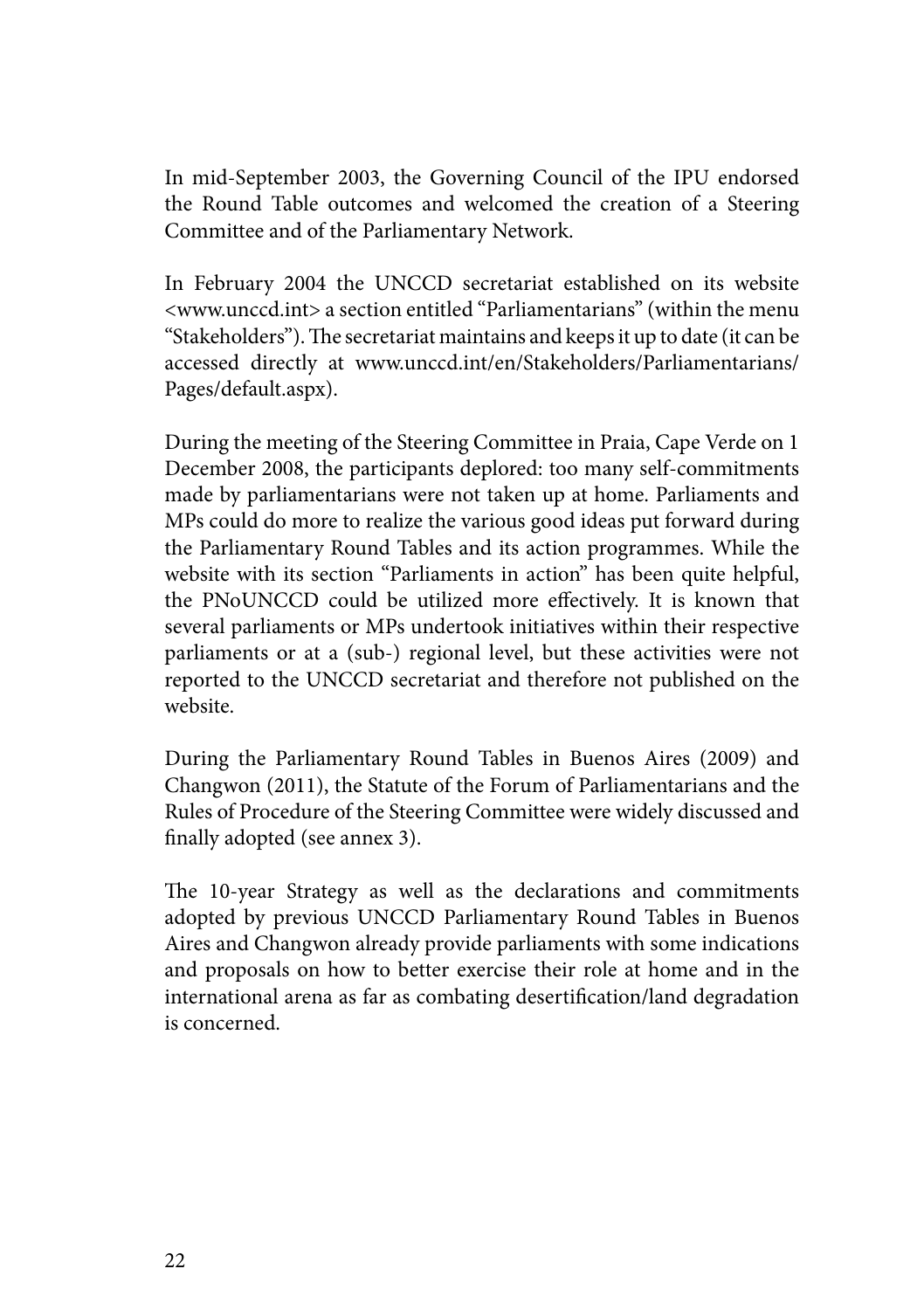## III. ROLE AND RESPONSIBILITIES OF DEMOCRATIC PARLIAMENTS AND THEIR MEMBERS

## i. Democracy - A universal value and a model, essential for sustainable human development

Democracy understood as rule by the people and for the people is a universal value, as can be seen in several documents. Democracy, the political order of freedom, is based on free, fair and regular elections enabling the change of government; separation of powers; respect, protection and fulfilment of human rights; the rule of law for all without any privileges and discrimination; and a genuine partnership between men and women.

Democracy is realized through a complex set of institutions and practices, which have evolved over time and continue to do so. These include: a guaranteed framework of citizen rights; effective, accountable institutions of government; an active citizen body or civil society; and a number of mediating institutions between government and citizens, among which political parties and free media are very important.<sup>29</sup>

The Universal Declaration on Democracy, adopted by the Inter-Parliamentary Union (IPU) in 1997, is a very important, too often ignored reference document.30 This Declaration emphasizes: "Democracy is a universally recognised ideal as well as a goal … It is thus a basic right of citizenship to be exercised under conditions of freedom, equality, transparency and responsibility, with due respect for the plurality of views, and in the interest of the polity. … As an ideal, democracy aims essentially to preserve and promote the dignity and fundamental rights of the individual, to achieve social justice, foster the economic and social development of the community, strengthen the cohesion of society and enhance national tranquillity, as well as to create a climate that is favourable for international peace. As a form of government, democracy

<sup>&</sup>lt;sup>29</sup> cf. IPU (2006): Parliament and democracy in the twenty-first century. A guide to good practice (written and edited by David Beetham), Geneva, p. 4.

practice (written and edited by David Beetham), Geneva, p. 4.<br><sup>30</sup> The Declaration may be found at IPU (Hg.) : Democracy: It's Principles and Achievement, Geneva, 1998, pp. III-VIII (Parliament and democracy in the twentyfirst century. A guide to good practice ).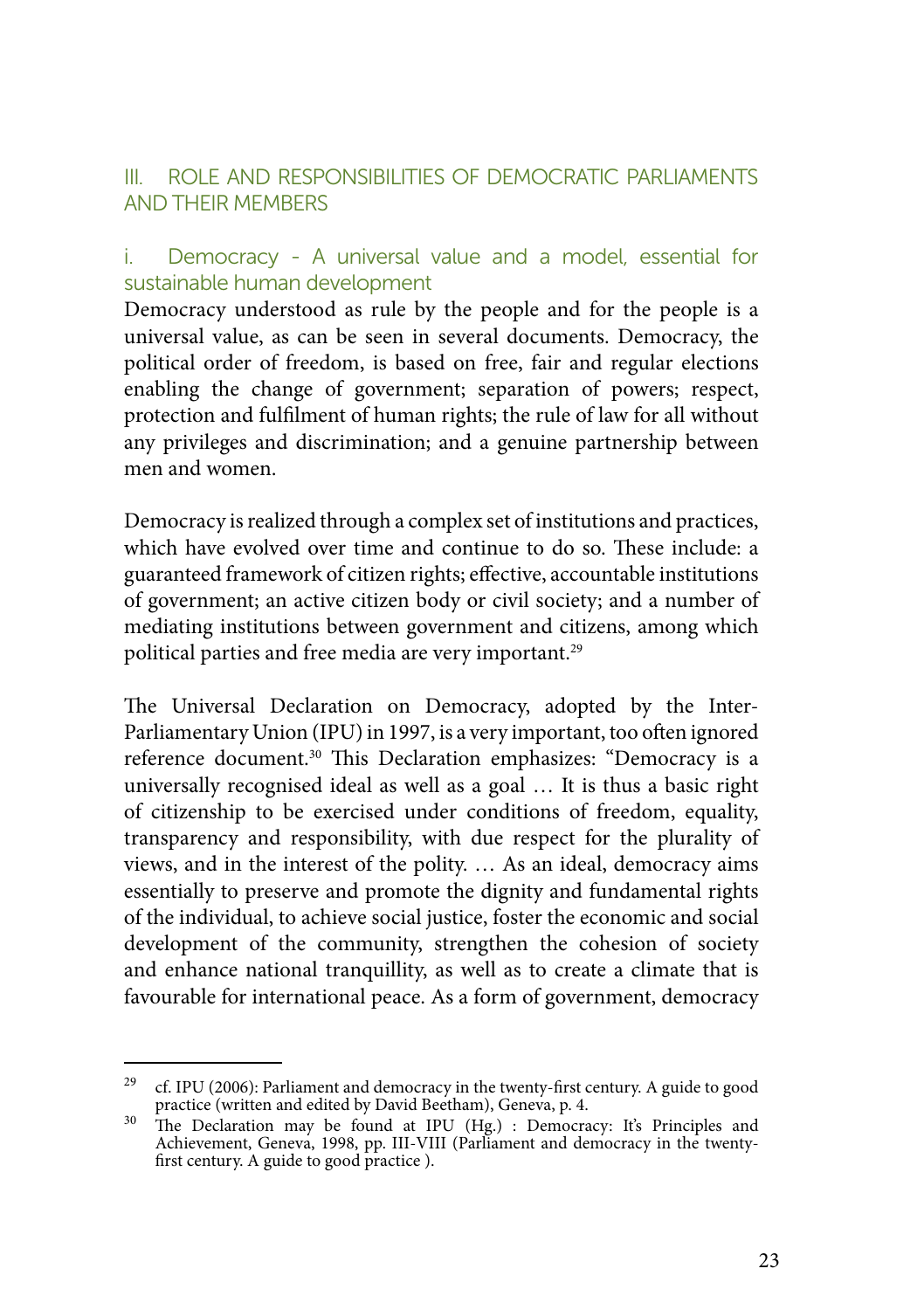is the best way of achieving these objectives; it is also the only political system that has the capacity for self-correction."31

Following the endeavours of the IPU in 2007 the United Nations General Assembly acknowledged the resilience and universality of the principles of democracy by declaring 15 September the International Day of Democracy.

Regarding the paradigm of sustainable human development, the outcome document "The Future We Want" of Rio+20 explicitly acknowledges that democracy, good governance and the rule of law, at both national and international level, as well as an enabling environment, are essential for sustainable development, including sustained and inclusive economic growth, social development, environmental protection and the eradication of poverty and hunger.<sup>32</sup> It reaffirms that achieving sustainable development goals requires institutions at all levels that are effective, transparent, accountable and democratic.

Rio+20 emphasized the importance of freedom, peace and security, respect for all human rights, including the right to development and the right to an adequate standard of living, including the right to food, the rule of law, gender equality, the empowerment of women and the overall commitment to democratic societies for development.

A democracy that delivers is necessary for sustainable human development and a land-degradation neutral world.

## ii. Functions and Roles of a Parliament

Traditionally, a state's power is exercised by three separate institutions which exist largely independent of each other and which are supposed to monitor one another thus limiting the power of a state: the legislative, the executive, the judiciary. Legislative power is exercised by a (bi- or unicameral) parliament. Parliaments are the central institution, the 'heart' of democracy; democratic parliaments reflect democratic societies. Every parliament should be representative, transparent, accessible, accountable and effective.

<sup>&</sup>lt;sup>31</sup> Universal Declaration on Democracy, paragraph 1 and 3.<br><sup>32</sup> Paragraph 9 and 10 of the Outcome Document (https://rio20.un.org/sites/rio20. un.org/files/a-conf.216l-1\_english.pdf)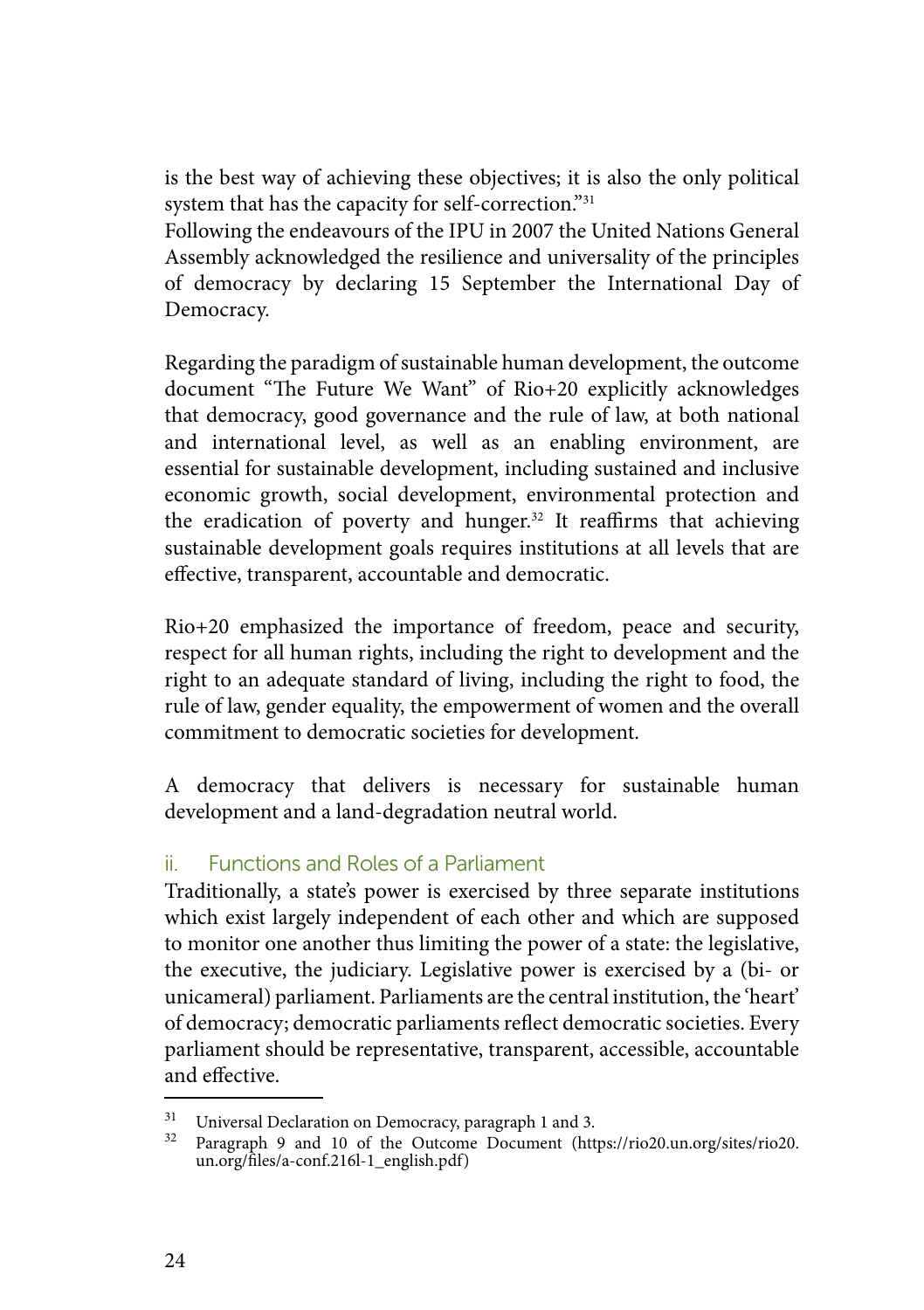The six main roles, functions and powers of parliaments and their members (the "parliamentary hexagon") are ideally:<sup>33</sup>

- 1. making laws, including constitutional changes (legislative power);
- 2. allocating financial resources and deciding on budget and taxation (power of the purse);
- 3. holding governments accountable and exercising control of executive actions, policy and personnel (power of oversight);
- 4. debating issues of national and international interest and democratic representation of the people (power of discourse);
- 5. electing the parliamentary officers and in the case of parliamentary democracies – the executive (elective power);
- 6. influencing foreign policy as well as international relations and institutions by ratification of treaties, decisions on peace and war, allocation of financial resources to organizations and funds, parliamentary diplomacy, mediation between the public and international organizations and institutions, etc. (international power).

These functions and roles are also at stake when it comes to the parliamentary role in the implementation process of the UNCCD.

<sup>&</sup>lt;sup>33</sup> One may differ on the precise list of such functions, but there seems to be broad agreement that at least some should be included in the tasks undertaken by and expected by all parliaments. See IPU / UNDP (2012): Global Parliamentary Report 2012 (Lead author: Greg Power), Geneva – New York 2012 (www.ipu.org/pdf/publications/gpr2012-full-e. pdf); World Summit of Legislators (17 June 2012): The GLOBE Rio+20 Legislators' Protocol, Rio de Janeiro (www.globeinternational.org/index.php/world-summit/56 legislators-protocol; IPU (2006): Parliament and democracy in the twenty-first century. A guide to good practice (written and edited by David Beetham), Geneva; U. Holtz (2003): The Parliamentary Hexagon, in: U. Holtz: The previous four Round Tables of Members of Parliament on the United Nations Convention to Combat Desertification, Bonn, pp. 18-19 (www.uni-bonn.de/~uholtz/virt\_apparat/UNCCD\_Cuba.pdf).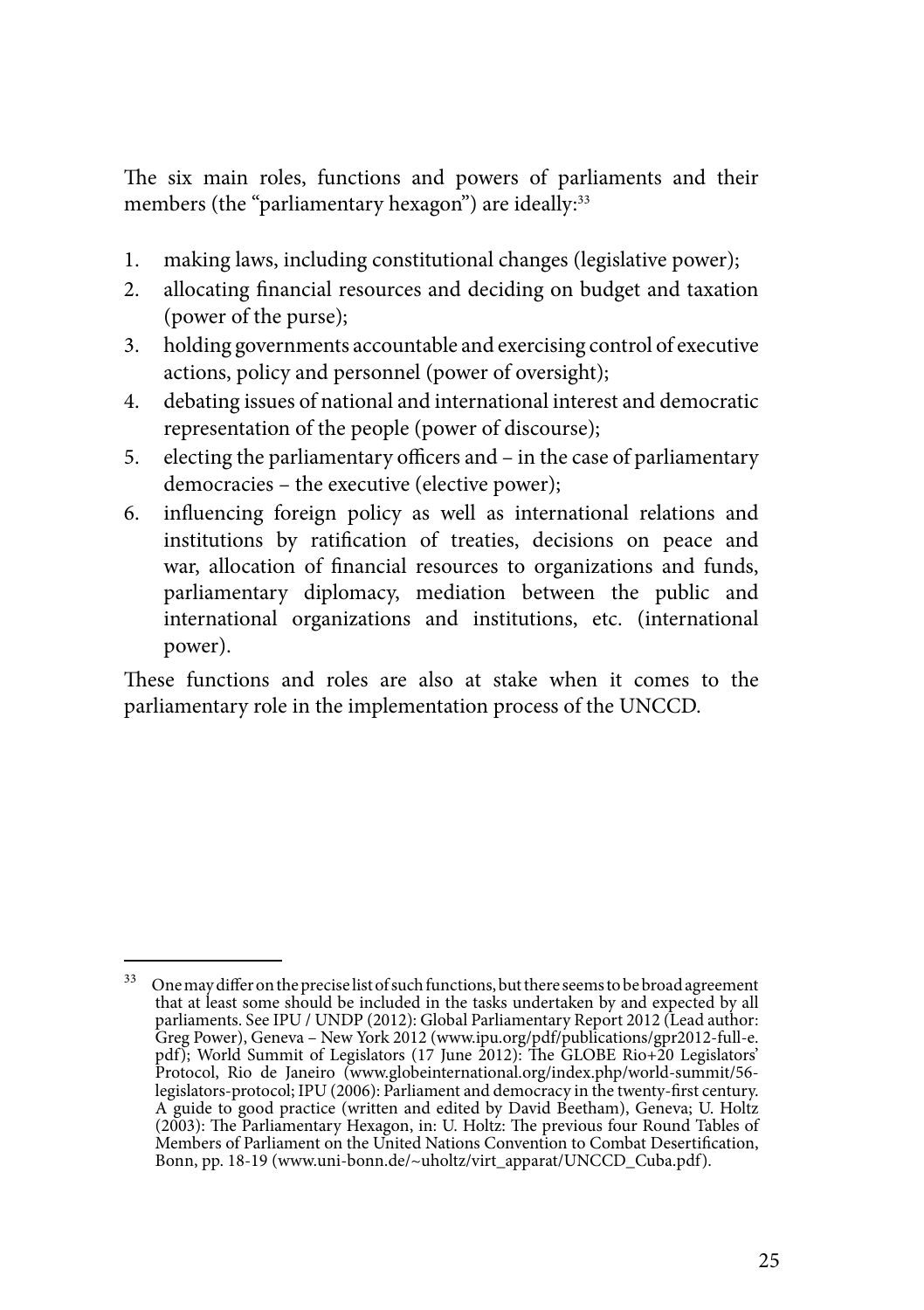## IV. AREAS IN WHICH PARLIAMENTS AND PARLIAMENTARIANS CAN ACTIVELY CONTRIBUTE TO THE IMPLEMENTATION OF THE UNCCD AND THE 10-YEAR STRATEGY

In general terms, parliaments and parliamentarians should commit to:<sup>34</sup>

- 1. renew the political commitment of countries to sustainable human development, taking into consideration four main dimensions (economic growth, environmental protection,cial justice as well as the political dimension: democracy, good governance and the rule of law);
- 2. strengthen governance and institutions for sustainable development at the international, regional, national and local levels;
- 3. strengthen the legislative response in the respective parliaments to deliver the objectives of the Rio Earth Summit (1992), the World Summit on Sustainable Development (Johannesburg, 2002) and Rio+20 (2012);
- 4. increase the engagement on public policy on sustainable development issues, particularly the implementation of the three Rio Conventions (desertification, climate change, biodiversity);
- 5. push for and support poverty eradication and the achievement of MDGs in conjunction with arising sustainable development goals;
- 6. do the utmost to attach higher political priority to desertification, land degradation and soil erosion on national and global agendas, and to work towards "a land-degradation neutral world" (Rio+20);

More specifically, the 'parliamentary hexagon' (see above) offers a good framework of action to parliaments and their members with a view to mobilizing stronger parliamentary commitment to the successful implementation of the Convention and the 10-year Strategy. Several proposals for action rely on former commitments and UNCCD Parliamentary Round Table declarations.

 $34$  For some of these commitments see World Summit of Legislators (17 June 2012): The GLOBE Rio+20 Legislators' Protocol, Rio de Janeiro (www.globeinternational.org/ index.php/world-summit/56-legislators-protocol).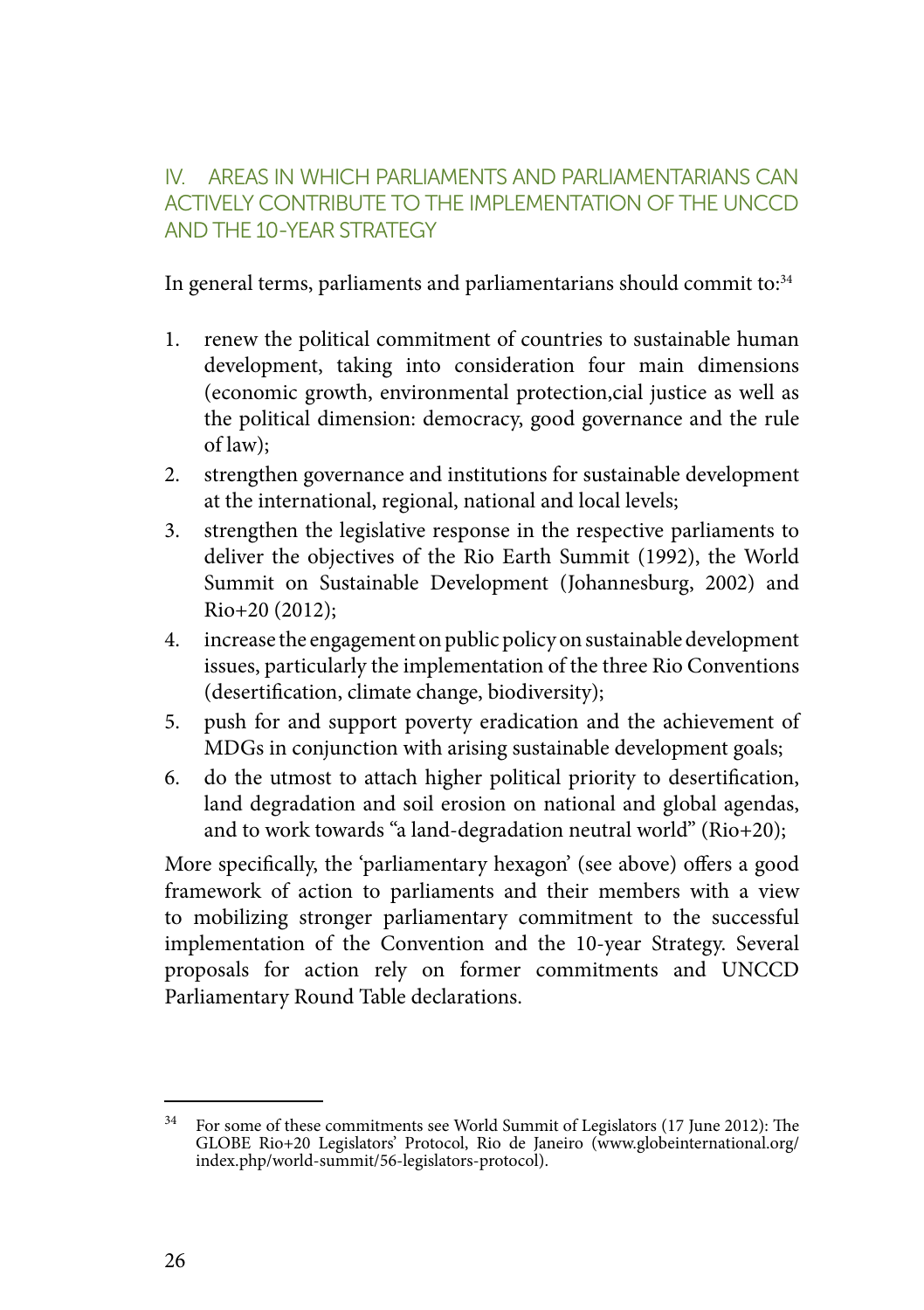#### i. Law-making

In many countries, much of the legislative initiative lies with the government. Especially in the emerging democracies where the parliament does not have sufficient resources in terms of legislative drafting services, the bulk of draft legislation comes from the executive. The role of parliament is to scrutinize this draft legislation and to make sure it is consistent with international standards and requirements for the well-being of the people. Most constitutions give the parliament the right to reject and/or amend draft legislation that does not meet these requirements. It is therefore said that in the legislative sphere, the executive proposes and the parliament disposes.<sup>35</sup>

- Enact an enabling legislation and standards and align them with the provisions of the UNCCD and the 10-year Strategy; to make the UNCCD and the Strategy more effective, it has to be 'domesticated' by national law.<sup>36</sup>
- Adopt laws or appropriate actions that encourage the mainstreaming of action programmes to combat desertification and pursue landdegradation neutrality (zero net land degradation) in the relevant national policy areas.
- • Mainstream actions to address desertification, land degradation and drought (DLDD) and promote sustainable land management (SLM) practices on the political agenda and adopt corresponding ordinances, laws and rules on land use.
- Change detrimental land-use practices, promote appropriate land tenure regimes and work for laws and international land investment regulations with a view to ensuring that land deals maximize the public interest, the contribution of investments to sustainable development and the benefits for the rural poor.
- • Build up a culture of coordination to harmonize National Action Programmes (NAPs) with other national development priorities.

<sup>&</sup>lt;sup>35</sup> This passage is taken from IPU / UN-OHRLLS (2009): Mobilizing parliamentary support for the Brussels Programme of Action for the Least Developed Countries, Geneva, p. 15.

<sup>&</sup>lt;sup>36</sup> International commitments generally become binding domestic law through a complex process of "domestication" or transformation.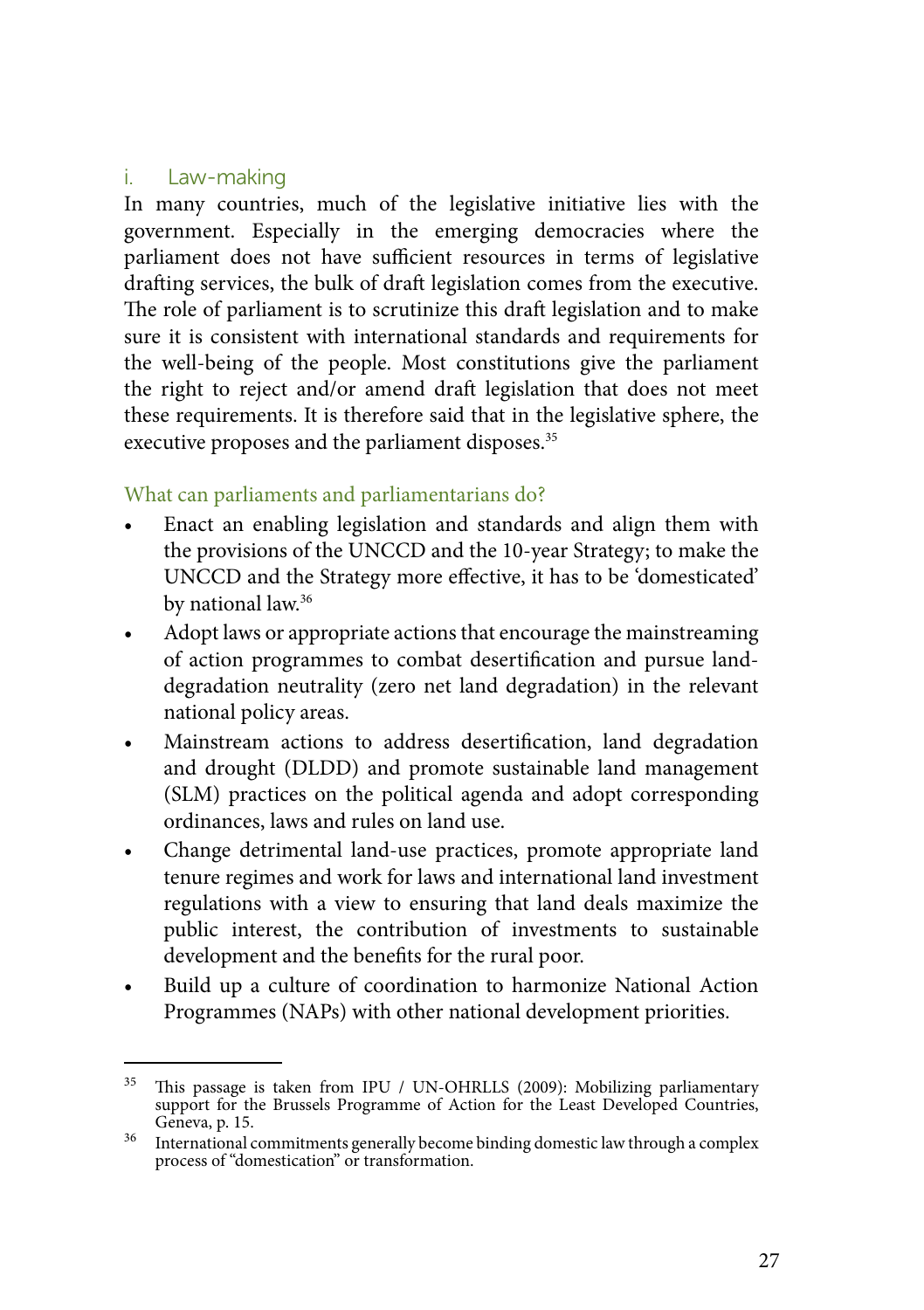- Give higher priority to land issues (also when it comes to development cooperation) to overcome the political marginalization of dryland communities, re-evaluate agriculture and investment in rural areas in the political arena, and stop the destructive agricultural protection of developed countries and subsidized agricultural exports.
- Strengthen food-security systems, including storage and marketing facilities, particularly in rural areas of the drylands.

## ii. Budget allocation

The power of the purse is the practical method by which the legislative branch influences the executive and even judicial branches of government. Normally, the national budget must be approved by the parliament which thus has a dominant say in how state resources are allocated.

- Push governments for a coherent country-wide response to land challenges and provide the adequate financial means including Official Development Assistance (ODA) and new financial resources. The parliaments of the developed countries must work towards improving development cooperation and increasing ODA, particularly in those countries that did not reach the 0.7 per cent target so far; which must be reached by 2015.
- • Provide substantial, adequate, timely and predictable financial resources to support domestic initiatives to reverse and prevent desertification/land degradation and mitigate the effects of drought.<sup>37</sup>

 $37$  Taking into account the advancement of the natural capital approach. This approach takes into consideration the contributions and/or the destruction of agricultural land, wetlands and forest, for example. The challenge is how to value and integrate the natural capital within national economic frameworks to enable legislators to better monitor the use of natural capital. Studies say that Niger alone loses about eight percent of its gross domestic product due to overgrazing, salinity in irrigated rice and soil nutrient depletion by sorghum and millet. (see www.ipsnews.net/2012/06/landis-our-ally-but-its-patience-is-not-eternal). See also article 25 of European Parliament resolution from 20 September 2011 on developing a common EU position ahead of the United Nations Conference on Sustainable Development in which the European Parliament "underlines the importance of valuing resources, natural capital and ecosystem services at their real value, including the different cultural livelihood and landscape values assigned to them, while not commodifying natural systems; (and) calls for the establishment of natural capital accounting processes and their integration into economic accounting structures and political decision-making processes." (www. europarl.europa.eu/sides/getDoc.do?type=TA&reference=P7-TA-2011-0430&languag  $e=E\hat{N}$ &ring= $\hat{B}$ 7-2011-0522).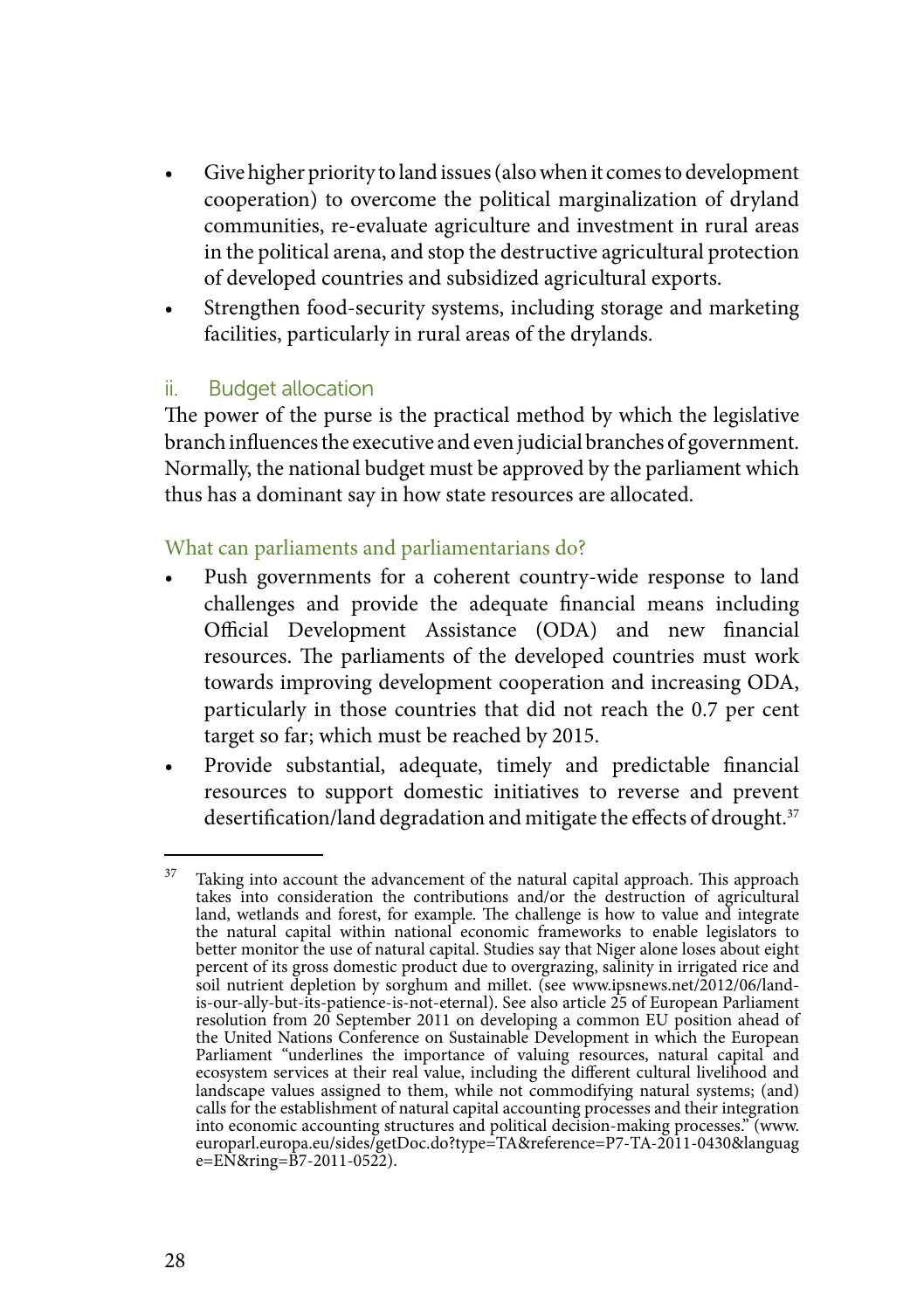- Create specific budget lines for combating land degradation and investing in healthy soils.
- Observe consistent budget strategies that appropriately integrate foreign assistance into NAPs and national development plans.
- Support NGO activities and create incentives for specific forms of private investment.
- Ask for the development of integrated investment frameworks for leveraging national, bilateral and multilateral resources with a view to increasing the effectiveness, quality and impact of interventions.

## iii. Oversight

Parliaments have the responsibility of holding the executive to account by overseeing its work and making sure that it does not infringe on the rights of citizens or waste state resources and that is consistent with the public interest. Parliaments perform this oversight role in a number of ways.<sup>38</sup>

- Request regular reports from the executive on its activities.
- Evaluate measures taken by governments to implement the Convention and the 10-year Strategy, in particular its strategic and operational objectives (see annex 1).
- Monitor executive actions and enquire whether anti-desertification issues are included in overall government agendas (by means of oral and written questions to the executive, motions, establishment of special commissions or ad hoc committees, hearings, field visits and so on).
- Ask for better coordination of Multilateral Environment Agreements (MEAs), Poverty Reduction Strategy Papers (PRSPs), Country Strategy Papers (CSPs) and, NAPs (supported by bilateral and multilateral development agencies and organizations).
- Ensure that article 10, paragraph 2 (f) of the Convention is respected: NAPs should, inter alia, "provide for effective participation at the local, national and regional levels of NGOs and local populations, both women and men, particularly resource users, including

<sup>38</sup> Cf. IPU / UN-OHRLLS (2009): Mobilizing parliamentary support for the Brussels Programme of Action for the Least Developed Countries, Geneva, p. 16.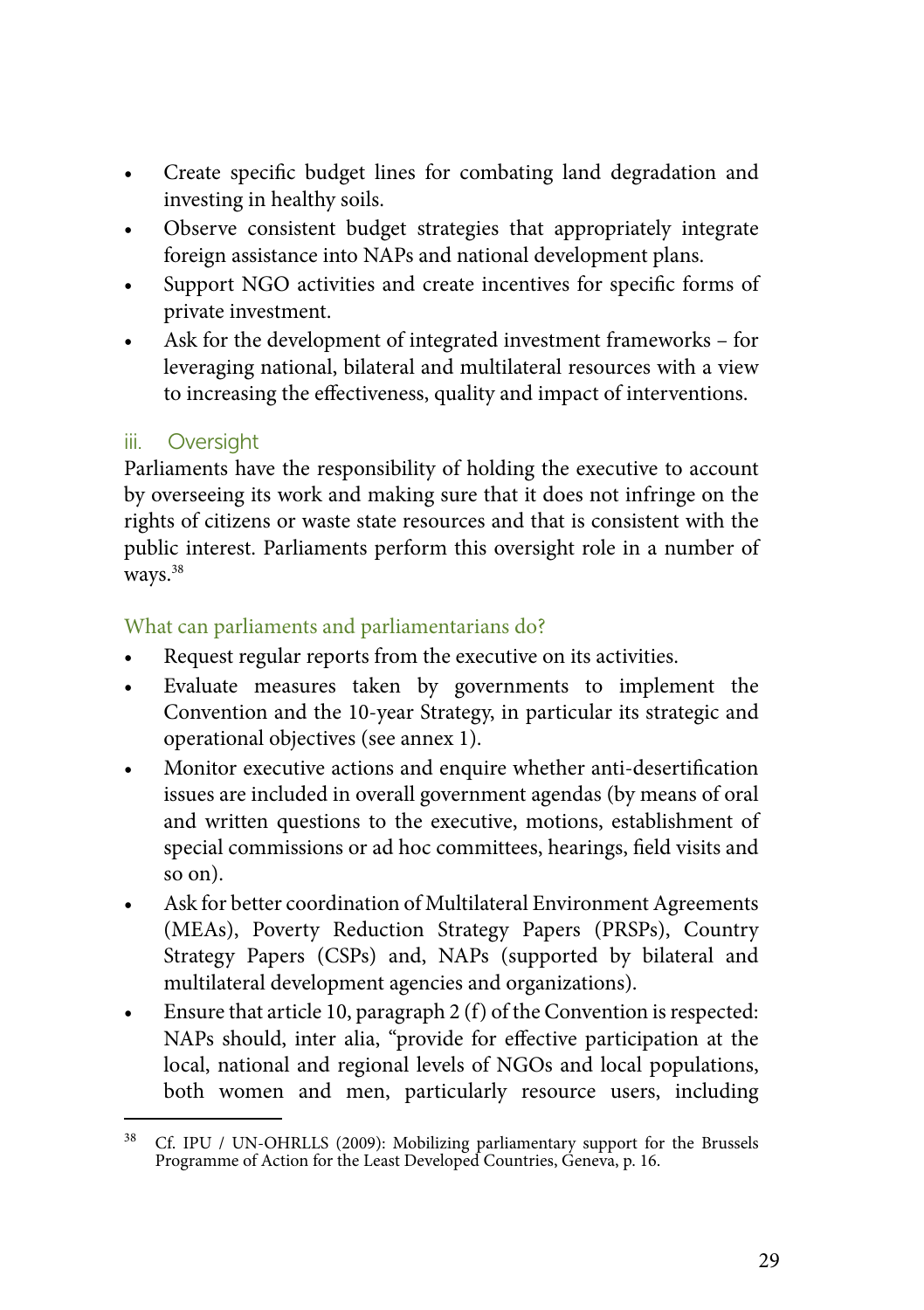farmers and pastoralists and their representative organizations, in policy planning, decision-making, and implementation and review of national action programmes". Parliaments and parliamentarians should be actively involved in this participatory process starting from the local level, and should require regular review of of and progress reports on the implementation of NAPs.

- • Ask for the submission of regular 'green accounting' reports on the state of combating poverty, on land and natural resource degradation and on the progress achieved.
- Develop legislators' plans more effectively to monitor the actions taken by governments towards their Rio commitments and how they engage with the international processes and UN agencies on sustainable development, including initiating debates in parliaments, at least annually, to assess progress towards delivering the Rio objectives.

## iv. Debating issues of national and international interest - Awareness Raising

Parliamentarians are, above all, representatives of the people who have elected them and in their various activities, they always seek to represent their interests. They are opinion leaders who wield considerable influence as parliamentarians or as members of political parties. In many countries, especially in the developing world, apart from the purely parliamentary functions of the MPs, they are often called upon to play diverse roles: community leaders, development agents, etc. They are also very good disseminators of information within society.39

Parliaments and MPs can promote public discourse and serve as channels for conveying the vision of the UNCCD and the 10-year Strategy to the public and grassroots communities.

They should ensure that their political parties include the implementation of UNCCD, the Strategy and the sustainable development goal of land

<sup>&</sup>lt;sup>39</sup> This passage is taken from IPU / UN-OHRLLS (2009): Mobilizing parliamentary support for the Brussels Programme of Action for the Least Developed Countries, Geneva, p. 17.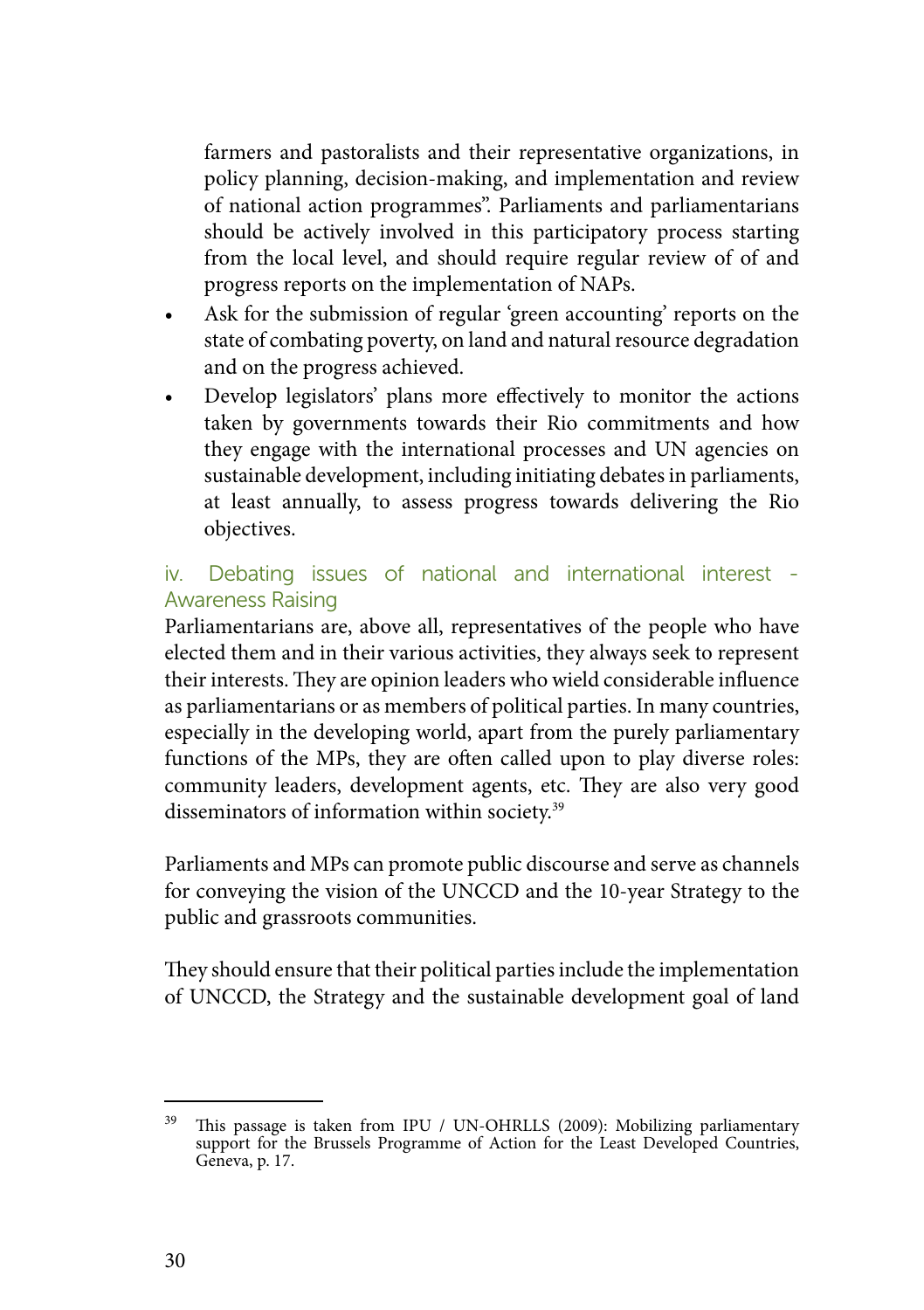degradation neutrality in their manifestos and other policy documents as a matter of priority.40

Parliaments and MPs can step up their efforts to raise awareness on DLDD and its synergies with climate change and biodiversity as well as on communication and educational issues, in order to increase the level of understanding, and consequently of support, needed to effectively implement the UNCCD.

- Advocate environmental awareness raising and sensitize the public about desertification – act as agents of change.
- In order to achieve zero net land degradation by 2030, foster the commitment, support and active investment of all public and private sector actors, and all parts of the supply and value chain related to land use, as well as local community stakeholders.
- Promote and support annual events such as special parliamentary debates and the World Day to Combat Desertification on June 17 (with appropriate activities in the constituencies), commemorative postal stamps, environmental education as well as the involvement of schools, academics, artists and mass media.
- Raise the visibility of the Convention through practical means such as parliamentary websites.
- Foster the participation of all stakeholders, in particular civil society, NGOs, youth and women's associations, the private sector, and build partnerships between policymakers, the academic community, the business sector, NGOs and community-based organizations.

UNCCD Secretariat (2010): Comprehensive Communication Strategy. Drylands: Global Assets, Bonn, (www.unccd.int/Lists/SiteDocumentLibrary/convention/css.pdf), pp. 18–19: Regarding awareness-raising, specific target groups to be addressed including ministers, high-ranking government officials and parliamentarians. Objectives are (i) to raise awareness among political decision makers and key civil servants about the potential returns on  $SLM$  as well as of the disproportionate cost of business as usual compared to the cost of appropriate action in addressing land degradation and drought, (ii) to promote recognition among political decision-making circles of the whole range of global benefits brought about by land/soils restoration and SLM in the drylands; (iii) to deepen understanding among political decision makers and leaders of how soil restoration and SLM in the drylands can contribute to addressing major global challenges. The further target groups are: Civil servants in ministries concerned with desertification/land degradation and drought/sustainable land management; the media; the scientific community, non-governmental organizations and civil society organizations; the public at large; the private sector.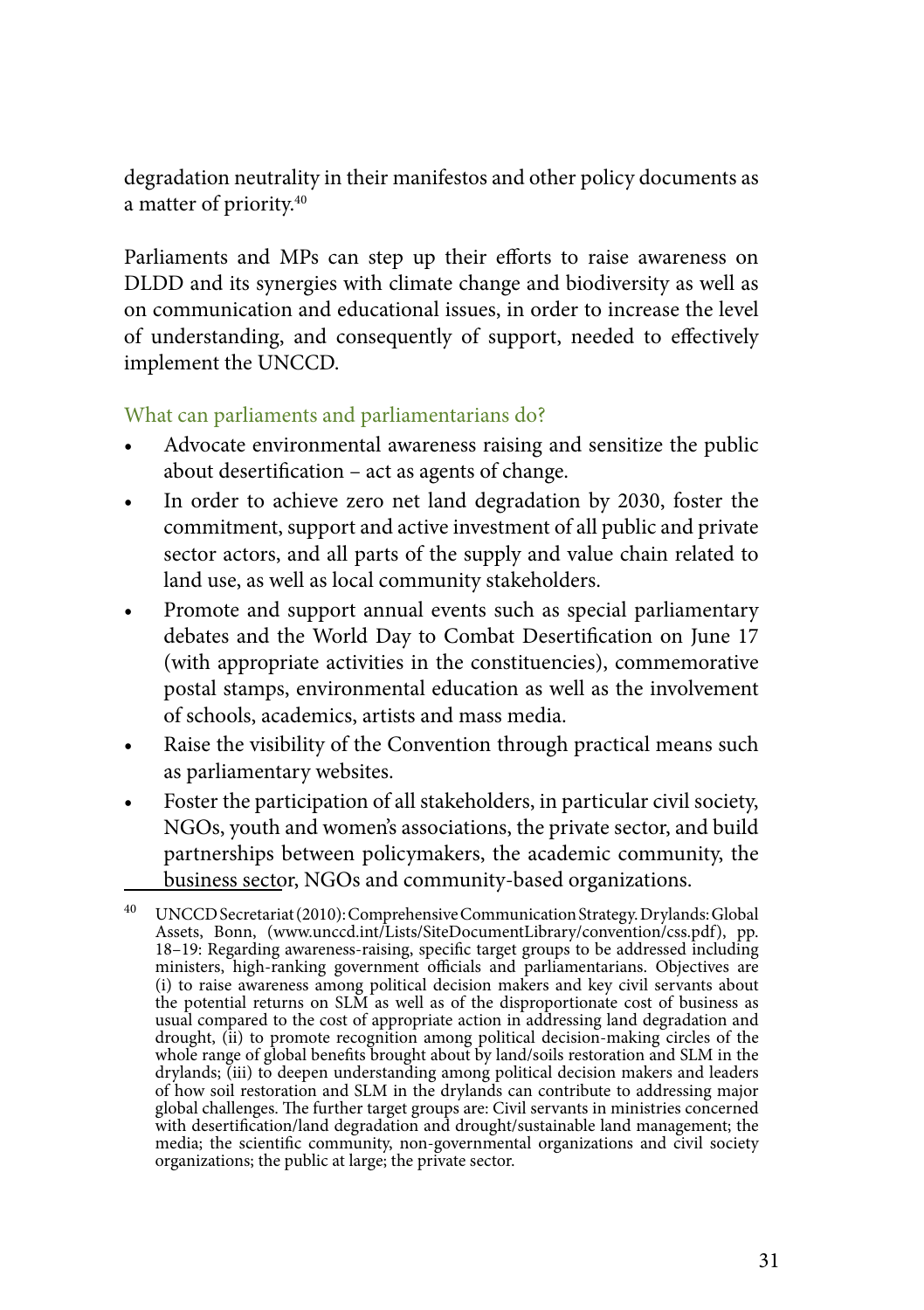• Establish national, regional and/or local awards, which include five possible levels: political leadership, civil servants, civil society, private sector, and the media.<sup>41</sup>

## v. Election of competent personalities and bodies

Parliaments must be autonomous regarding their own organizational structures.

What can parliaments and parliamentarians do?

- • Elect competent and committed personalities for parliamentary leadership, relevant committees and rapporteur roles and ensure continuous advocacy on the UNCCD.
- • Establish a national network of MPs and a parliamentary focal point on UNCCD issues.
- Encourage women's parliamentary UNCCD caucuses.
- Appoint a Parliamentary Commissioner for Present and Future Generations who should submit regular reports on the state of combating land degradation, soil loss and desertification and the progresses on the road to zero net land degradation.

vi. International Cooperation and networking

In the age of globalization, the national state in all its branches has been losing power to global forces and institutions. Parliaments are victims of this development, too. This gap between the national level where democratic institutions have historically been located, and the global or regional levels where so many decisions are now taken, is a major source of what is termed the international 'democracy deficit'.<sup>42</sup> For some observers and politicians, the world must make visionary steps towards a world government and a world parliament.

 $41$  The UNCCD Land for Life award recognizes innovation and excellence in sustainable land management (SLM), particularly efforts that enhance soils' natural health and yield. Individuals, teams, communities, institutions, businesses, research and academic institutes, public offices, local governments, decision-makers, journalists, media, non-governmental organizations and civil society organizations are all eligible for the award. (See also www.unccd.int/en/programmes/Event-and-campaigns/LandForLife/

Pages/default.aspx ). 42 See IPU (2006): Parliament and democracy in the twenty-first century (2006). A guide to good practice (written and edited by David Beetham), Geneva, pp. 156-157.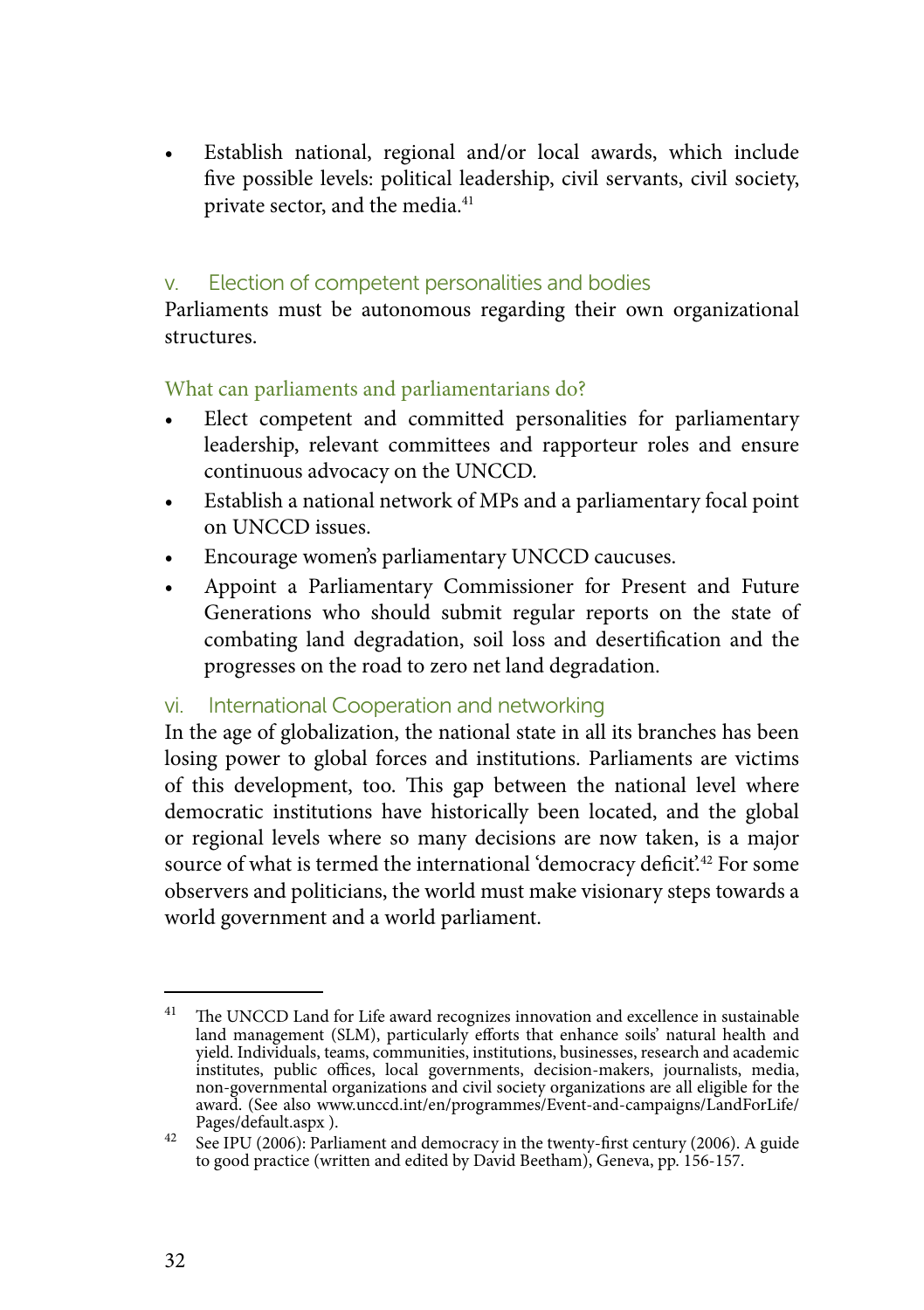Today, the distinction between foreign or international and national or domestic levels has become increasingly blurred. Parliaments must therefore step beyond the traditional executive prerogative in international affairs.

What this might involve was outlined in the Declaration of the First Conference of Presiding Officers of Parliaments<sup>43</sup> organised by the IPU in cooperation with the United Nations in 2000.

The parliamentary dimension must be provided by parliaments themselves first of all at the national level in four distinct but interconnected ways: (i) influencing their respective countries' policy on matters dealt with in the United Nations and other international negotiating forums; (ii) keeping themselves informed of the progress and outcome of these negotiations; (iii) deciding on ratification, where the Constitution so foresees, of texts and treaties signed by governments; and (iv) contributing actively to the subsequent implementation process.

- Beyond the national level, engage in global and regional parliamentary cooperation and strengthen this cooperation – inspired by certain fundamental values essential to international relations in the twentyfirst century<sup>44</sup> including freedom, equality, solidarity, tolerance, respect for nature, and shared responsibility.
- • Due to the high political relevance of desertification/land degradation, promote higher political will and stronger parliamentarian involvement in the implementation of the UNCCD and its 10-year Strategy at the national, (sub-) regional and international levels.
- Seek to strengthen the parliamentary impact on the COPs as a whole through mechanisms for better interactions with the Parties: at home, by influencing the national position; during the COPs, through dialogue sessions.

<sup>43</sup> Conference of Presiding Officers of National Parliaments (2000): The parliamentary vision for international cooperation at the dawn of the third millennium, New York

<sup>(</sup>www.ipu.org/splz-e/sp-dclr.htm) 44 Cf. Millennium Declaration (2000), paragraph 6 (www.un.org/millennium/ declaration/ares552e.htm).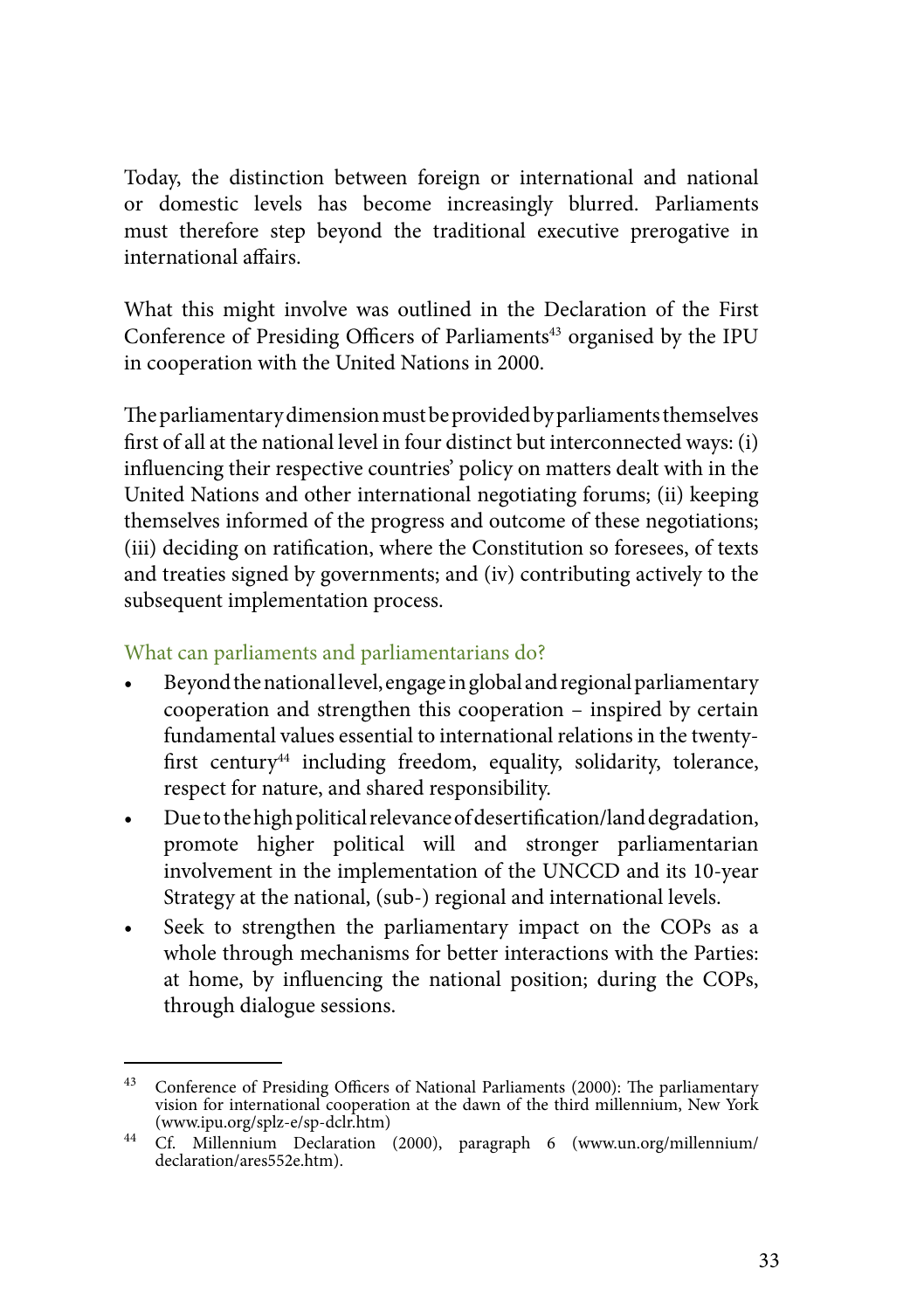- Be more active in transnational collaboration, so as to provide more effective parliamentary inputs in regional and international organizations.
- Parliaments are encouraged to coordinate more with relevant (sub) regional or continental organizations in an effort to promote the alignment of regional and sub regional action programmes with the objectives of the 10-year Strategy.
- Parliaments and MPs should advocate for the launch of special initiatives to combat desertification at regional levels.
- Send committed MPs to the UNCCD Parliamentary Round Table, organized every two years in parallel with the sessions of COP, where the parliamentary influence must be enhanced.
- • Better utilize the Parliamentary Network on the UNCCD (PNoUNCCD), which needs adequate funding, and its Steering Committee, which should show more guidance in strengthening the PNoUNCCD and ensuring follow-up actions of the declarations adopted by the Round Tables of Parliamentarians.45
- Discuss and agree on contributions by MPs towards making the UNCCD a global authority on land and soil.
- • Help establish an Intergovernmental Panel on Land and Soil and promote an Agreement of a new legal instrument to the UNCCD (such as a Protocol on Zero Net Land Degradation) as a global policy and monitoring framework to focus efforts and empower the international community to act with the speed and scale required to address this issue.46

<sup>45</sup> Cf. Eighth Session of the UNCCD Round Table for Parliamentarians: Commitments and future actions of Parliamentarians, adopted by parliamentarians in Buenos Aires on 24–25 September 2009) (www.unccd.int/Lists/SiteDocumentLibrary/ Parliament/2009/Buenos\_A\_-\_Declaration\_2009-09-25%20final%20version.pdf). The Statute, adopted by the Forum of Parliamentarians/Round Table in 2011, stipulates: "The Steering Committee's mandate shall be to: a) Contribute to meeting commitments undertaken under the UNCCD in the countries affected by desertification, land degradation, and drought; b) Evaluate the role and encourage the responsibility of governments and relevant multilateral organizations; c) Contribute to strengthening the capacities of parliamentarians; d) Produce and disseminate updated information for parliamentarians on specific subjects concerning the UNCCD; e) Facilitate contact with other networks of parliamentarians, civil-society organizations, multilateral organizations, the private sector and the press; f) Identify the appropriate actions in support of the UNCCD; g) Monitor the UNCCD implementation process and give

independent opinions to the Conference of the Parties." (see annex 3, article 9)<br>
See UNCCD Secretariat (2012): Zero Net Land Degradation - A sustainable<br>
development goal for Rio+20, Bonn – www.unccd.int/Lists/SiteDocumen Rio+20/UNCCD\_PolicyBrief\_ZeroNetLandDegradation.pdf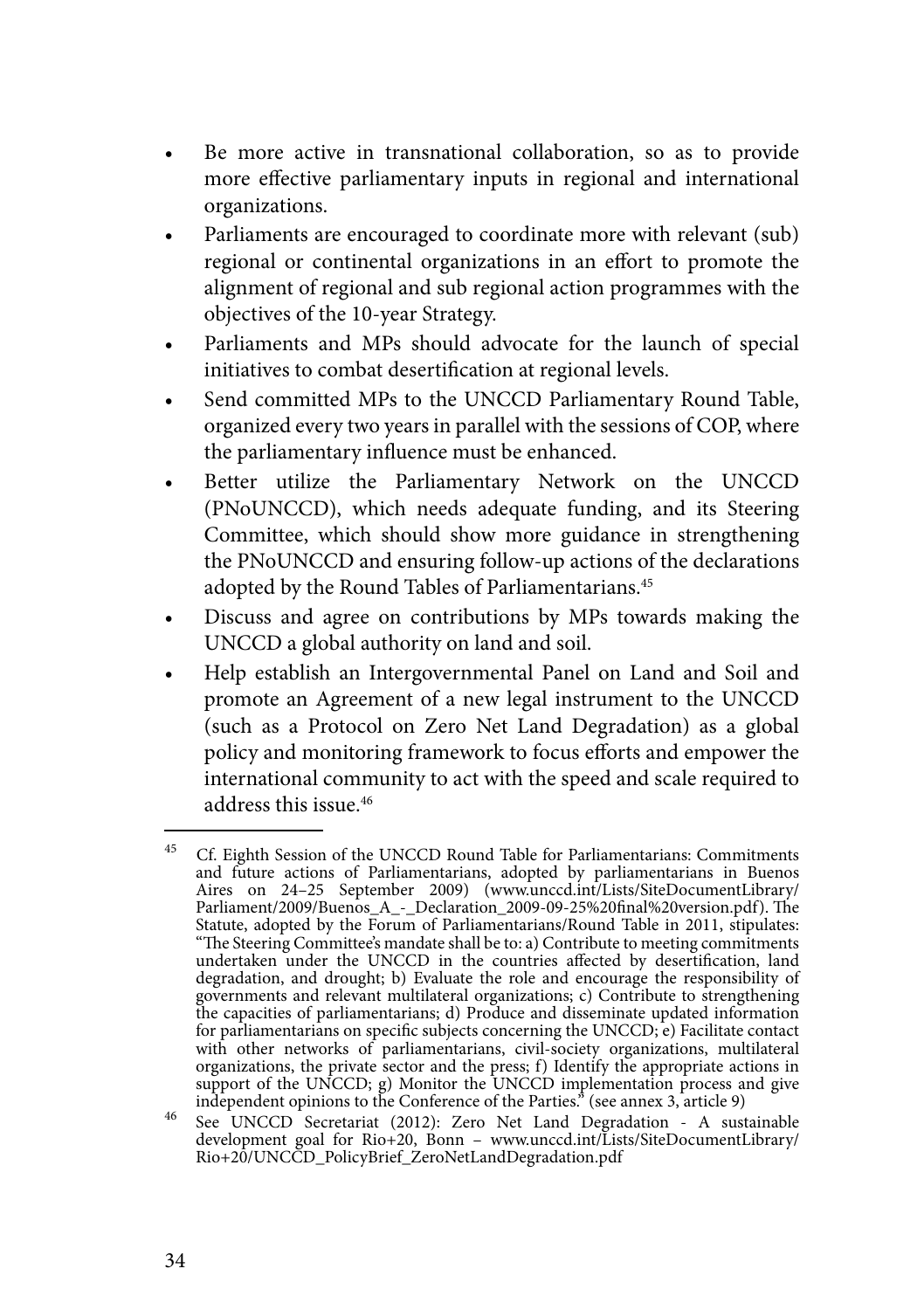- • Create parliamentary oversight mechanisms (e.g. vis-à-vis the Global Environment Facility, regional development banks, the Green Climate Fund).
- A United Nations Parliamentary Assembly (UNPA) could strengthen the effectiveness, transparency, representativeness, plurality and legitimacy of the work of the institutions that compose the United Nations system. The establishment of a UNPA could also be a centrepiece for parliamentary supervision of the renewed system of international financial, economic and environmental governance. The Round Table of the Parliamentarians under the UNCCD could play a leadership role in this context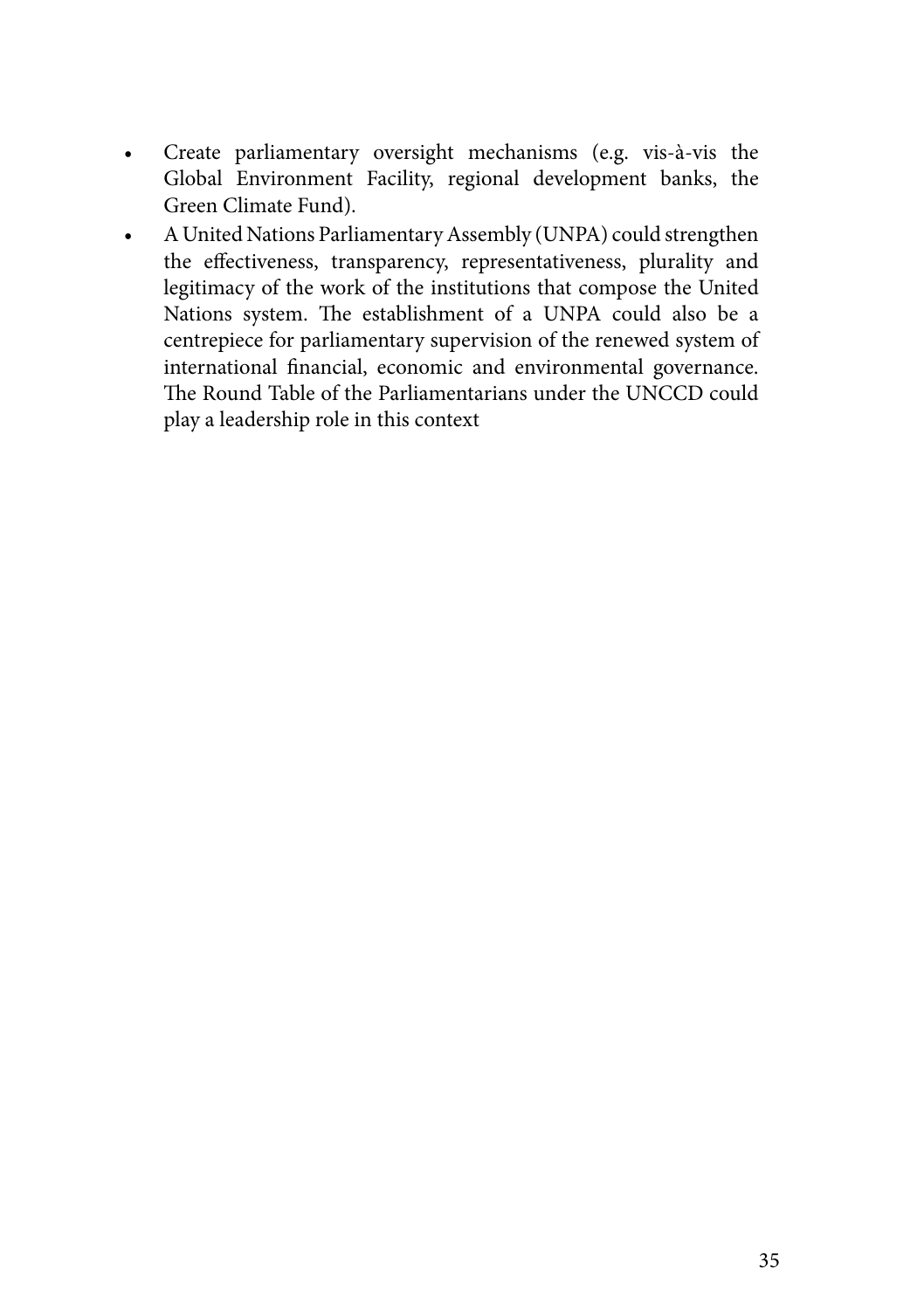## V. OUTLOOK

The many proposals for mobilizing parliamentary efforts in the context of the implementation of the UNCCD are not intended to offer 'one-sizefits-all' solutions; instead, actions should be undertaken considering the unique DLLD situation in each country.

It is of utmost importance that parliaments and their members throughout the globe join forces in order to strengthen political momentum for the actions against DLLD including the vision for a land-degradation neutral world. They should seek cooperation with like-minded partners and build up alliances with all stakeholders in land and soil in particular, and also in sustainable, human development in general. They also need relevant documentation, technical assistance, advisory services and, last but not least, the high quality services of the UNCCD secretariat.

Regarding UNCCD issues, a valuable source of information is the bimonthly update on the work of UNCCD, published by the secretariat since July-August 2009 (http://newsbox.unccd.int). The UNCCD secretariat is encouraged to review the good practices on SLM technologies and landneutrality projects and programmes, with a view to considering additional information, which would facilitate identification and replication of good practices.

Where and how to reach parliaments and parliamentarians? Apart from the local directories, it is possible to find information for each parliament from the PARLINE database on the website of the Inter-Parliamentary Union (www.ipu.org). This database provides detailed information including the names of the Presiding Officer, Clerk/Secretary General of the Parliament, their telephone and fax numbers, and their internet address. In addition, most national, regional and continental parliaments now maintain a website.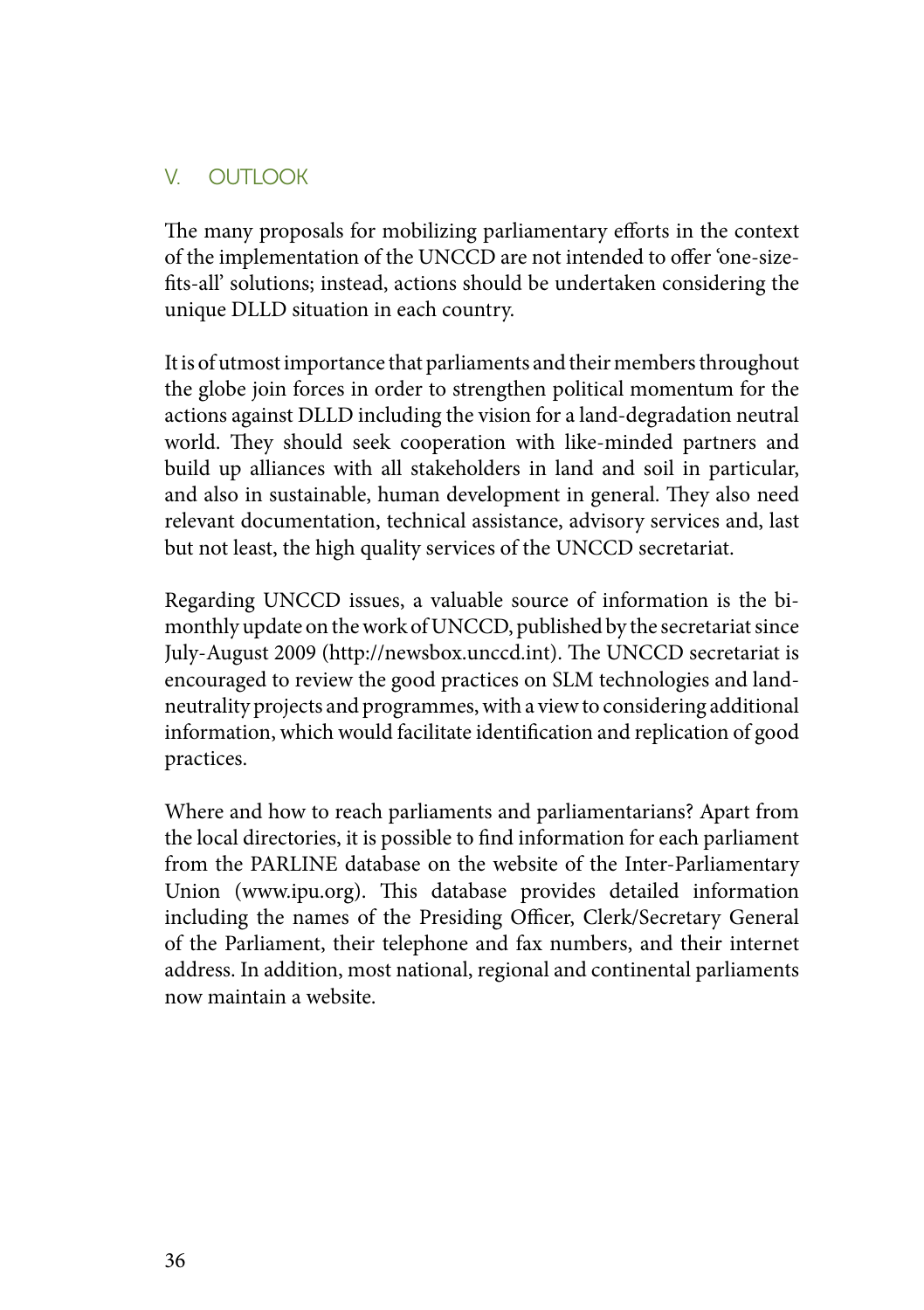## D. Annex

- Annex 1: UNCCD's 10-year Strategy (2008-2018) Its strategic and operational objectives
- • Annex 2: Outcomes of the Rio+20 Conference as they relate to desertification, land degradation and drought
- • Annex 3: Statute of the Forum of Parliamentarians in the Context of the United Nations Convention to Combat Desertification (UNCCD) and Rules of Procedure of the Steering Committee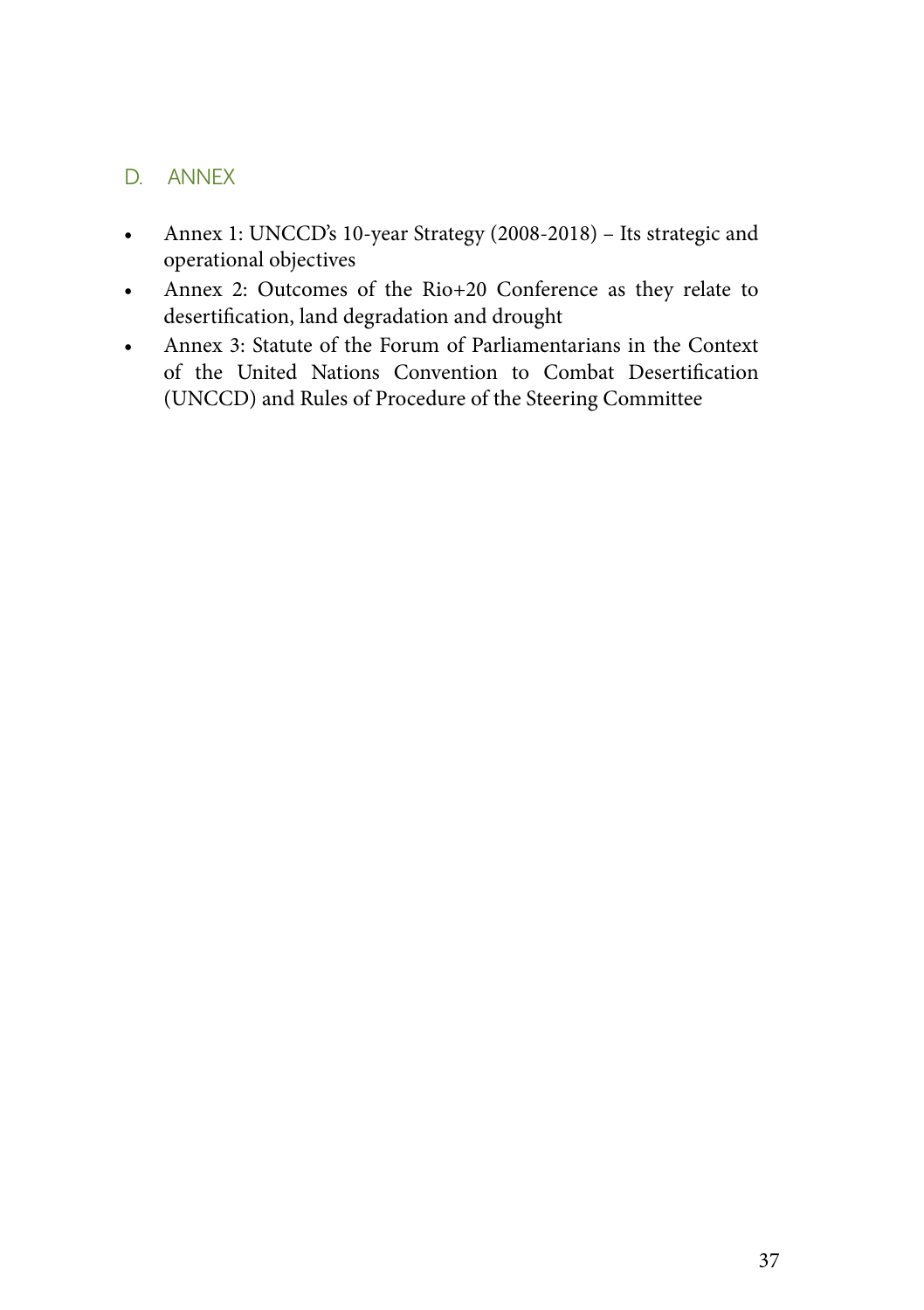ANNEX 1: UNCCD'S 10-year Strategy (2008-2018) - its strategic and operational objectives<sup>47</sup>

## Strategic objectives

*Objective 1:* To improve the living conditions of affected populations

*Objective 2:* To improve the condition of affected ecosystems

*Objective 3:* To generate global benefits through effective implementation of the UNCCD

*Objective 4:* To mobilize resources to support implementation of the Convention through building effective partnerships between national and international actors

The Five Operational Objectives of The Strategy

## *Operational objective 1: Advocacy, awareness raising and education*

To actively influence relevant international, national and local processes and actors in adequately addressing desertification/land degradation and drought-related issues.

## *Operational objective 2: Policy framework*

To support the creation of enabling environments for promoting solutions to combat desertification/land degradation and mitigate the effects of drought.

## *Operational objective 3: Science, technology and knowledge*

To become a global authority on scientific and technical knowledge pertaining to desertification/land degradation and mitigation of the effects of drought.

## *Operational objective 4: Capacity-building*

To identify and address capacity-building needs to prevent and reverse desertification/land degradation and mitigate the effects of drought.

## *Operational objective 5: Financing and technology transfer*

To mobilize and improve the targeting and coordination of national, bilateral and multilateral financial and technological resources in order to increase their impact and effectiveness.

<sup>47</sup> Source: Decision 3/COP.8.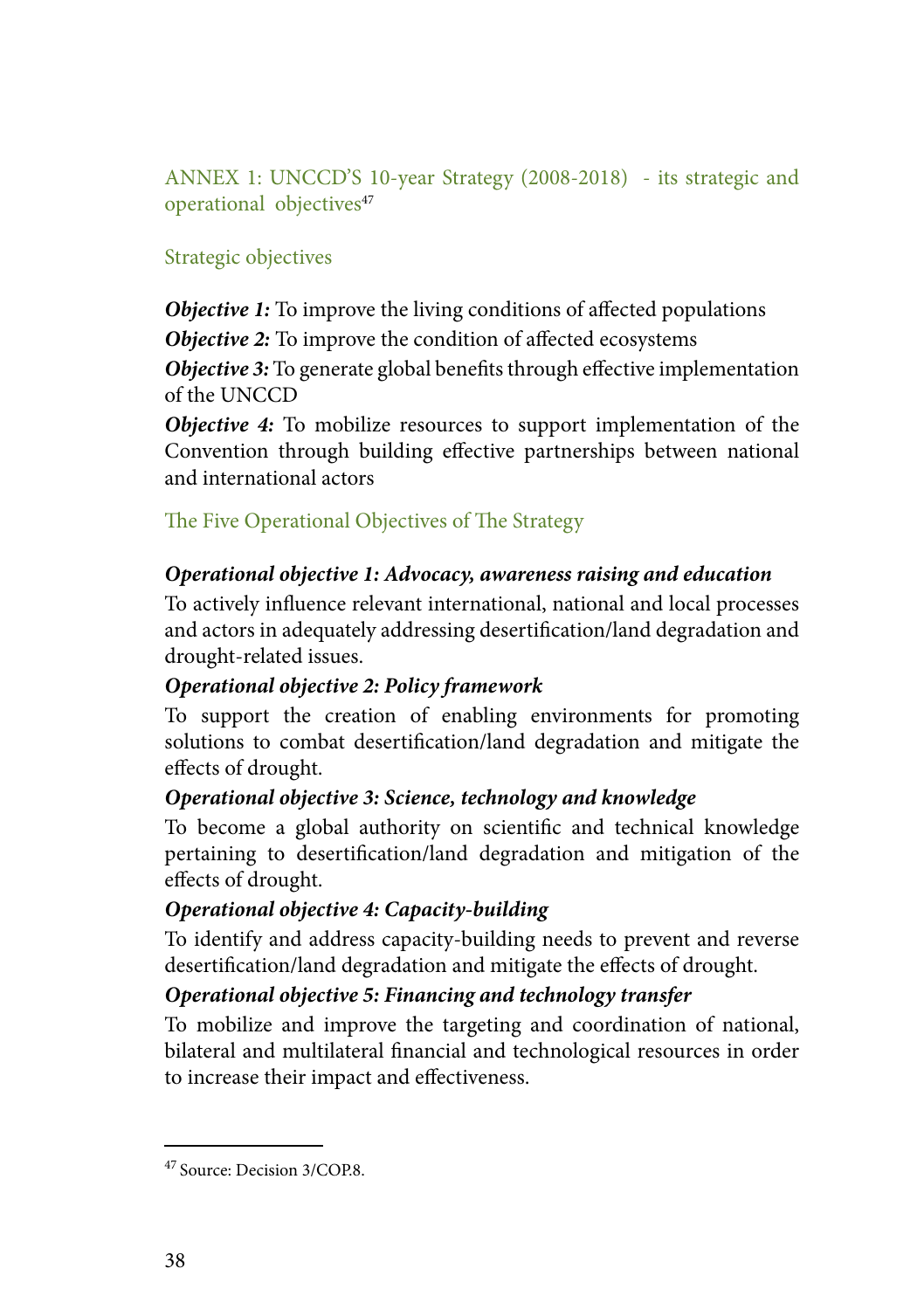## ANNEX 2: Outcomes of the Rio+20 conference on Desertification Land Degradation and Drought

The United Nation's Conference on Sustainable Development (Brazil on 20-22 June 2012, known as Rio+20) outcome on desertification, land degradation and drought is considered as one of the successes of the Conference. Contained in five paragraphs of the Outcome Document ('The future we want'), the world governments underline the economic and social significance of good land management, including soil. They thus agree to strive for a land-degradation neutral world. They reaffirm their resolve under the UNCCD to take coordinated action nationally, regionally and internationally, to monitor, globally, land degradation and restore degraded lands in arid, semi-arid and dry sub-humid areas.

#### **Desertification, land degradation and drought**<sup>48</sup>

205. We recognize the economic and social significance of good land management, including soil, particularly its contribution to economic growth, biodiversity, sustainable agriculture and food security, eradicating poverty, the empowerment of women, addressing climate change and improving water availability. We stress that desertification, land degradation and drought are challenges of a global dimension and continue to pose serious challenges to the sustainable development of all countries, in particular developing countries. We also stress the particular challenges this poses for Africa, the least developed countries and the landlocked developing countries. In this regard, we express deep concern for the devastating consequences of cyclical drought and famine in Africa, in particular in the Horn of Africa and the Sahel region, and call for urgent action through short-, medium- and long-term measures at all levels.

206. We recognize the need for urgent action to reverse land degradation. In view of this, we will strive to achieve a land-degradation neutral world in the context of sustainable development. This should act to catalyse financial resources from a range of public and private sources.

<sup>48</sup> Extracted from Document A/CONF.216/L.1 dated 19 June 2012 (https://rio20. un.org/sites/rio20.un.org/files/a-conf.216l-1\_english.pdf and www.unccd.int/Lists/ SiteDocumentLibrary/Rio+20/TheFutureWeWantRIOplus20.pdf).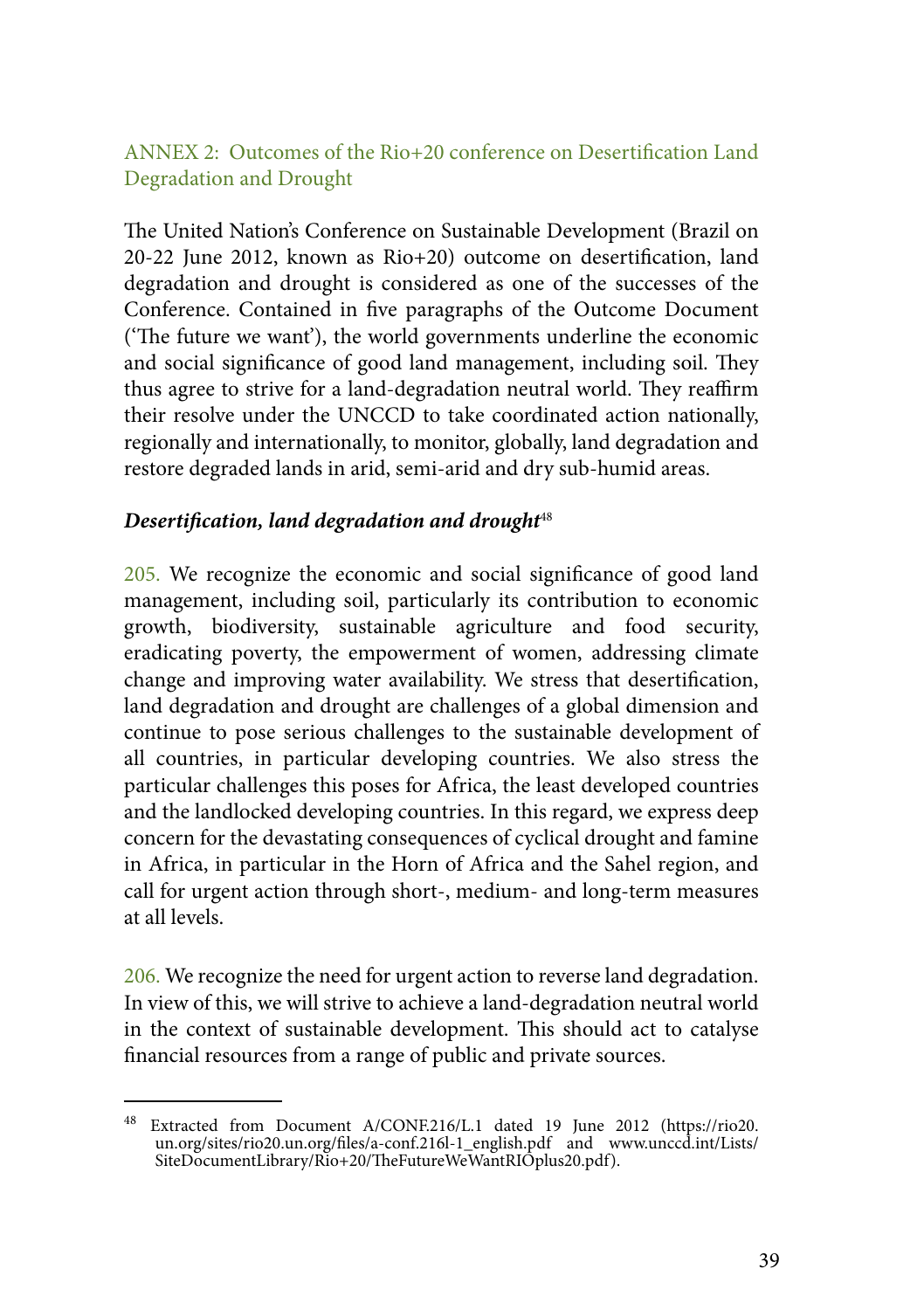207. We reaffirm our resolve in accordance with the United Nations Convention to Combat Desertification to take coordinated action nationally, regionally and internationally, to monitor, globally, land degradation and restore degraded lands in arid, semi-arid and dry subhumid areas. We resolve to support and strengthen the implementation of the Convention and the 10-year strategic plan and framework to enhance its implementation (2008-2018), including through mobilizing adequate, predictable and timely financial resources. We note the importance of mitigating the effects of desertification, land degradation and drought, including by preserving and developing oases, restoring degraded lands, improving soil quality and improving water management, in order to contribute to sustainable development and poverty eradication. In this regard, we encourage and recognize the importance of partnerships and initiatives for the safeguarding of land resources. We also encourage capacity-building, extension training programmes and scientific studies and initiatives aimed at deepening understanding and raising awareness of the economic, social and environmental benefits of sustainable land management policies and practices.

208. We stress the importance of the further development and implementation of scientifically based, sound and socially inclusive methods and indicators for monitoring and assessing the extent of desertification, land degradation and drought, as well as the importance of efforts under way to promote scientific research and strengthen the scientific base of activities to address desertification and drought in accordance with the United Nations Convention to Combat Desertification. In this respect, we take note of the decision of the Conference of the Parties to the Convention, at its tenth meeting, to establish an ad hoc working group, taking into account regional balance, to discuss specific options for the provision of scientific advice to its parties.

209. We reiterate the need for cooperation through the sharing of climate and weather information and forecasting and early warning systems related to desertification, land degradation and drought, as well as to dust storms and sandstorms, at the global, regional and sub regional levels. In this regard, we invite States and relevant organizations to cooperate in the sharing of related information, forecasting and early warning systems.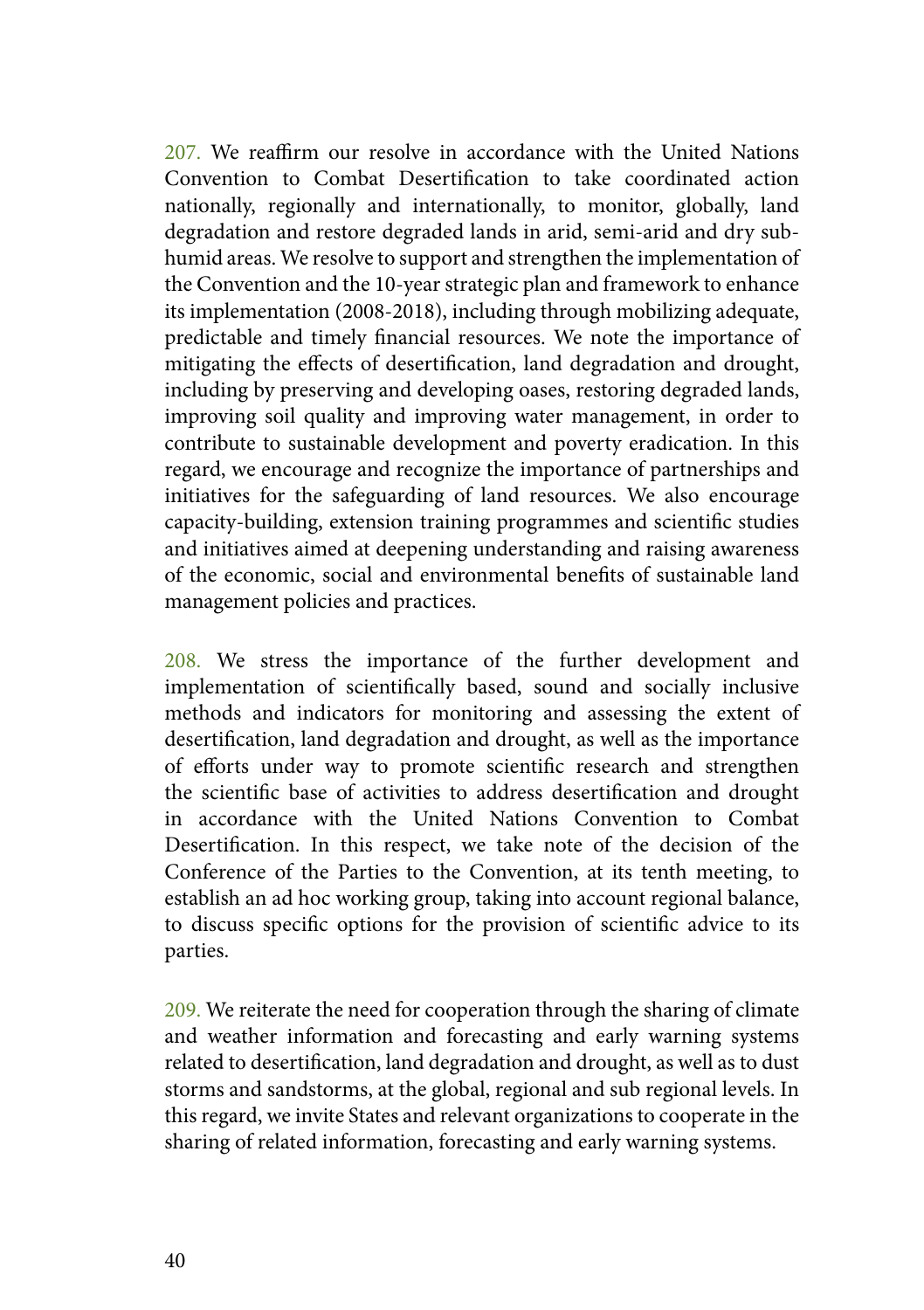ANNEX 3: Statute of the forum of parliamentarians in the context of the United Nations Convention to Comabat Desertification (UNCCD)49 and the rules of procedure of the steering committee<sup>50</sup>

## A. Statute

*The Statute was unanimously adopted in Changwon, Republic of Korea, on the occasion of the ninth Forum of Parliamentarians / Round Table of Members of Parliament, on October 13, 2011.*

Aware of the challenges facing humanity with regard to environmental preservation and sustainable development;

Given the commitments of the Parties to the United Nations Convention to Combat Desertification (UNCCD);

Considering the previous declarations adopted by the parliamentarians on the occasion of the Conferences of the Parties to the UNCCD;

Taking into account the role of parliamentarians in national governing systems;

Lastly, given the importance of parliamentary diplomacy in international relations;

The parliamentarians, meeting in Changwon, Republic of Korea, on the occasion of the ninth Forum of Parliamentarians held in conjunction with the tenth session of the Conference of the Parties to the UNCCD hereby approve the following statutes:

 $^{49}$ www.unccd.int/Lists/SiteDocumentLibrary/Parliament/Statute%20of%20the%20<br>Parliamentarians-EN-rev1-14-10-ggl.pdf

 $^{50}$  www.unccd.int/Lists/SiteDocumentLibrary/Parliament/2009/Rules%20of%20 procedures\_ENG-adopted%20version\_25.09.09.pdf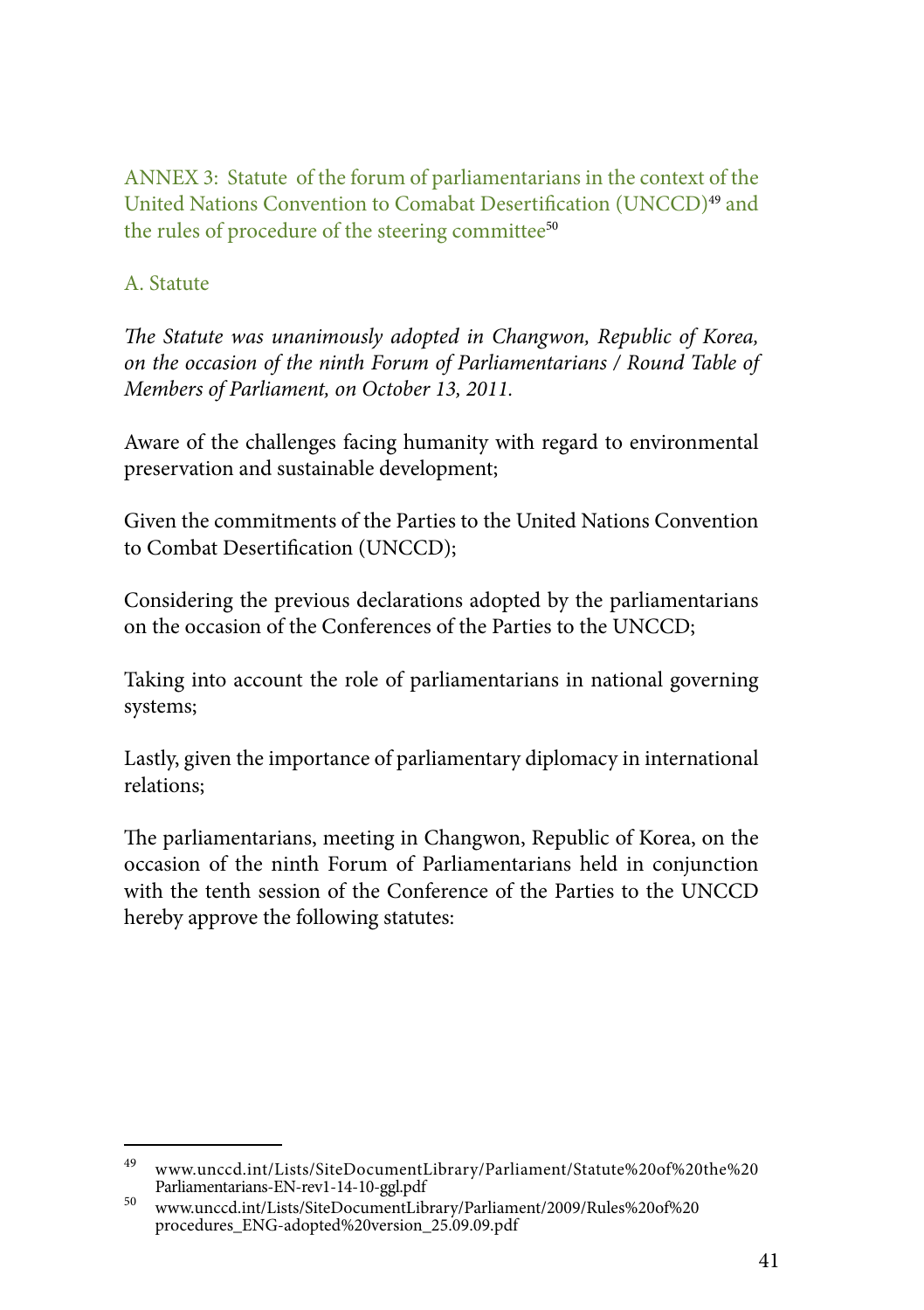## Chapter 1

#### General Provisions Article 1

#### *(Constitution)*

The Forum of Parliamentarians of the United Nations Convention to Combat Desertification, referred to below as the Forum of Parliamentarians of the UNCCD, is hereby constituted.

The present statute shall apply to any session of the Forum of Parliamentarians.

#### Article 2

#### *(Nature)*

- 1. The Forum of Parliamentarians of the UNCCD is a body which brings together parliamentarians of the Parties to the Convention and serves as a platform for exchanging viewpoints and for interaction among parliamentarians on subjects regarding implementation of the Convention.
- 2. The Forum of Parliamentarians of the UNCCD provides opinions to the Conference of the Parties to the Convention.

#### Article 3

#### *(Objectives)*

The objectives of the Forum of Parliamentarians of the UNCCD are as follows:

- a. contributing to the sharing of knowledge and experience in the fight against desertification and land degradation;
- b. contributing to greater involvement by parliamentarians in fulfilling national commitments in the fight against desertification and land degradation;
- c. promoting participation by parliamentarians in defining and controlling environmental policies, especially with regard to the fight against desertification and land degradation;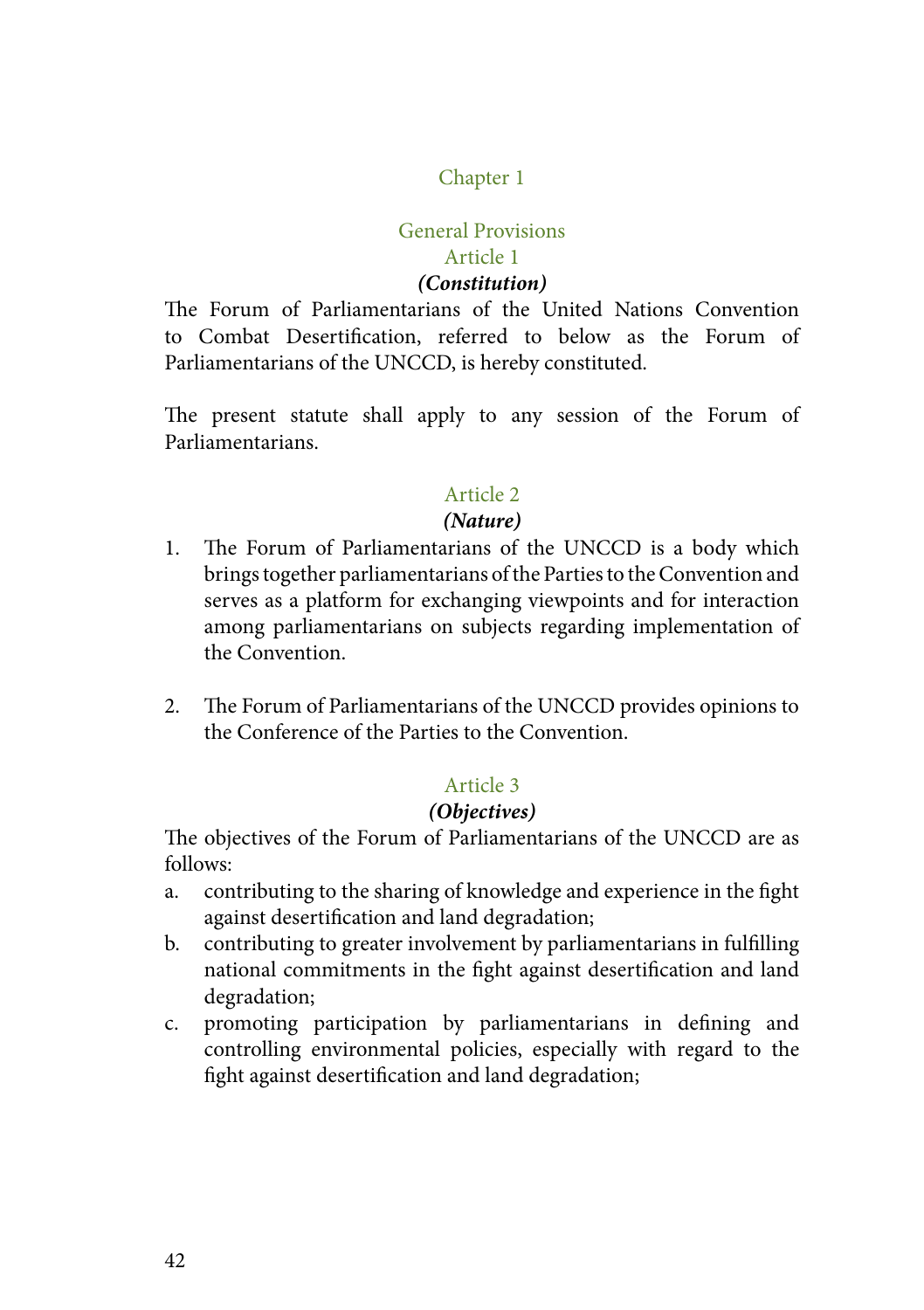- d. encouraging the reinforcement of national legislation regarding the fight against desertification and harmonizing it with the UNCCD provisions and the relevant decisions made by the Conference of the Parties;
- e. making sure that matters regarding land degradation and desertification are taken into account by major national policies such as poverty-reduction strategies;
- f. strengthening the capacities of national parliaments for evaluating the impacts of policies to fight desertification and land degradation;
- g. promoting international, regional, and sub-regional cooperation with parliamentary networks for protecting the environment and combating desertification and land degradation;
- h. contributing to mobilizing and allocating resources to combat desertification and land degradation at the national level;
- i. encouraging the creation of coalitions and partnerships among parliamentarians, politicians, academics, journalists, and representatives from the private sector and civil society in order to protect the environment and fight desertification and land degradation;

#### *(Composition)*

The Forum of Parliamentarians of the UNCCD is composed of the Representatives and Senators appointed by the National Parliaments of the Parties to the UNCCD.

#### Chapter II

#### Organization and Functioning

## Article 5

#### *(Bodies)*

The Forum of Parliamentarians of the UNCCD contains the following bodies:

- a. the Forum President;
- b. the Steering Committee;
- c. the Forum Assembly.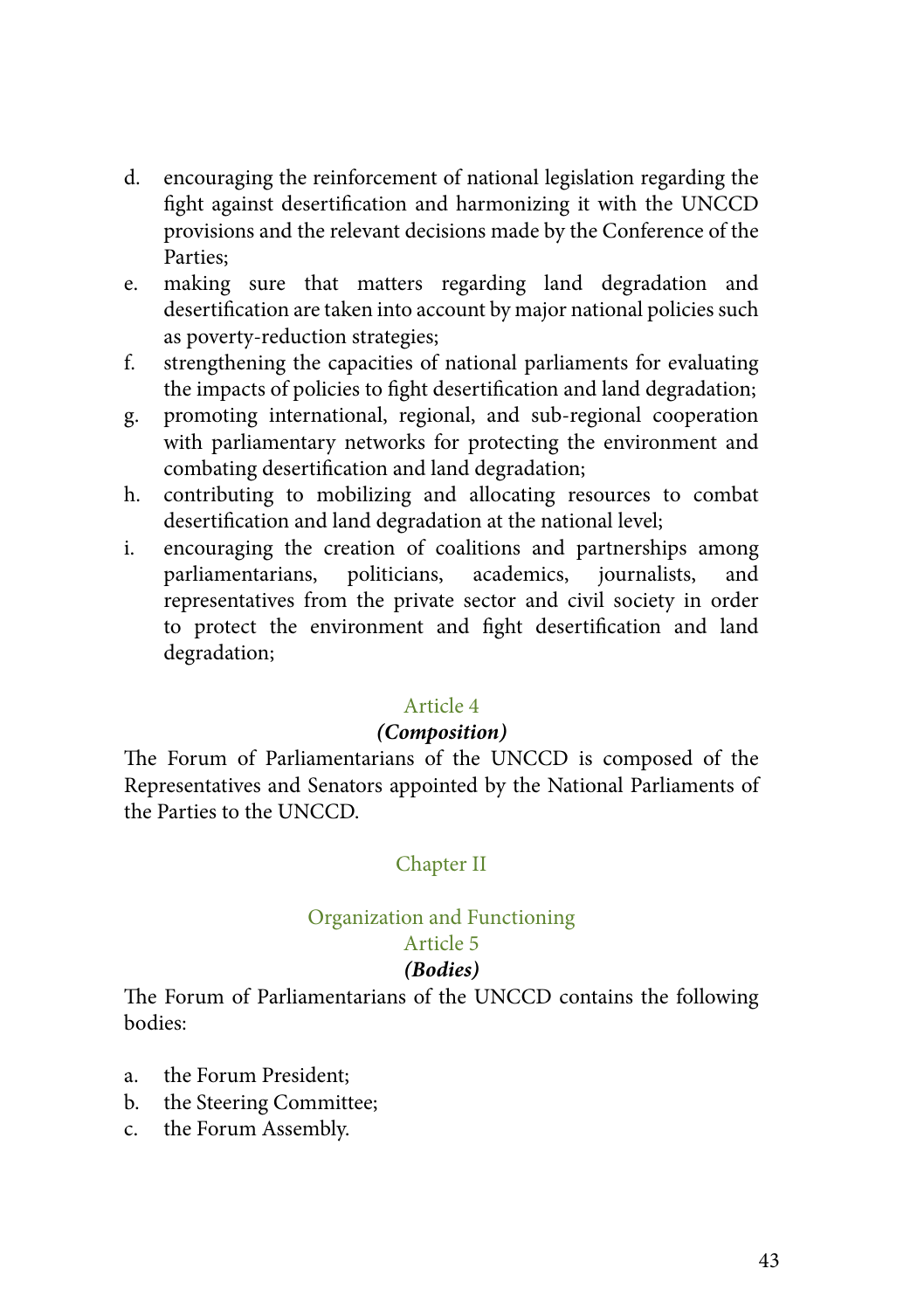#### *(Forum President)*

- 1. The Forum President shall be elected by the Forum Assembly, from the members of the Steering Committee, nominated by one or more regional groups;
- 2. The President's term shall be two years, renewable once. The President may not serve more than two consecutive terms.

#### Article 7

#### *(President's Mandate)*

The President's mandate shall be to:

- a. eepresent the Forum internally and externally;
- b. define, in conjunction with the members of the Steering Committee and UNCCD secretariat, the projects on the Steering Committee and Forum Assembly agenda;
- c. announce the opening and closure of the Forum of Parliamentarians and preside over its sessions;
- d. ensure the application of the present Statute;
- e. hand over the floor, submit deliberations to a vote and announce decisions;
- f. rule on procedural questions.

#### Article 8

#### *(Steering Committee)*

- 1 The Steering Committee shall be composed of a President and four Vice Presidents, in addition to a member of the Standing Committee of the Inter-Parliamentary Union (IPU) on Sustainable Development, Finance, and Trade, so that the Steering Committee has a representative for each region.
- 2 The members of the Steering Committee, with the exception of the member appointed by the IPU, shall be elected from the parliamentarians present at the Forum Assembly held during the Conference of the Parties.
- 3 The Committee shall have a term of two years and may not serve more than two consecutive terms.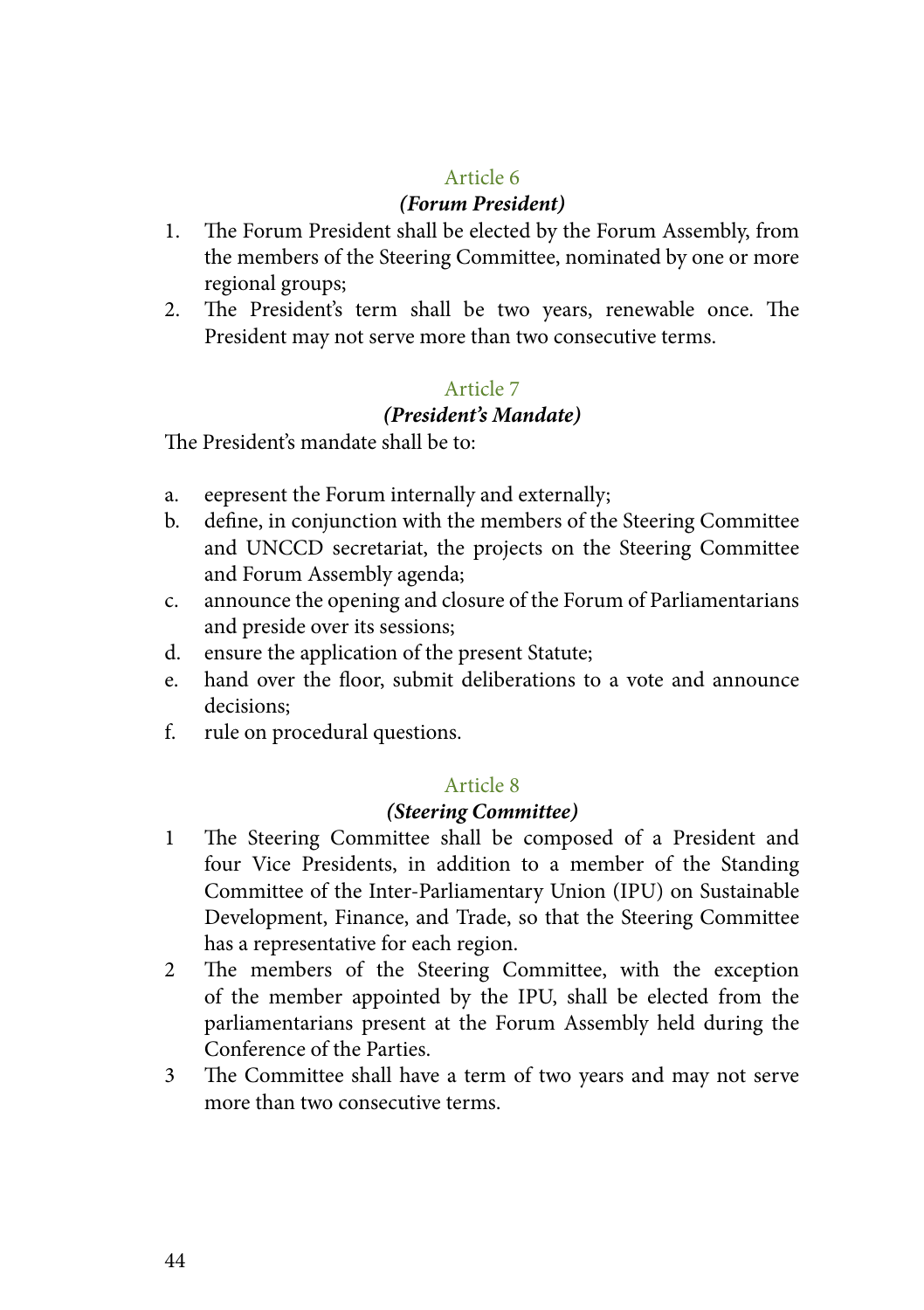## *(Mandate)*

The Steering Committee's mandate shall be to:

- a. contribute to meeting commitments undertaken under the UNCCD in the countries affected by desertification, land degradation, and drought;
- b. evaluate the role and encourage the responsibility of governments and relevant multilateral organizations;
- c. contribute to strengthening the capacities of parliamentarians;
- d. produce and disseminate updated information for parliamentarians on specific subjects concerning the UNCCD;
- e. facilitate contact with other networks of parliamentarians, civilsociety organizations, multilateral organizations, the private sector and the press;
- f. identify the appropriate actions in support of the UNCCD;
- g. monitor the UNCCD implementation process and give independent opinions to the Conference of the Parties.

## Article 10

#### *(Assembly Sessions)*

The Assembly of the Forum of Parliamentarians of the UNCCD shall meet in ordinary sessions every two years in the countries hosting the ordinary session of the Conference of the Parties to the Convention.

## Article 11

## *(Agenda)*

- 1. The President of the Forum of Parliamentarians of the UNCCD shall submit to the members attending the Forum Assembly the draft session agenda for final approval.
- 2. The agenda shall be approved by the majority of parliamentarians attending the session.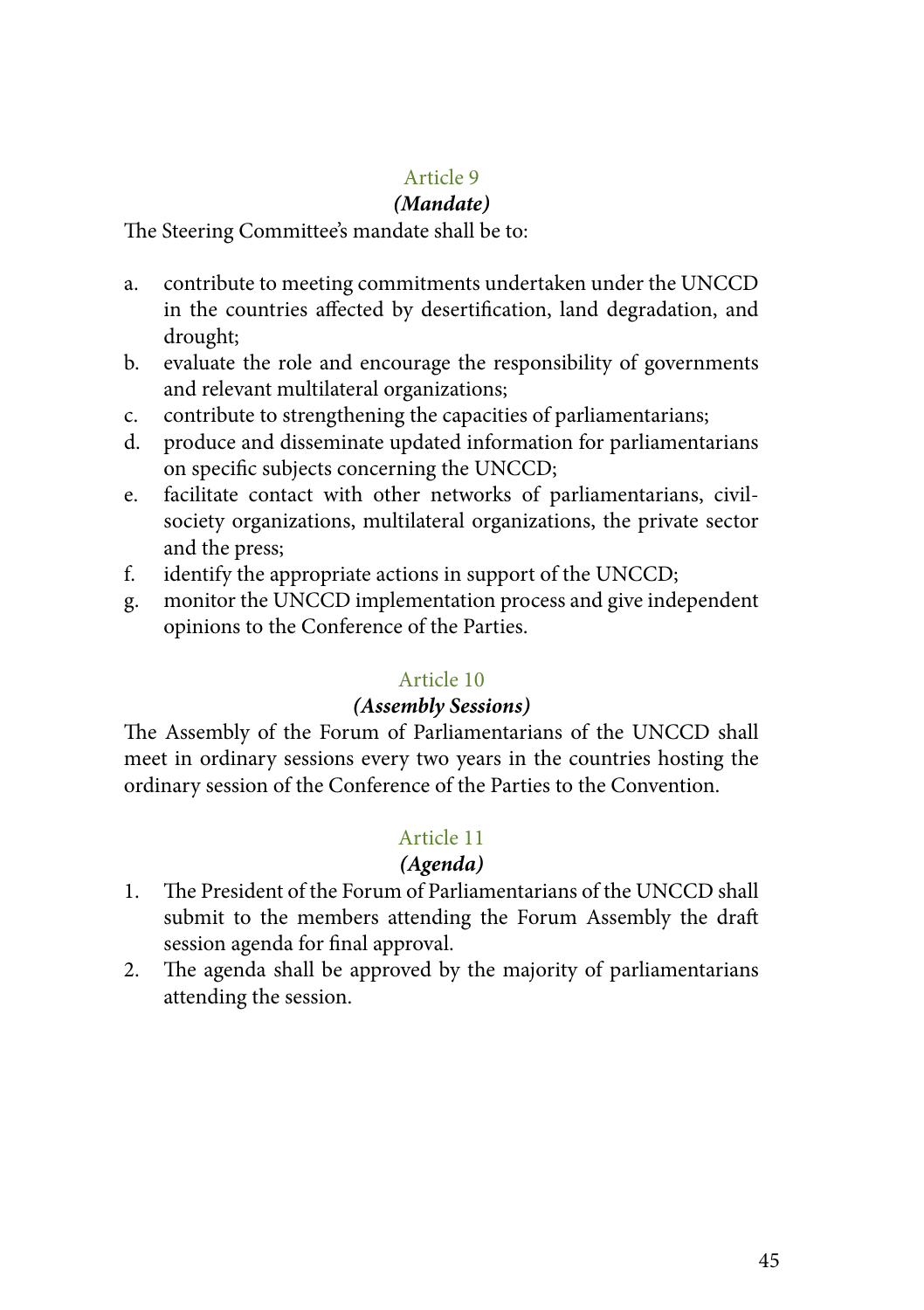#### *(Deliberations)*

- 1. The Deliberations of the Forum Assembly are adopted by consensus. If efforts to reach consensus have been exhausted and no agreement has been reached, the decision shall be taken by simple majority of the members present and voting.
- 2. The Forum Assembly can only deliberate on subjects on the agenda approved by the plenary session.

## Chapter III

## Functioning and Institutional Support

## Article 13

## *(Funding)*

Each Parliament contributes to the expenses related to its representation.

## Article 14

## *(Institutional Support)*

In the aim of properly fulfilling its functions, the Forum of Parliamentarians shall be supported by the UNCCD secretariat, which shall act in close collaboration with the Inter-Parliamentary Union Secretariat.

## Article 15

#### *(Interpretation)*

It shall be under the mandate of the Forum President to interpret the present statute, without prejudice to the right to consult the Forum Assembly.

## Chapter IV

## Final Provisions

## Article 16

#### *(Modifying the Statute)*

- 1. Proposed modifications to the present statute may be submitted to the Steering Committee.
- 2. The Steering Committee shall issue a motivated opinion on all proposals submitted to it, and after disclosing them, submit them for consideration by the Forum Assembly at its next meeting.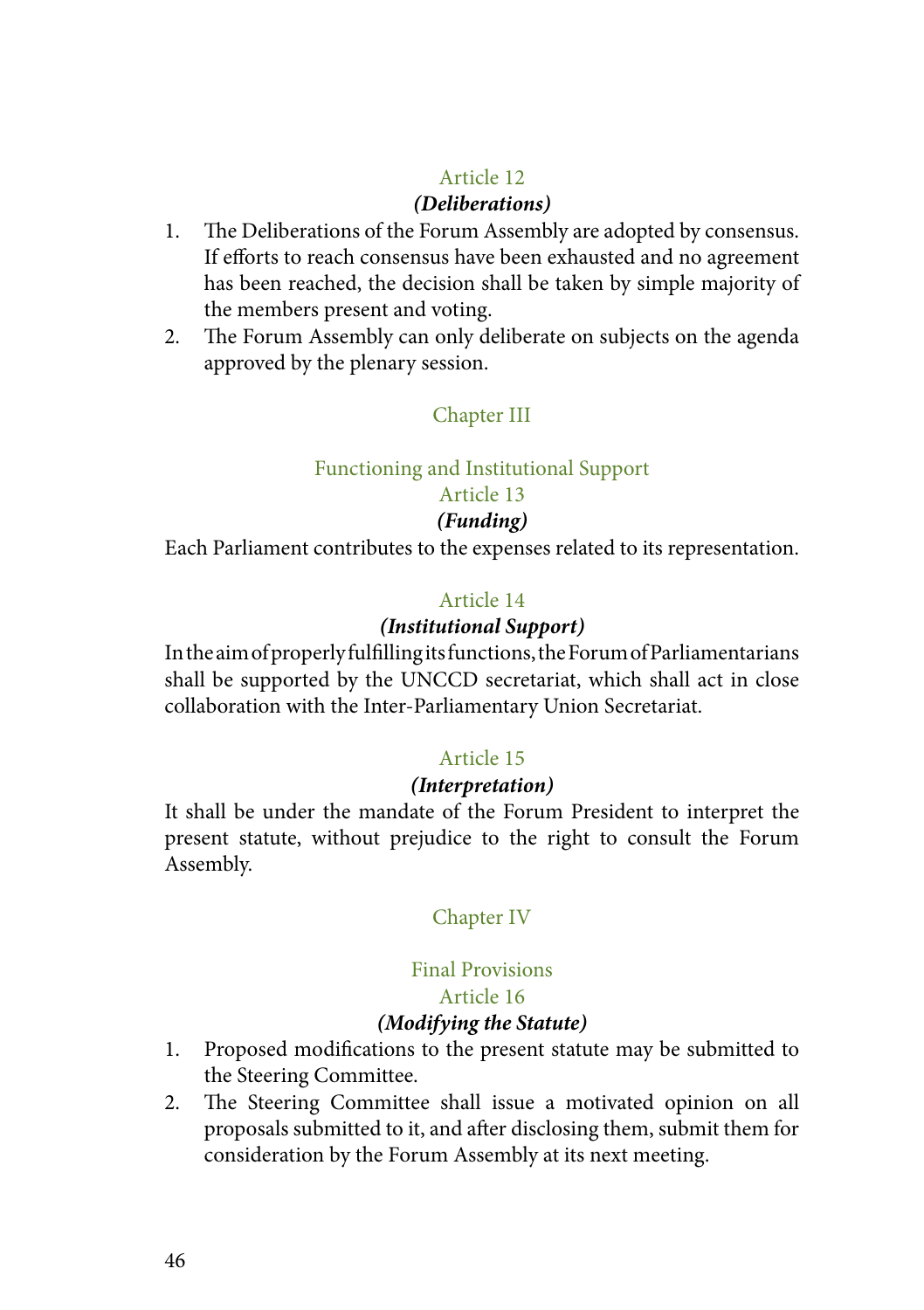3. The present statute may be modified by consensus by the Forum Assembly. If efforts to reach consensus have been exhausted and no agreement has been reached, the decision shall be taken by twothirds majority vote of the members present and voting.

## Article 17

#### *(Entry into Force)*

The present statute shall be confirmed by the Forum Assembly and enter into force once it is adopted.

## B. Rules of Procedure of the Steering Committee

The rules have been prepared by the Steering Committee of the Parliamentarians Networks of the UNCCD. This document was adopted by Parliamentarians on the occasion of their Eighth Session held on 24- 25 September 2009, in Buenos Aires, Argentina.

## I. THE SCOPE

## *RULE 1*

The present rules of procedure shall apply to any session of the Steering Committee of the Parliamentary network of the UNCCD.

## II. THE ROLE

- 1. The Steering Committee of the UNCCD is to provide better inputs and monitor the work of parliamentarians in the context of the UNCCD implementation process.
- 2. In conjunction with the Parliamentary Network, the Steering Committee is to:
- a. provide the members of the network with a platform for knowledge sharing, interaction and coordinated proactive measures;
- b. help increase parliamentary involvement in monitoring national, sub regional, regional and international activities to combat desertification, land degradation and drought (DLDD);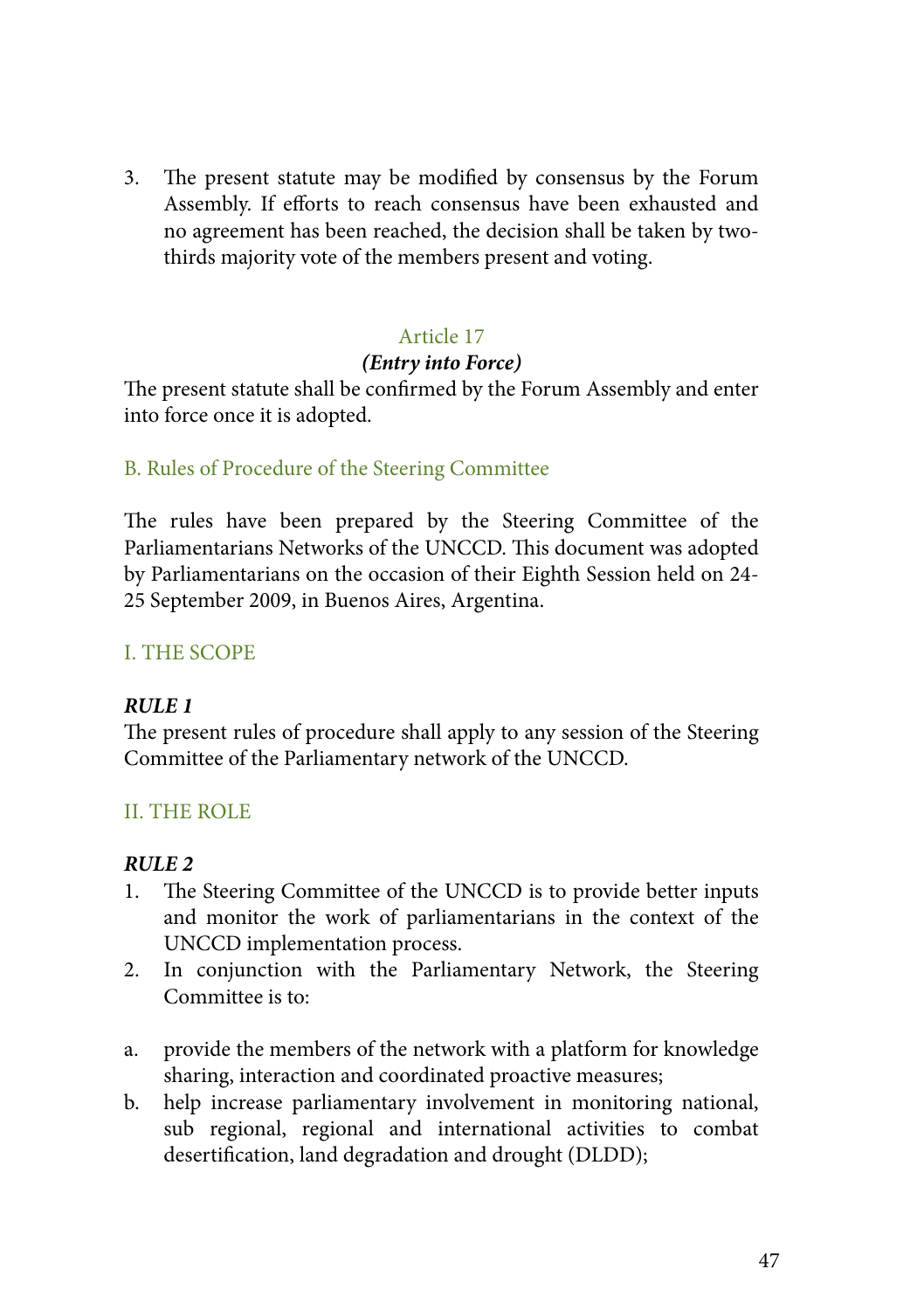- c. promote awareness-raising, timely consultative processes and the exchange of information, experience and good practices; support resource mobilization; foster operations on the ground;
- d. encourage coalition-building and partnerships between parliamentarians and policymakers, the academic community, the business sector, NGOs, and the relevant community based organizations (CBOs);
- e. promote forms of international, regional and sub regional cooperation, favourable to improving relations between the relevant intergovernmental organizations, and;
- f. supervise the follow up activities of recommendations made on the occasion of the UNCCD parliamentary round tables.

## III. OBJECTIVES

## *RULE 3*

The Steering Committee was established with the main objectives of:

- a. helping to translate commitments into real actions in respect of the implementation of the Convention in those countries experiencing serious drought and/or desertification and land degradation.
- b. assessing the role and increasing the accountability of governments and relevant multilateral organizations.

## *RULE 4*

The Steering Committee main tasks are to:

- a. produce and disseminate regular updates for parliamentarians on specific topics as they relate to DLDD;
- b. connect parliamentarians with other parliamentary networks, civil society organizations, multilateral organizations, the private sector and the media;
- c. identify appropriate parliamentary actions to support the UNCCD;
- d. build parliamentarians' capacities;
- e. follow up as appropriate with the UNCCD implementation processes.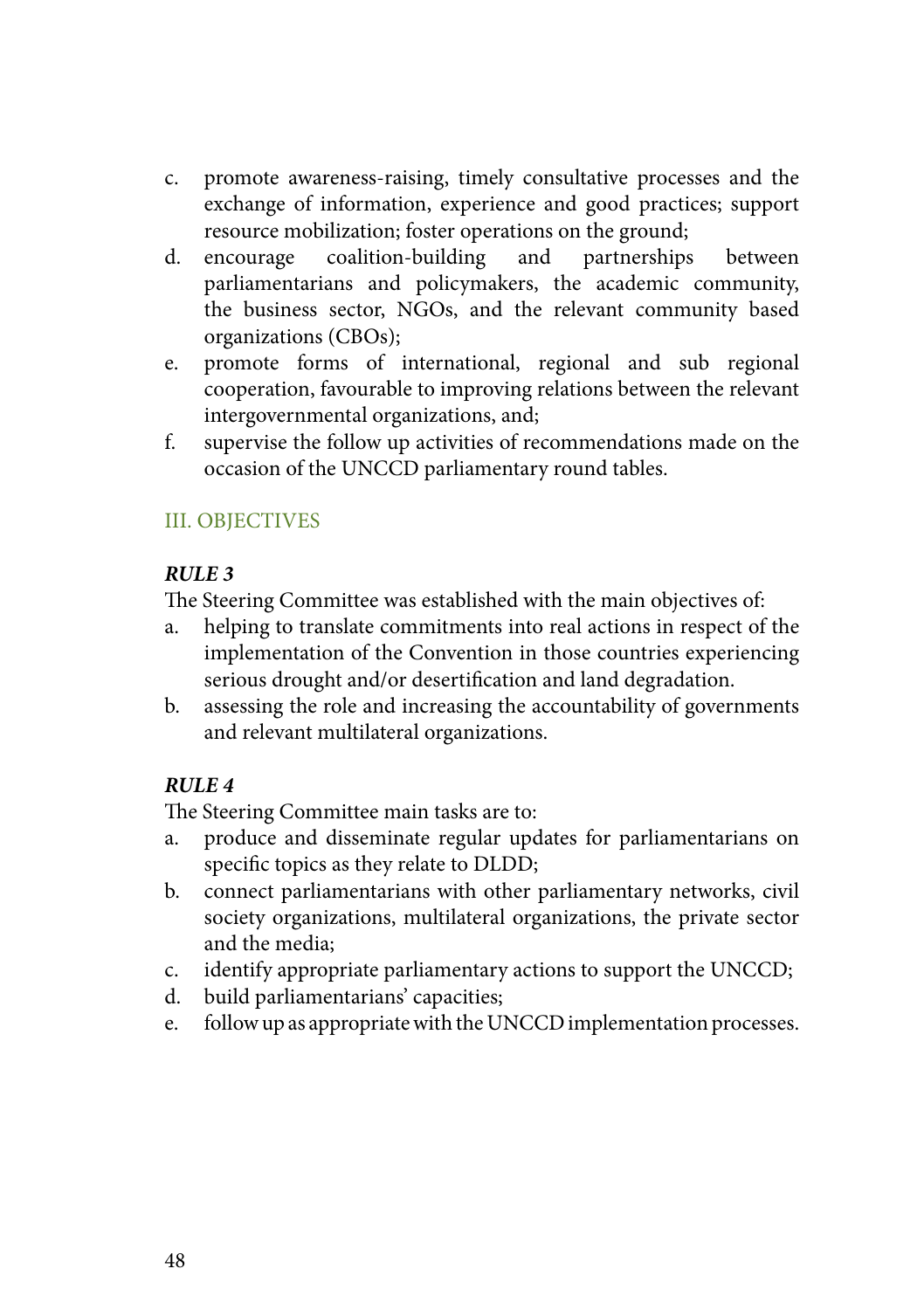## IV. COMPOSITION

#### *RULE 5*

- 1. The Steering Committee shall be composed by a President and four Vice-presidents plus one member of the Bureau of the IPU Standing Committee on Sustainable Development, Finance and Trade, in a manner that the Steering Committee will have one representative per the different geopolitical regions: Africa, Arab region, Asia and Pacific, Europe (Twelve +), Latin America and Caribbean.
- 2. Among the members of the Steering Committee, designated on a regional basis, there will be at least two members of each gender.

## *RULE 6*

The President of the Steering Committee, if temporarily unable to attend a session or any part thereof, shall be replaced by a Vice-President, who will be appointed by the present Steering Committee members.

## *RULE 7*

If a member of the Steering Committee resigns, or is otherwise unable to complete the assigned term of office or to perform the functions of that office, a substitute representative of the same region shall be designated by the Parliament of the concerned member to serve for the remainder of the mandate.

## V. APPOINTMENT AND TERMS

- 1. The Steering Committee members shall be elected from among the parliamentarians present at the session of the Parliamentarians Round Table organized in parallel to the UNCCD COP sessions held every two years.
- 2. The President shall be elected from among the Steering Committee members, for one term renewable once.
- 3. The Steering Committee shall be elected for a two-year term.
- 4. The presidency should rotate among the different geopolitical regions.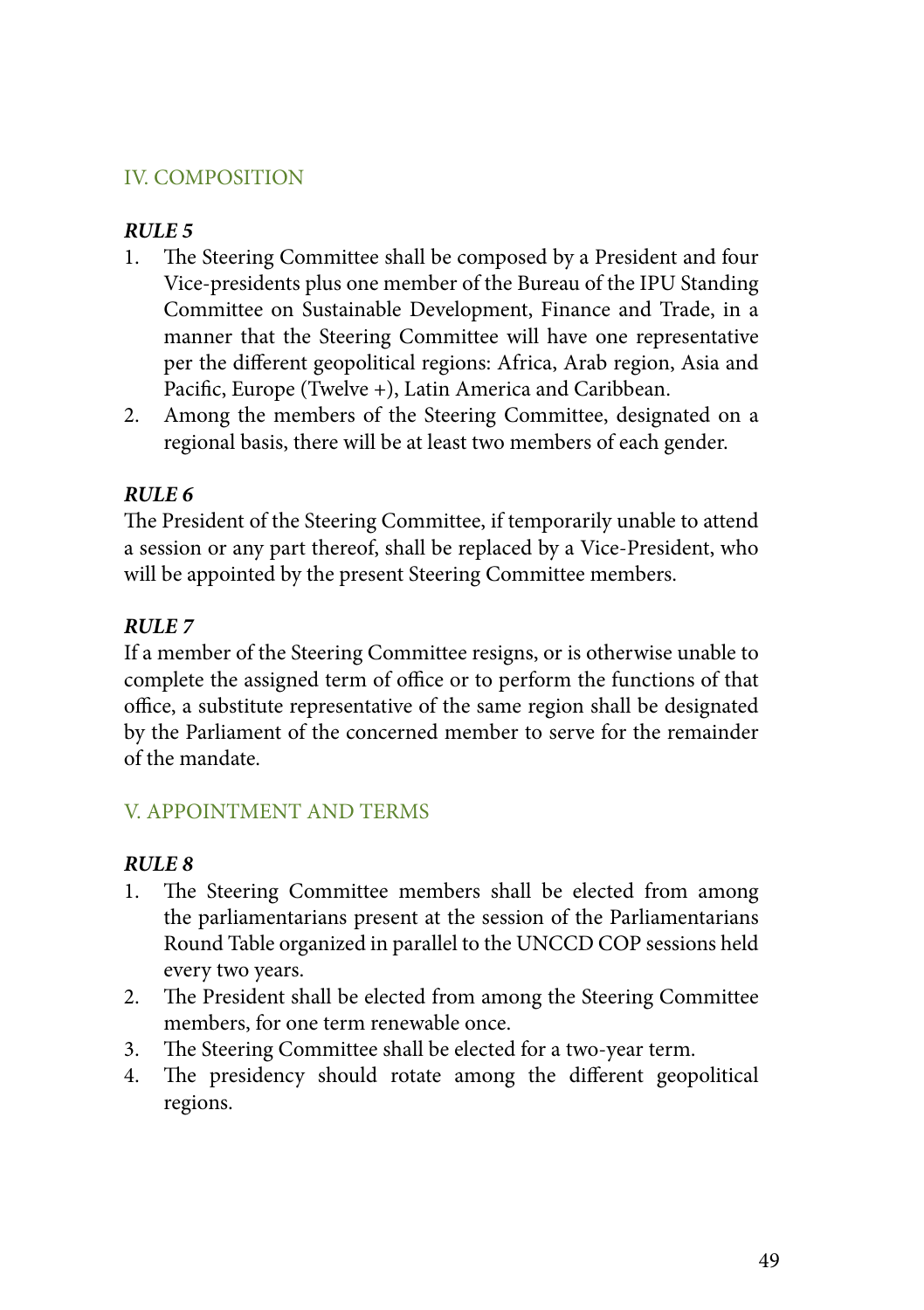## VI. SESSIONS

#### *RULE 9*

- 1. Meetings of the Steering Committee are chaired by the President if temporarily unable to attend the session, rule 6 applies.
- 2. The Steering Committee shall meet in ordinary session at least once a year after convocation by the President and in close consultation with the UNCCD Secretariat.
- 3. The venue and timing of ordinary sessions shall be decided by the President in agreement, whenever possible, with the rest of members of the Committee and the UNCCD Secretariat.
- 4. The Steering Committee shall be convened in extraordinary session if the President deems it necessary or if three of its members so request.
- 5. The President of the Steering Committee shall declare the opening, suspension and closing of the session, preside at the meetings of the session, ensure the observance of the present rules, accord the right to speak, put questions for decision on the basis of consensus.
- 6. In case of lack of consensus, the Steering Committee will rule by majority vote.
- 7. In case of tie, the President's vote will prevail.
- 8. All decision taken by the Steering Committee shall, as appropriated, be circulated in writing and approved before the end of each meeting.
- 9. The President shall make a decision in all cases not covered by these Rules, if necessary after having the advice of members of the Steering Committee.

## VII. AGENDA

- 1. The provisional agenda of each session shall be prepared by the UNCCD Secretariat in agreement with the President.
- 2. For each ordinary session, the provisional agenda shall be distributed by the UNCCD Secretariat to the members of the Committee at least one month before the opening of the session.
- 3. The Secretariat shall, in agreement with the President, include in the provisional agenda any supplementary item, which is proposed by a member of the Steering Committee.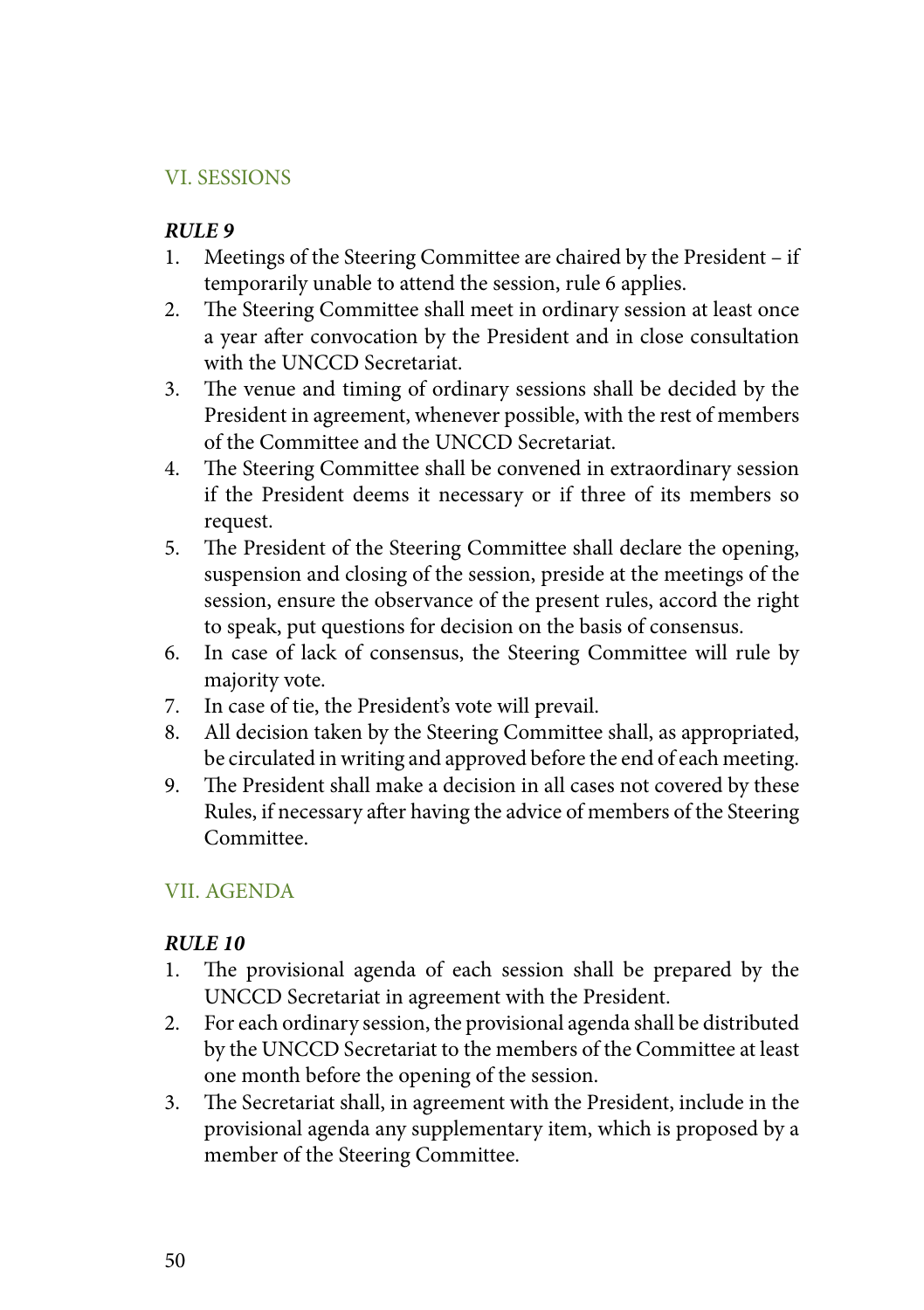4. The provisional agenda of each session shall be fixed by the Steering Committee at the opening of each session.

## VIII. DELIBERATIONS - QUORUM - VOTE

#### *RULE 11*

The presence of the President and at least three members of the steering Committee shall be required for any deliberations to be held and decision to be taken by the Committee.

## IX. THE STRUCTURE

#### *RULE 12*

The Steering Committee is assisted in its activities by the UNCCD Secretariat and the IPU.

#### *RULE 13*

- 1. The UNCCD Secretariat shall receive or prepare relevant documents necessary to the deliberations of the Steering Committee and shall distribute them to its members as far as possible in English, French and Spanish.
- 2. The Secretariat shall prepare provisional summary records of the sessions, which shall be sent to the President of the Steering Committee within 40 days of the close of each session and submitted for the approval of the Committee at the opening of the next session.

## X. ADOPTION AND AMENDMENT OF THE RULES

- 1. The present rules of procedure shall be adopted and may be amended by The Steering Committee by an absolute majority of the members present at the time of adoption.
- 2. Proposals to amend the rules of the Steering Committee must be formulated in writing and sent to the UNCCD Secretariat at least three months before the next meeting of the Committee. The Secretariat shall immediately communicate such proposals, as well as any proposals for sub-amendments, to the members of the Committee for further consideration.